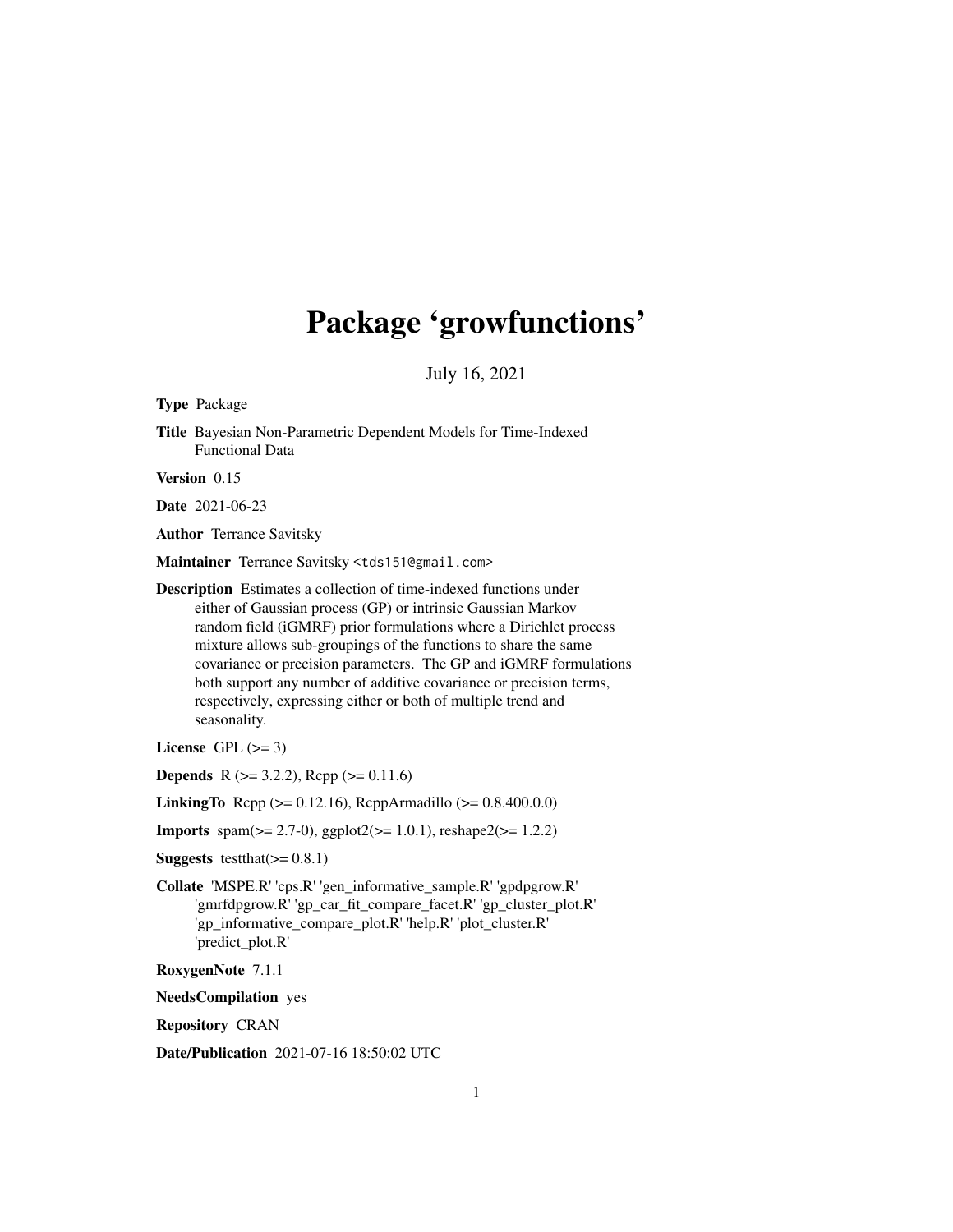## <span id="page-1-0"></span>R topics documented:

|       | $predict\_functions.gpdpgrow \dots \dots \dots \dots \dots \dots \dots \dots \dots \dots \dots \dots \dots \dots$ |    |
|-------|-------------------------------------------------------------------------------------------------------------------|----|
|       |                                                                                                                   |    |
|       |                                                                                                                   |    |
|       |                                                                                                                   |    |
| Index |                                                                                                                   | 55 |

growfunctions-package *Bayesian Non-Parametric Models for Estimating a Set of Denoised, Latent Functions From an Observed Collection of Domain-Indexed Time-Series*

## Description

| Package:  | growfunctions |
|-----------|---------------|
| Type:     | Package       |
| Version:  | 0.14          |
| Date:     | 2018-03-30    |
| License:  | $GPL (=3)$    |
| LazyLoad: | yes           |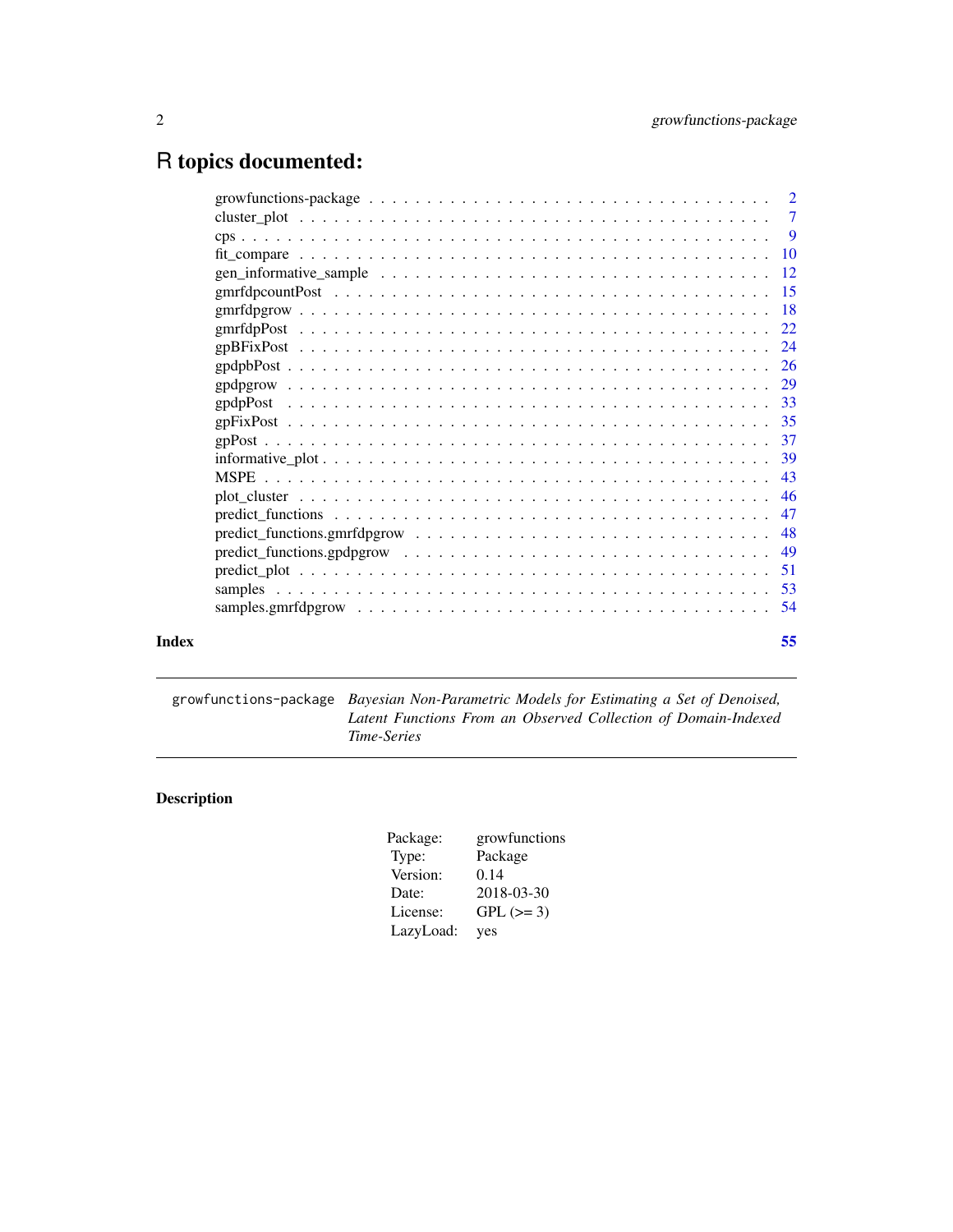#### <span id="page-2-0"></span>Details

Parameterizes a model for a collection of noisy time-series indexed by domain or observation unit as an additive function process plus noise process. The latent functions are modeled under both Gaussian process (GP) and intrinsic Gaussian Markov random (iGMRF) field priors. Dependence is estimated among the set of functions by selecting a prior, G, on the covariance or precision parameters of the GP and iGMRF, respectively, where G receives a Dirichlet process (DP) prior. The resulting marginal prior on the functions is a nonparametric scale mixture over the covariance or precision parameters, with G the unknown mixing measure. Draws from a DP are almost surely discrete, allowing for ties (interpreted as clusters) among the covariance or precision parameters indexed by domain or observation unit. Functions are included that permit additional inference on the clustering properties over the domains. The mixture models allow specification of multiple additive latent functions for each of the GP and iGMRF DP mixture formulations. Each function (under a GP prior) may be specified with a covariance function selected from a set of available options that allow for combinations of trend and seasonal components. The same is true for precision matrix constructions under the iGMRF DP mixture.

## ESTIMATION FUNCTIONS

[gpdpgrow](#page-28-1) performs Bayesian nonparametric estimation of a set of dependent, denoised latent functions under a DP mixture of GP's in an unsupervised fashion based on user input of an N x T data matrix, y, where N denotes the number of domains or units and T denotes the number of time points. The DP prior estimates the dependent structure among the covariance parameters generating each T x 1 function across the N domains. The user may specify multiple latent functions in an additive regression formulation, where each covariance kernel may be selected from the squared exponential ("se"), the rational quadratic (" $rq$ "), or a quasi-periodic (product of a period and squared exponential to allow the periodic kernel to evolve) ("sn").

 $gmrfdpgrow$  also inputs an N x T data matrix, y, but replaces the GP prior used in gpdpgrow() with an iGMRF prior. The DP mixture is over the precision parameter, kappa, that multiplies a fixed matrix, Q, which specifies the length-scale of dependence. The user may specify multiple functions in an additive formulation, each with its own precision matrix. The precision matrix is specified via two options. Input q\_type indicates whether the precision matrix is a *trend* ("tr") precision matrix or a *seasonal* ("sn") precision matrix. Integer innput q\_order controls the length scale of the estimated functions and specifies the difference order of the precision matrix in the case of  $q_t$  type = "tr", or the periodicity, in the case  $q_t$  type = "sn". Typically,  $q_t$  order is set to 1 or 2 when  $q_t$  type = "tr", though other values are possible. An optional  $N \times R$  predictor matrix, ksi, may be input to adjust the prior for cluster assignments, s, to produce a dependent product partition model.

[MSPE](#page-42-1) Inputs a gpdpgrow() or gmrfdpgrow() object estimated where some data values deliberately set to missing (NA) and produces an out-of-sample mean square prediction error (MSPE), and a normalized MSPE (normalized by the variance of the missing test set). Both gpdpgrow() and gmrfdpgrow() returned objects also include a leave-one-out log-pseudo marginal likelihood LPML fit statistic estimated on the training set (so that no data are required to be left out). One would expect the nMSPE statistic to provide a greater penalty for model complexity since it is computed on data not used for estimation.

[predict\\_functions](#page-46-1) Uses the model-estimated GP covariance parameters from gpdpgrow() or iGMRF precision parameters from gmrfdpgrow() to predict functions at *future* time points beyond the range of the data from their posterior predictive distributions. Both gpdpgrow() and gmrfdpgrow() will predict missing function values in the range of the data.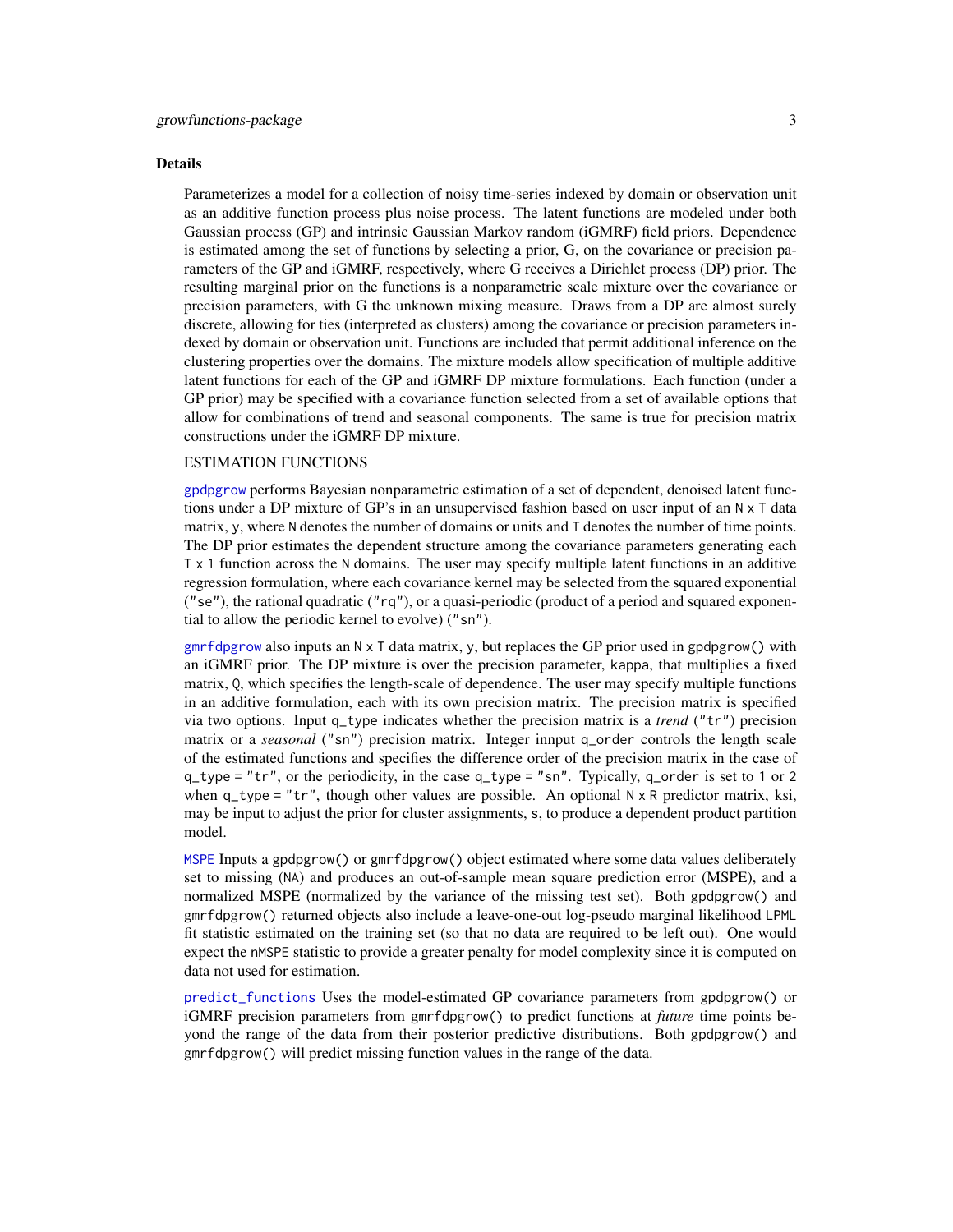#### <span id="page-3-0"></span>PLOT FUNCTIONS

[cluster\\_plot](#page-6-1) inputs a returned object from either of gpdpgrow() or gmrfdpgrow() and produces two plots. The first plot creates panels for the clusters and aggregates line plots of posterior mean estimates for member denoised functions. An optional smoother may be drawn through the set of functions in each panel to differentiate the patterns expressed across clusters. A second plot renders the estimated posterior mean values (with an option for credible intervals) for a single or group of randomly-selected latent functions against the actual data values, y.

[informative\\_plot](#page-38-1) inputs a list of returned objects, all from either of gpdpgrow() or gmrfdpgrow() (where the model type, GP or iGMRF, is communicated with input model) that compares credible intervals for covariance or precision parameters where the data are drawn from an informative sampling design (rather than as *iid*), so that the distribution for the population is not the same as that for the sample. One model conducts estimation in a fashion that ignores the informative design and the other incorporates sampling weights to account for the informativeness. Comparing the resulting estimated credible intervals provides a means to assess the sensitivity of estimated parameters to the sampling design. The set of objects are labeled with objects\_labels with allowable inputs c("ignore","weight","iid"). One of the objects must have label "ignore", and the other must have label, weight. An additional object may also be input that is estimated from an iid sample drawn from the same population as the informative sample used for estimation under objects "ignore" and "weight". Both informative and iid samples are generated from the synthetic data function, gen\_informative\_sample().

[fit\\_compare](#page-9-1) inputs a list of returned objects, each from either gpdpgrow() or gmrfdpgrow(), and plots the posterior mean estimate for a randomly-selected latent function as compared to the actual data in a set panels indexed by cluster and object. Allows comparison of fit performance of functions to data across varied model specifications.

[predict\\_plot](#page-50-1) uses a returned object from predict\_functions() to plot both estimated and predicted function values (with the option for credible intervals) where the prediction interval is outside the range of data. The plot function, [cluster\\_plot](#page-6-1), should be used where the predicted values are in the range of the data (and may, hence, be treated as missing values. The estimated functions are plotted in cluster\_plot for the missing, as well as observed, data points).

DATA SETS (and functions to generate synthetic data sets)

[cps](#page-8-1) Data derived from the Current Population Survey (CPS) administered to households in local areas within each of 51 states. These data capture a rectangular matrix of monthly-indexed allother employment direct estimates computed from the set of household responses. The data capture 156 month observations (from 2000 - 2013) for each of the 51 states. Two objects are included: y\_raw contains the 51 x 156 matrix of all-other employment counts. y contains the 51 x 156 matrix of all-other employment counts are standardization to  $(0,1)$ , by state, to all them to be modeled together.

[gen\\_informative\\_sample](#page-11-1) Generates an N x T population data matrix, y, and an associated n x T sample data matrix, y\_obs, where the sample is drawn using a 1 or 2-stage informative process. The 1-stage sample uses unequal probability stratified sampling, while the 2-stage process samples the first stage in blocks, while the second stage samples with unequal probability from strata for selected blocks. Both block and strata memberships for population units are generated based on the variance of their time-series, y. The resulting sample is informative because the block and cluster memberships and selection probabilities are determined based on y.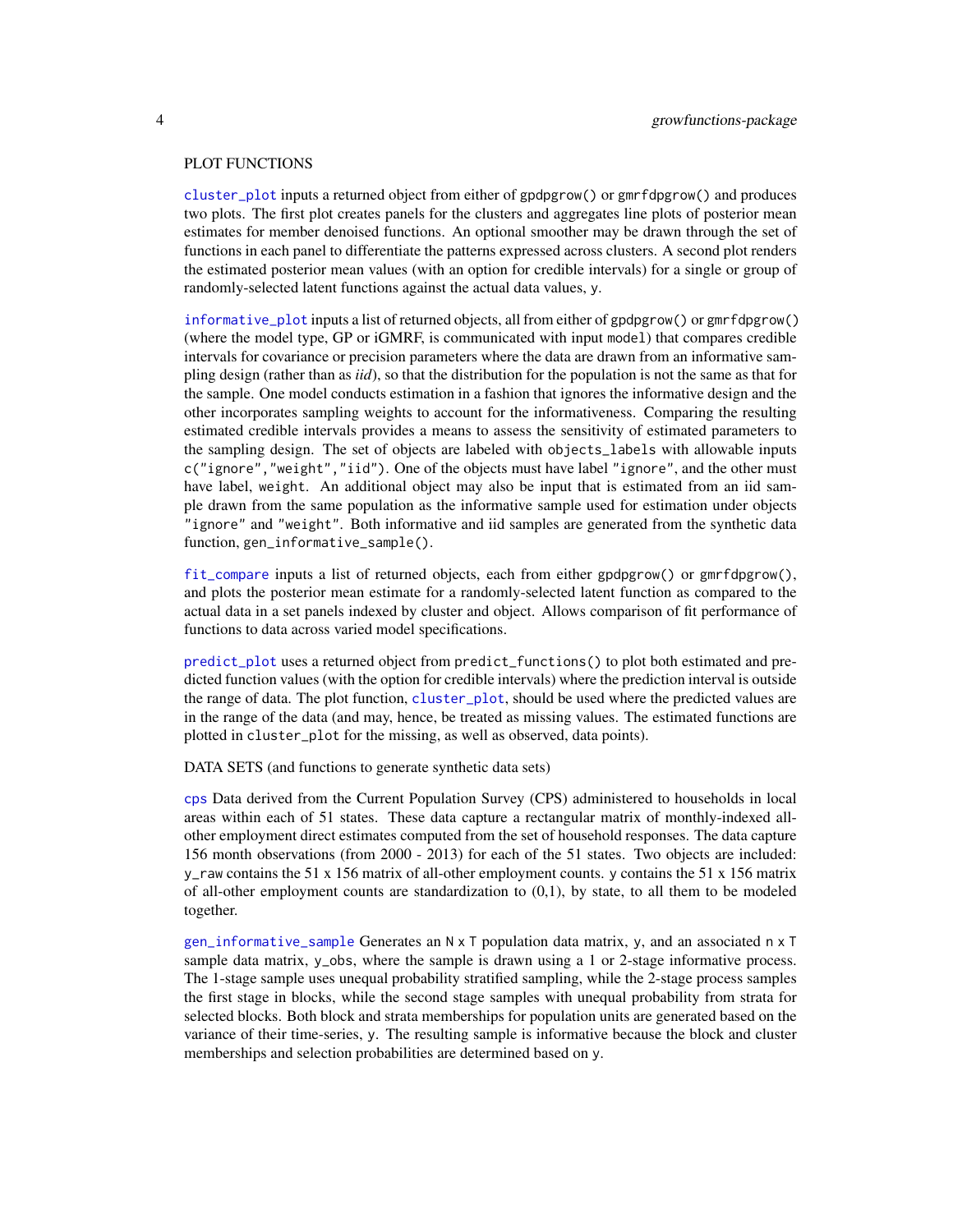#### Author(s)

Terrance Savitsky <tds151@gmail.com>

#### References

Terrance D. Savitsky (2016) Bayesian Nonparametric Mixture Estimation for Time-Indexed Functional Data in R, *Journal of Statistical Software*, Volume 72, Number 2, pages 1 – 34, doi: [10.18637/](https://doi.org/10.18637/jss.v072.i02) [jss.v072.i02.](https://doi.org/10.18637/jss.v072.i02)

T. D. Savitsky, D. Toth (2016) Bayesian Estimation Under Informative Sampling, *Electronic Journal of Statistics*, Volume 10, Number 1.

T. D. Savitsky (2016) Bayesian Non-parametric Functional Mixture Estimation for Time-indexed data. submitted to: Survey Methodology.

#### Examples

```
{
library(growfunctions)
## load the monthly employment count
## data for a collection of
## U.S. states from the Current
## Population Survey (cps)
data(cps)
## subselect the columns of N x T, y,
## associated with
## the years 2011 - 2013
## to examine the state level
## employment levels
## during the "great recession"
y_short <- cps$y[,(cps$yr_label %in%
                  c(2011:2013))]
## run DP mixture of GP's to estimate
## posterior distributions
## for model parameters
## uses default setting of a single
## "rational quadratic"
## covariance formula
## A short number of iterations is used
## for illustration
## Run for 500 iterations with half
## as burn-in to
## get a more useful result
res_gp <- gpdpgrow(
                   y = y_{short},
                   n.iter = 3,
                   n.burn = 1,
                   n.thin = 1,
                   n.tune = 0)## 2 plots of estimated functions:
## 1. faceted by cluster and fit;
```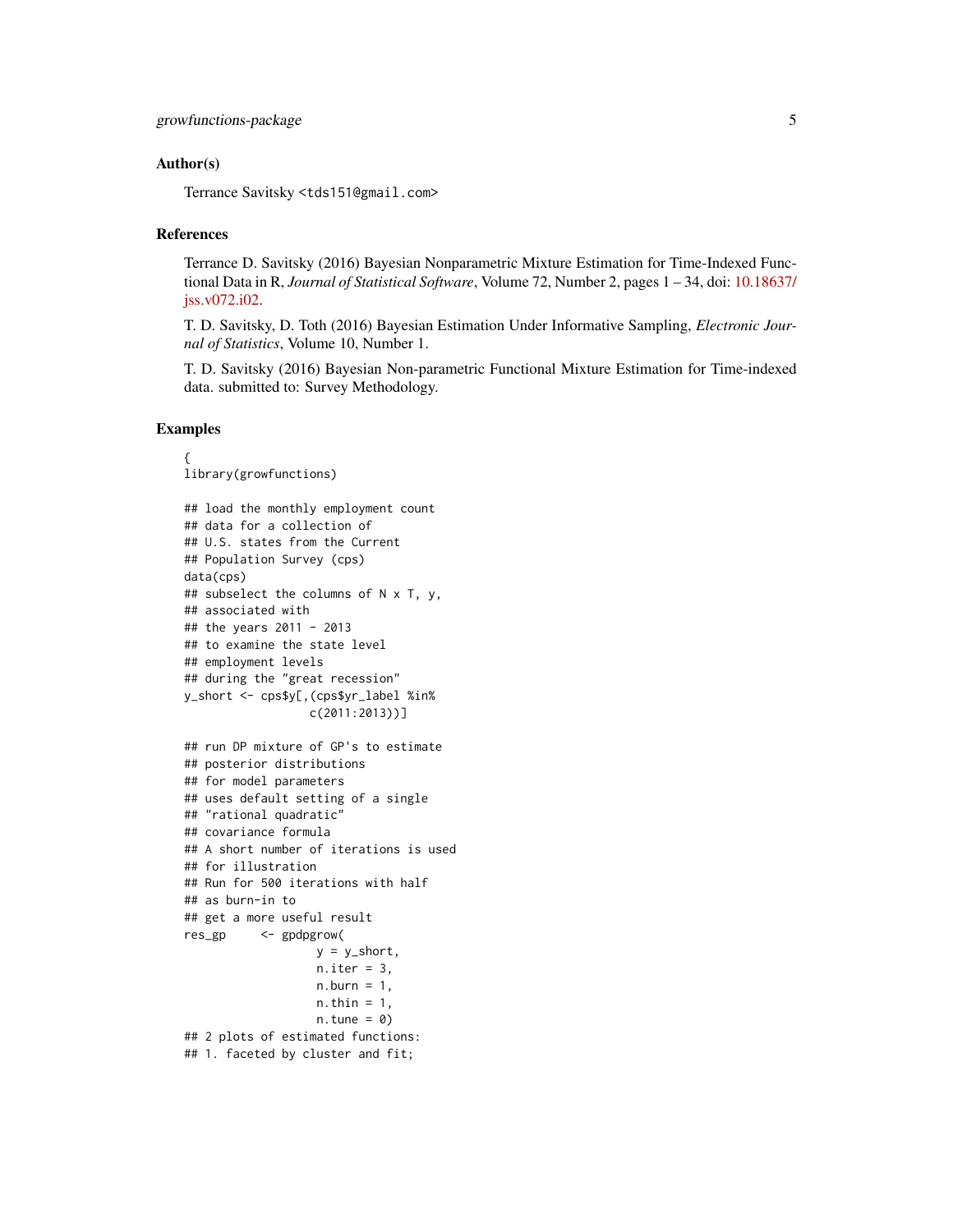6 growfunctions-package

```
## 2. data for experimental units.
## for a group of randomly-selected
## functions
fit_plots_gp <- cluster_plot(
  object = res_gp, units_name = "state",
  units_label = cps$st, single_unit = FALSE,
  credible = TRUE )
## Run the DP mixture of iGMRF's
## to estimate posterior
## distributions for model parameters
## Under default RW2(kappa) = order 2 trend
## precision term
## A short number of iterations
## is used for illustration
## Run for 2000 iterations with
## half as burn-in to
## get a more useful result
res_gmrf <- gmrfdpgrow(
                 y = y_short,
                 n.iter = 11,
                 n.burn = 4,
                 n.thin = 1)
## 2 plots of estimated functions:
## 1. faceted by cluster and fit;
## 2. data for experimental units.
## for a group of
## randomly-selected functions
fit_plots_gmrf <- cluster_plot(
  object = res_gmrf, units_name = "state",
  units_label = cps$st, single_unit = FALSE,
  credible = TRUE )
## visual comparison of fit performance
## between gpdpgrow() and gmrfdpgrow()
## or any two objects returned from any
## combination of these estimation
## functions
objects <- vector("list",2)
objects[[1]] <- res_gmrf
objects[[2]] <- res_gp
label.object <- c("gmrf_tr2","gp_rq")
## the map data.frame
## object from fit_plots gp
## includes a field that
## identifies cluster assignments
## for each unit (or domain)
H <- fit_plots_gp$map$cluster
fit_plot_compare_facet <-
fit_compare( objects = objects,
 H = H, label.object = label.object,
 y.axis.label = "normalized y",
```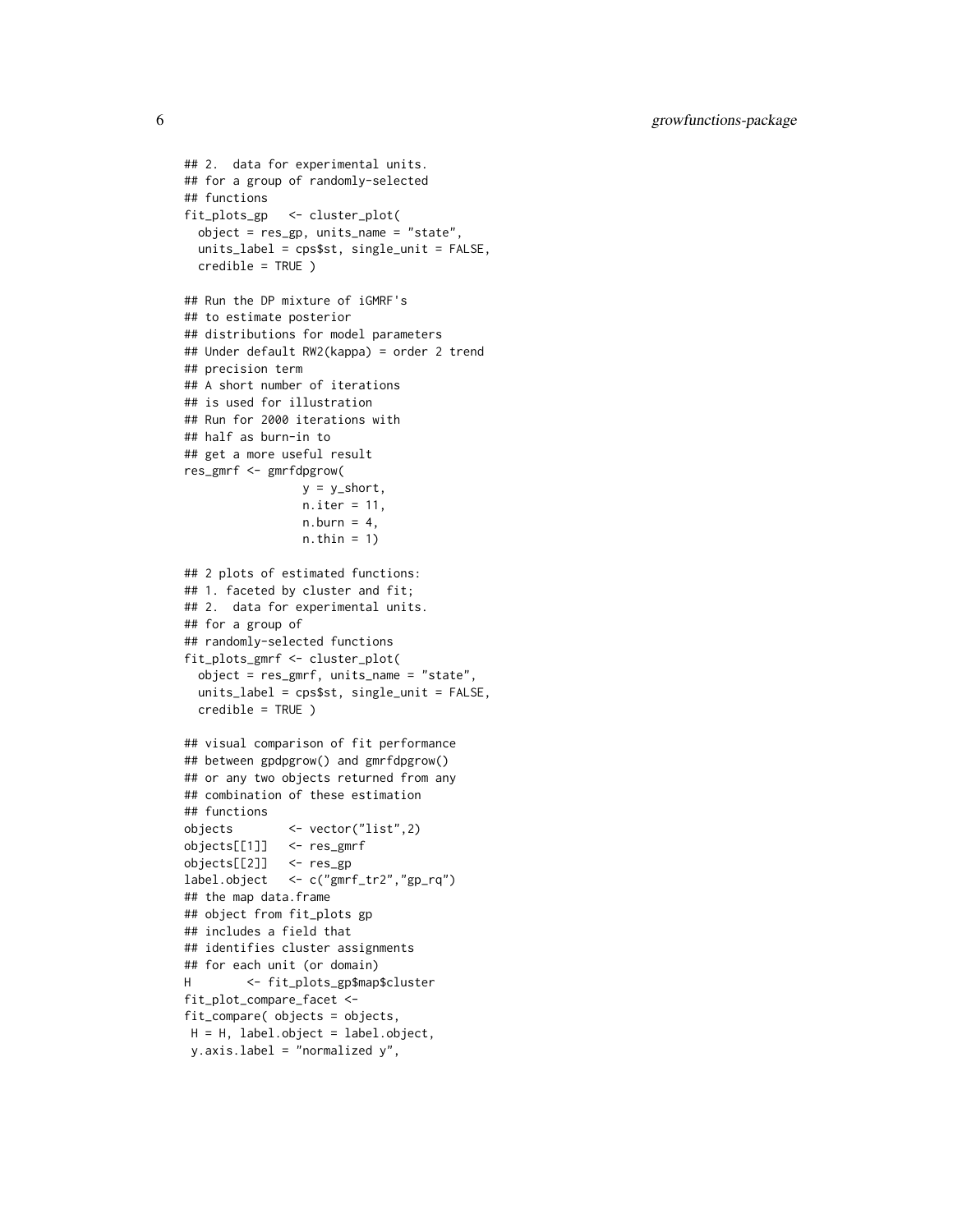```
units_name = "state", units_label = cps$st)
}
```
<span id="page-6-1"></span>cluster\_plot *Plot estimated functions for experimental units faceted by cluster versus data to assess fit.*

### Description

Uses as input the output object from the gpdpgrow() and gmrfdpgrow() functions.

#### Usage

```
cluster_plot(
  object,
 N_clusters = NULL,
  time_points = NULL,
  units_name = "unit",
  units_label = NULL,
  date_field = NULL,
  x.axis.label = NULL,
  y.axis.label = NULL,
  smoother = TRUE,
  sample_rate = 1,
  single_unit = FALSE,
  credible = FALSE,
 num_plot = NULL
)
```
#### Arguments

| object       | A gpdpgrow or gmrfdpgrow object.                                                                                                                                                                                                                                                         |
|--------------|------------------------------------------------------------------------------------------------------------------------------------------------------------------------------------------------------------------------------------------------------------------------------------------|
| N_clusters   | Denotes the number of largest sized (in terms of membership) clusters to plot.<br>Defaults to all clusters.                                                                                                                                                                              |
| time_points  | Inputs a vector of common time points at which the collections of functions<br>were observed (with the possibility of intermittent missingness). The length of<br>time_points should be equal to the number of columns in the data matrix, y.<br>Defaults to time_points = $1:ncol(y)$ . |
| units_name   | The plot label for observation units. Defaults to units_name = "function".                                                                                                                                                                                                               |
| units_label  | A vector of labels to apply to the observation units with length equal to the<br>number of unique units. Defaults to sequential numeric values as input with<br>data, y.                                                                                                                 |
| date_field   | A vector of Date values for labeling the x-axis tick marks. Defaults to $1: T$ .                                                                                                                                                                                                         |
| x.axis.label | Text label for x-axis. Defaults to "time".                                                                                                                                                                                                                                               |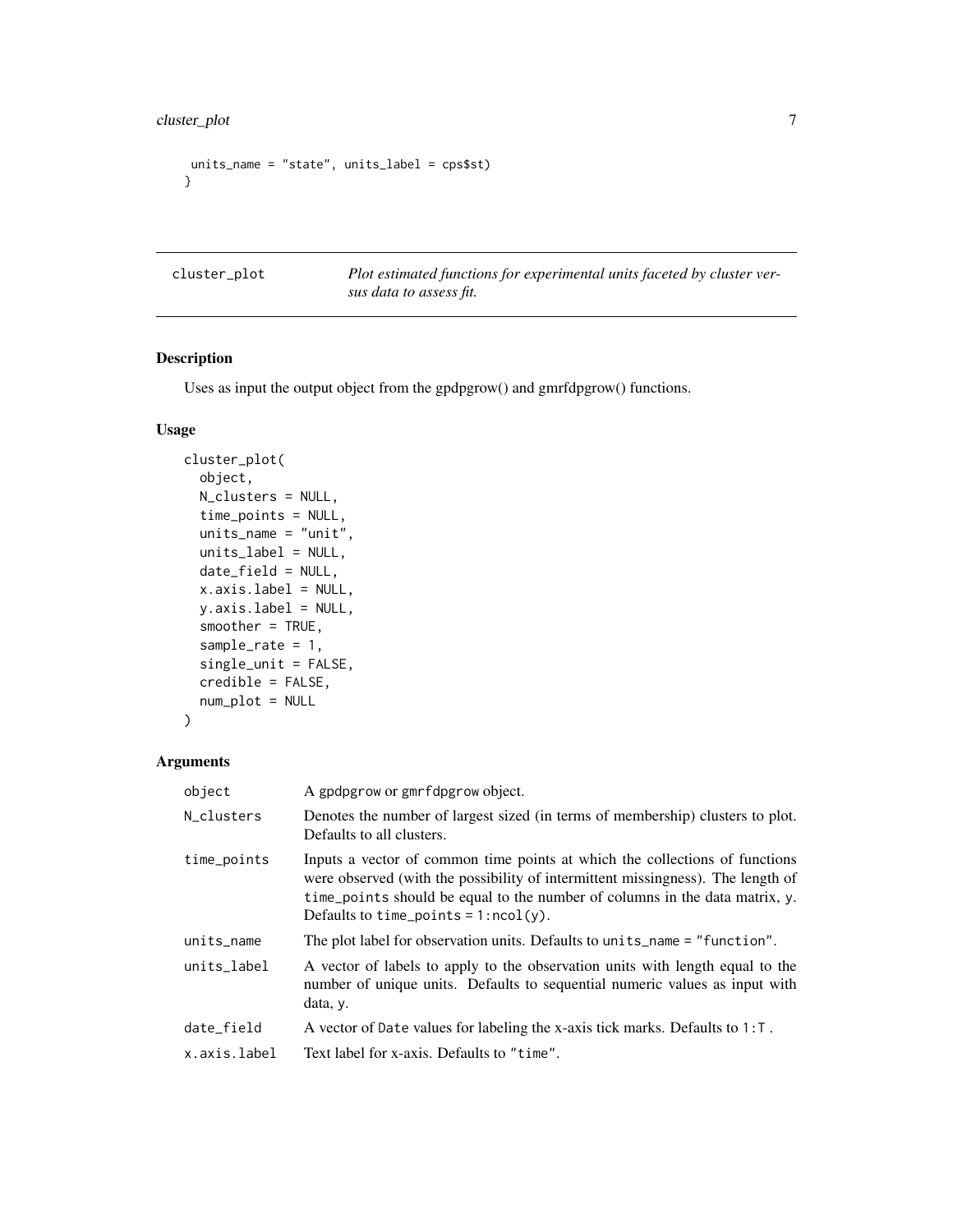<span id="page-7-0"></span>

| y.axis.label | Text label for y-axis. Defaults to "function values".                                                                                                                                                                                    |
|--------------|------------------------------------------------------------------------------------------------------------------------------------------------------------------------------------------------------------------------------------------|
| smoother     | A scalar boolean input indicating whether to co-plot a smoother line through the<br>functions in each cluster.                                                                                                                           |
| sample_rate  | A numeric value in $(0,1]$ indicating percent of functions to randomly sample<br>within each cluster to address over-plotting. Defaults to 1.                                                                                            |
| single_unit  | A scalar boolean indicating whether to plot the fitted vs data curve for only a sin-<br>gle experimental units (versus a random sample of 6). Defaults to single_unit<br>$=$ FALSE.                                                      |
| credible     | A scalar boolean indicating whether to plot 95 percent credible intervals for<br>estimated functions, bb, when plotting fitted functions versus data. Defaults to<br>$credible = FALSE$                                                  |
| num_plot     | A scalar integer indicating how many randomly-selected functions to plot (each<br>in it's own plot panel) in the plot of functions versus the observed time series in<br>the case that single_unit == TRUE. Defaults to num_plot = $6$ . |

#### Value

A list object containing the plot of estimated functions, faceted by cluster, and the associated data.frame object.

| p.cluster   | A ggplot2 plot object                             |
|-------------|---------------------------------------------------|
| dat.cluster | A data. frame object used to generate p. cluster. |

#### Author(s)

Terrance Savitsky <tds151@gmail.com>

#### See Also

[gpdpgrow](#page-28-1), [gmrfdpgrow](#page-17-1)

#### Examples

```
{
library(growfunctions)
```

```
## load the monthly employment count data for a collection of
## U.S. states from the Current
## Population Survey (cps)
data(cps)
## subselect the columns of N x T, y, associated with
## the years 2008 - 2013
## to examine the state level employment levels
## during the "great recession"
y_short <- cps$y[,(cps$yr_label %in% c(2008:2013))]
## Run the DP mixture of iGMRF's to estimate posterior
## distributions for model parameters
## Under default RW2(kappa) = order 2 trend
```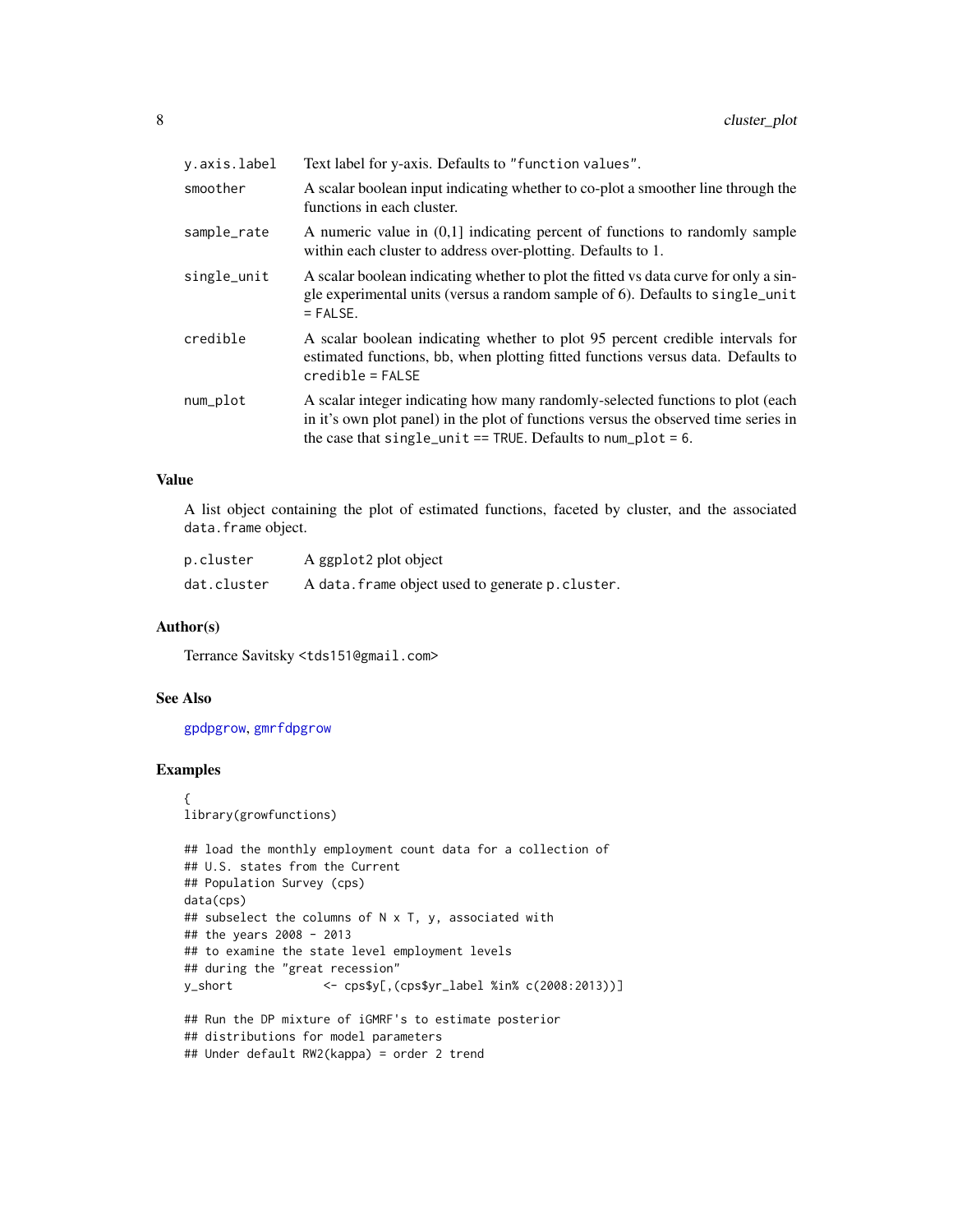```
## precision term
res_gmrf <- gmrfdpgrow(y = y_short,
                                    n.iter = 40,n.burn = 20,
                                    n.thin = 1)
## 2 plots of estimated functions: 1. faceted by cluster and fit;
## 2. data for experimental units.
## for a group of randomly-selected functions
fit_plots_gmrf <- cluster_plot( object = res_gmrf,
                                    units_name = "state",
                                    units\_label = cps$st,
                                    single_unit = FALSE,
                                    credible = TRUE )
}
```
<span id="page-8-1"></span>cps *Monthly employment counts from 1990 - 2013 from the Current Population Survey*

#### Description

Monthly employment counts published by the U.S. Bureau of Labor Statistics in the Current Population Survey (CPS) for each of  $N = 51$  states (including the District of Columbia). This dataset covers T = 278 months from *1990* the first two months of *2013*. The data include a N x T matrix, y\_raw, of raw employment counts, as well as set of standardized values, y, where the standardization is done within state. The standardized data matrix is used in our [gpdpgrow](#page-28-1) and [gmrfdpgrow](#page-17-1) estimating functions because the standardization facilitates comparisons of the time-series across states.

#### Format

A list object of 5 objects supporting a data matrix of  $N = 51$  state time series for  $T = 278$  months.

#### Details

- y. An ( $N = 51$ ) x (T = 278) matrix of standardized employment count estimates for  $N = 51$ states for  $T = 278$  months, beginning in 1990. The counts are standardized to  $(0,1)$  for each state series
- y\_raw. An  $N \times T$  matrix of estimated monthly employment counts for  $N = 51$  states.
- st. Two-digit labels for each of the N states in the order presented in y and y\_raw.
- dte. A Date vector of length T that presents the set of dates (in y-m-d format) associated to the T time points presented in y and y\_raw.
- yr. A number vector listing sequence of years, *1990 2013* included in the data set.
- yr\_label. A numerical vector of length T = 278 with year labels for each monthly employment count in the cps data set.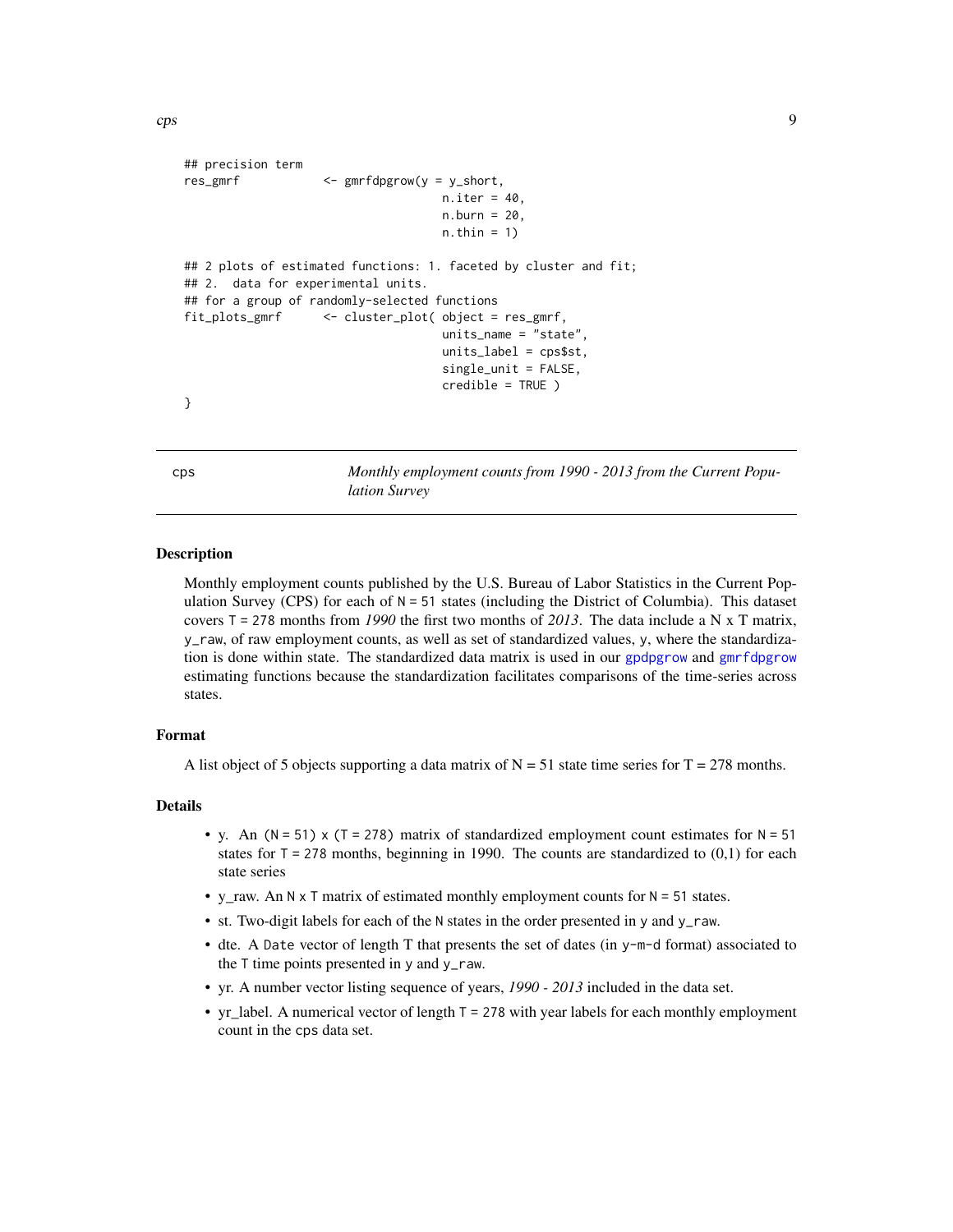<span id="page-9-1"></span><span id="page-9-0"></span>fit\_compare *Side-by-side plot panels that compare latent function values to data for different estimation models*

#### Description

Uses as input the output object from the gpdpgrow() and gmrfdpgrow() functions.

#### Usage

```
fit_compare(
  objects,
 H = NULL,label.object = c("gp_rq", "gmrf_rw2"),
  units_name = "Observation_Unit",
 units_label = NULL,
  date_field = NULL,
 x.axis.label = NULL,
  y.axis.label = NULL
)
```
#### Arguments

| objects      | A list input where each element is a returned object from estimation with either<br>of gpdpgrow or gmrfdpgrow or an object that contains true $N \times T$ matrix of true<br>latent function values, f. This latter input is only needed if want to compare<br>estimated to true latent function values. |
|--------------|----------------------------------------------------------------------------------------------------------------------------------------------------------------------------------------------------------------------------------------------------------------------------------------------------------|
| H            | An N x 1 with entries in 1, $\dots$ , M of cluster assignments for the N units of y under<br>a known clustering.                                                                                                                                                                                         |
| label.object | A character vector of length equal to objects that contains labels for each<br>element of objects to be used in rendering comparison plots. Defaults to<br>$label. object = c("gp_rq", "gmrf_rw2").$                                                                                                     |
| units_name   | A character input that provides a label for the set of N observation units. Defaults<br>to units_name = $"Observation$ Unit".                                                                                                                                                                            |
| units_label  | A vector of labels to apply to the observation units with length equal to the<br>number of unique units. Defaults to sequential numeric values as input with<br>data, y.                                                                                                                                 |
| date_field   | A vector of Date values for labeling the x-axis tick marks. Defaults to $1: T$ .                                                                                                                                                                                                                         |
| x.axis.label | Text label for x-axis. Defaults to "time".                                                                                                                                                                                                                                                               |
| y.axis.label | Text label for y-axis. Defaults to "function values".                                                                                                                                                                                                                                                    |
|              |                                                                                                                                                                                                                                                                                                          |

#### Value

A list object containing the plot of estimated functions, faceted by cluster, and the associated data.frame object.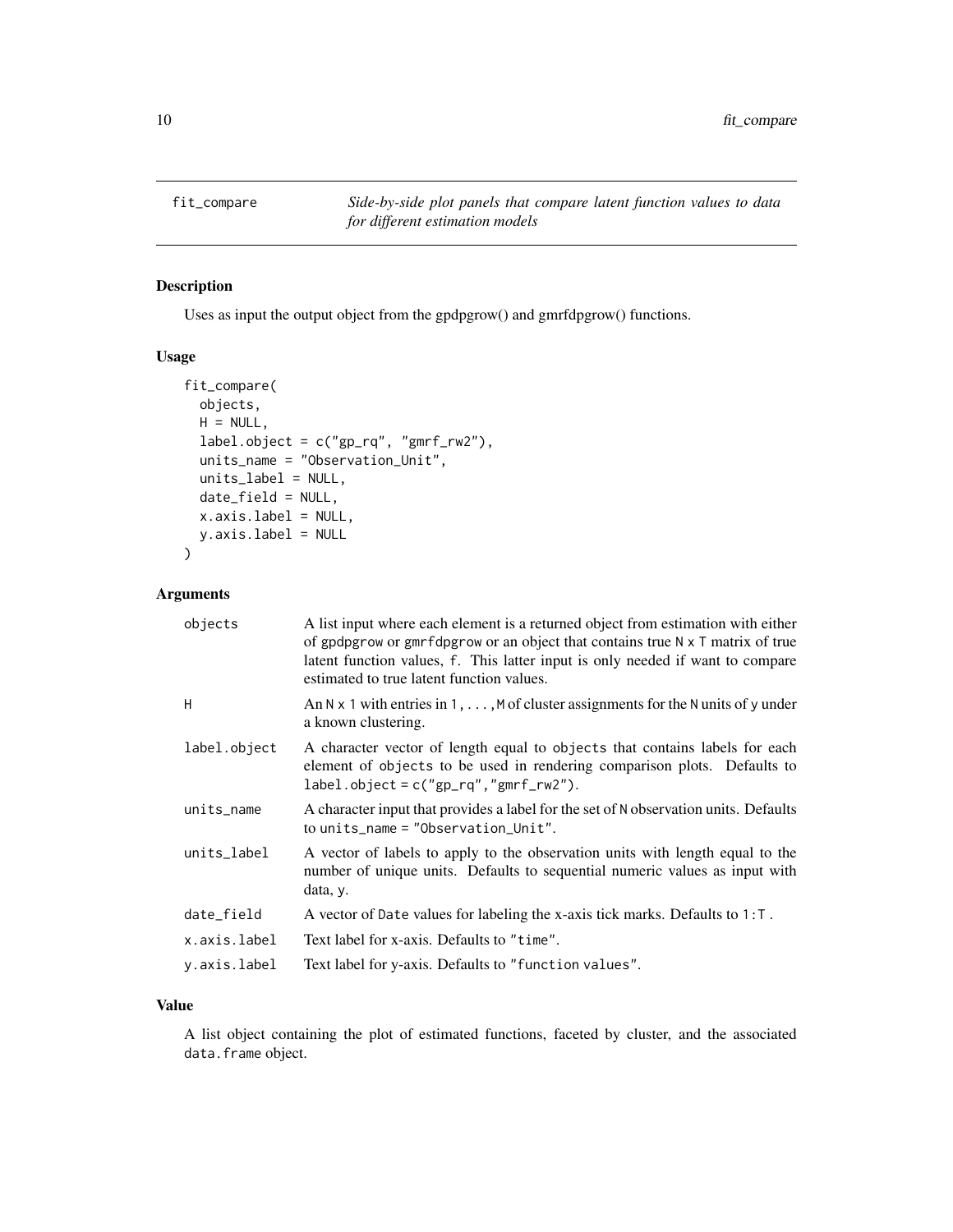#### <span id="page-10-0"></span>fit\_compare 11

| p.t | A ggplot2 plot object                                                         |
|-----|-------------------------------------------------------------------------------|
| map | A data, frame object that contains clustering structure of observation units. |

#### Author(s)

Terrance Savitsky <tds151@gmail.com>

#### See Also

[gpdpgrow](#page-28-1), [gmrfdpgrow](#page-17-1)

#### Examples

```
{
library(growfunctions)
## load the monthly employment count data
## for a collection of
## U.S. states from the Current
## Population Survey (cps)
data(cps)
## subselect the columns of N x T, y,
## associated with
## the years 2009 - 2013
## to examine the state level
## employment levels
## during the "great recession"
y_short <- cps$y[,(cps$yr_label %in%
                 c(2010:2013))]
## run DP mixture of GP's to
## estimate posterior distributions
## for model parameters
## uses default setting of a
## single "rational quadratic"
## covariance formula
res_gp <- gpdpgrow(
                    y = y_short,
                    n.iter = 3,
                    n.burn = 1,
                    n.thin = 1,
                    n.tune = 0)
## 2 plots of estimated functions:
## 1. faceted by cluster and fit;
## 2. data for experimental units.
## for a group of randomly-selected
## functions
fit_plots_gp <- cluster_plot(
 object = res_gp, units_name = "state",
 units_label = cps$st, single_unit = FALSE,
 credible = TRUE )
```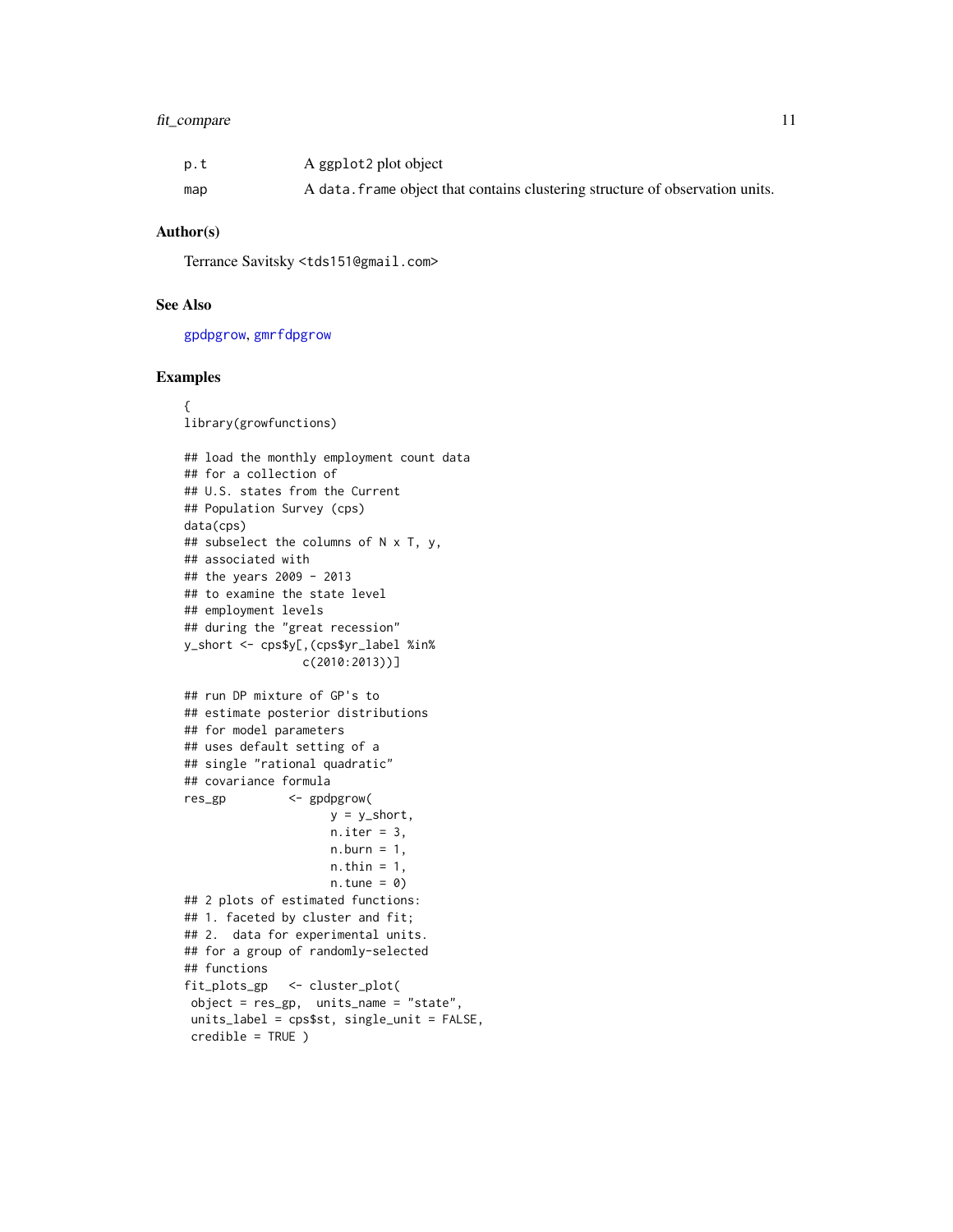```
## Run the DP mixture of iGMRF's to
## estimate posterior
## distributions for model parameters
## Under default
## RW2(kappa) = order 2 trend
## precision term
res_gmrf <- gmrfdpgrow(y = y_short,
                      n.iter = 13,
                      n.burn = 4,
                      n.thin = 1)
## 2 plots of estimated functions:
## 1. faceted by cluster and fit;
## 2. data for experimental units.
## for a group of randomly-selected functions
fit_plots_gmrf <- cluster_plot( object = res_gmrf,
 units_name = "state", units_label = cps$st,
 single_unit = FALSE,
 credible = TRUE )
## visual comparison of fit performance
## between gpdpgrow() and gmrfdpgrow()
## or any two objects returned from any
## combination of these estimation
## functions
objects <- vector("list",2)
objects[[1]] <- res_gmrf
objects[[2]] <- res_gp
label.object <- c("gmrf_tr2","gp_rq")
## the map data.frame object
## from fit_plots gp
## includes a field that
## identifies cluster assignments
## for each unit (or domain)
H <- fit_plots_gp$map$cluster
fit_plot_compare_facet <-
fit_compare( objects = objects,
H = H, label.object = label.object,
y.axis.label = "normalized y",
units_name = "state", units_label = cps$st)
}
```
<span id="page-11-1"></span>gen\_informative\_sample

*Generate a finite population and take an informative single or twostage sample.*

#### Description

Used to compare performance of sample design-weighted and unweighted estimation procedures.

<span id="page-11-0"></span>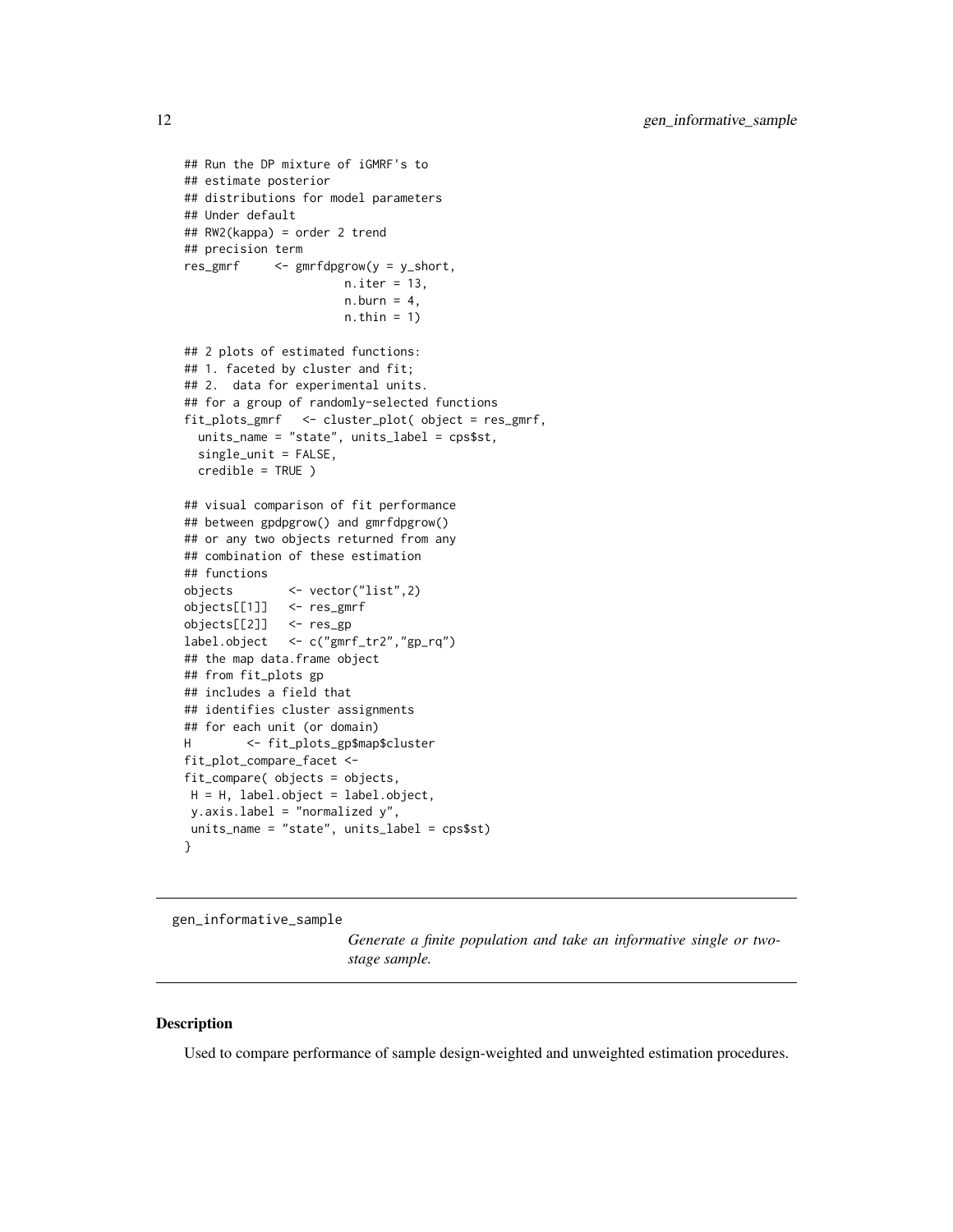## Usage

```
gen_informative_sample(
 clustering = TRUE,
 two_stage = FALSE,
 theta = c(0.2, 0.7, 1),
 M = 3,
 theta_star = matrix(c(0.3, 0.3, 0.3, 0.31, 0.72, 2.04, 0.58, 0.83, 1), 3, 3, byrow =
   TRUE),
 gp_type = "rq",N = 10000,T = 15,
 L = 10,
 R = 8,I = 4,n = 750,noise_to_signal = 0.05,
 incl_gradient = "medium"
)
```
## Arguments

| clustering | Boolean input on whether want population generated from clusters of covariance<br>parameters. Defaults to clustering = FALSE                                                                                                                                                                |
|------------|---------------------------------------------------------------------------------------------------------------------------------------------------------------------------------------------------------------------------------------------------------------------------------------------|
| two_stage  | Boolean input on whether want two stage sampling, with first stage defining set<br>of L blocks, where membership in blocks determined by quantiles of observation<br>unit variance functions. (They are structured like strata, though they are sub-<br>sampled).                           |
| theta      | A numeric vector of global covariance parameters in the case of clustering =<br>FALSE. The length, P, of theta must be consistent with the selected gp_type.<br>Defaults to the ta = $c(0.30.7, 1.0)$ in the case of clustering = FALSE.                                                    |
| M          | Scalar input denoting number of clusters to employ if clustering = TRUE. De-<br>faults to $M = 3$                                                                                                                                                                                           |
| theta_star | An $P x M$ matrix of cluster location values associated with the choice of M and the<br>selected gp_type. Defaults to matrix (c(0.3,0.3,0.3,0.31,0.72,2.04,0.58,0.83,1.00),3,3,byrd                                                                                                         |
| gp_type    | Input of choice for covariance matrix formulation to be used to generate the<br>functions for the N population units. Choices are c("se", "rq"), where "se"<br>denotes the squared exponential covariance function and "rq" denotes the ratio-<br>nal quadratic. Defaults to gp_type = "se" |
| N          | A scalar input denoting the number of population units (or establishments).                                                                                                                                                                                                                 |
| Τ          | A scalar input denoting the number of time points in each of $N$ , $Tx$ $I$ functions<br>that contribute to the N x T population data matrix, y. Defaults to $T = 15$ .                                                                                                                     |
| L          | A scalar input that denotes the number of blocks in which to assign the pop-<br>ulation units to be sub-sampled in the first stage of sampling. Defaults to $L =$<br>10.                                                                                                                    |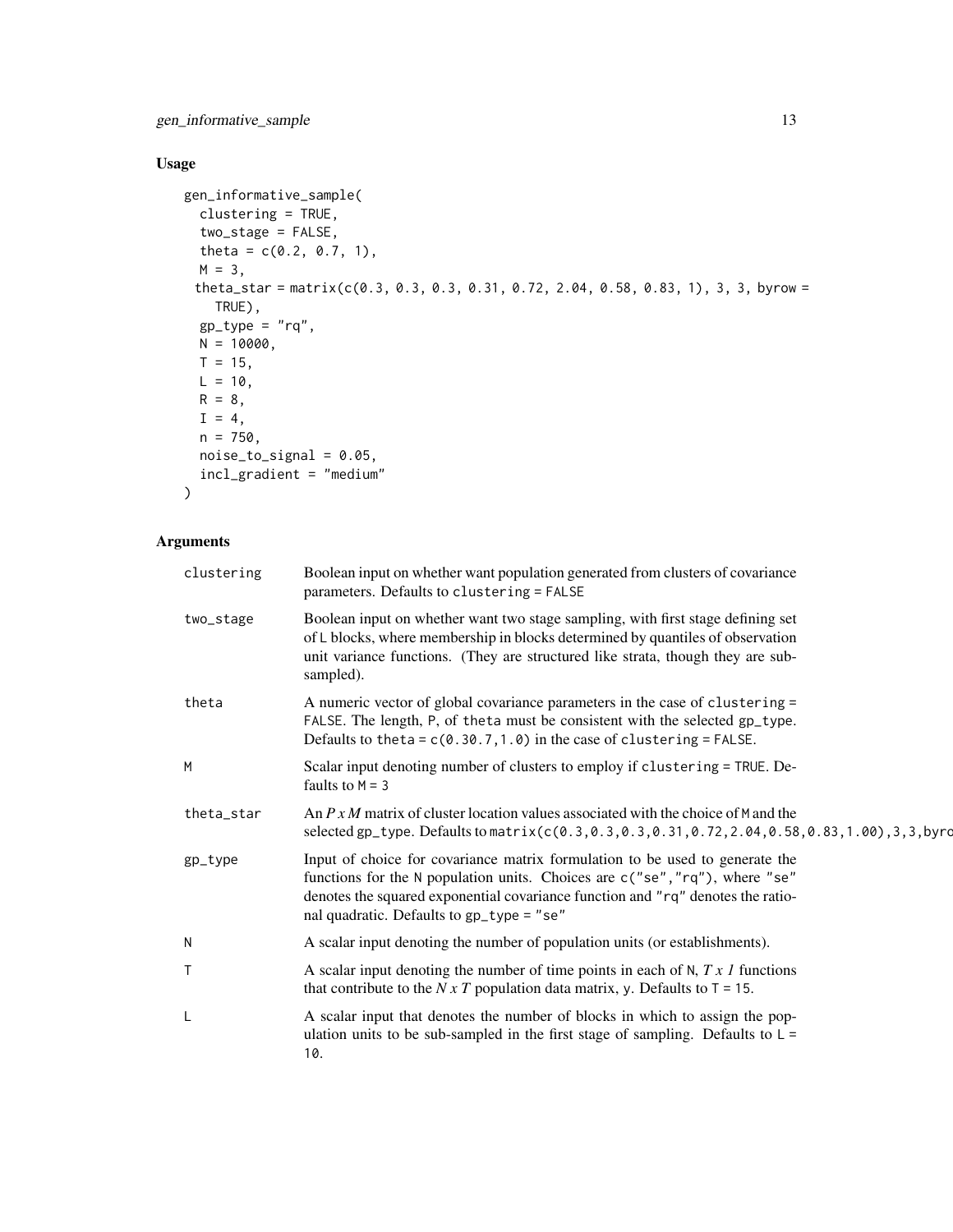| R               | A scalar input that denotes the number of blocks to sample from $L = 10$ with<br>probability proportional to the average variance of member functions in each<br>block.                                                                                                                                                                                                                                                                                                                                                                                                                                                                                                     |
|-----------------|-----------------------------------------------------------------------------------------------------------------------------------------------------------------------------------------------------------------------------------------------------------------------------------------------------------------------------------------------------------------------------------------------------------------------------------------------------------------------------------------------------------------------------------------------------------------------------------------------------------------------------------------------------------------------------|
| I               | A scalar input denoting the number of strata to form within each block. Pop-<br>ulation units are divided into equally-sized strata based on variance quantiles.<br>Defaults to $I = 4$ .                                                                                                                                                                                                                                                                                                                                                                                                                                                                                   |
| n               | Sample size to be generated. Both an informative sample under either sin-<br>gle (two_stage = FALSE) or 2-stage (two_stage = TRUE) sample is taken, along<br>with a non-informative, <i>iid</i> sample of the same size (n) from the finite popula-<br>tion (generated with (clustering = TRUE) or without clustering). Defaults to n<br>$= 770.$                                                                                                                                                                                                                                                                                                                           |
| noise_to_signal |                                                                                                                                                                                                                                                                                                                                                                                                                                                                                                                                                                                                                                                                             |
|                 | A numeric input in the interval, $(0, 1)$ , denoting the ratio of noise variance to the<br>average variance of the generated functions, bb_i. Defaults to noise_to_signal<br>$= 0.05$                                                                                                                                                                                                                                                                                                                                                                                                                                                                                       |
| incl_gradient   | A character input on whether stratum probabilities from lowest-to-highest is to<br>"high", in which case they are proportional to the exponential of the cluster<br>number. If set to "medium", the inclusion probabilities are proportional to<br>the square of the cluster number. Note that population units are assigned to<br>each stratum proportional to a progressively increasing quantile variance. The<br>incl_gradient setting is used for both two_stage = TRUE, in which case it is<br>applied to strata within block, as well as two_stage = FALSE, in which case a<br>simple stratified random sample is conducted. Defaults to incl_gradient =<br>"medium" |

## Value

A list object named dat\_sim containing objects related to the generated sample finite population, the informative sample and the non-informative, *iid*, sample. Some important objects, include:

| H                   | A vector of length N, the population size, with cluster assignments for each es-<br>tablishment (unit) in $1, \ldots$ M clusters.                                                                                                 |
|---------------------|-----------------------------------------------------------------------------------------------------------------------------------------------------------------------------------------------------------------------------------|
| map.tot             | A data. frame object including unit label identifiers (under establishment),<br>the cluster assignment (if clustering = TRUE), the block (if two_stage = TRUE)<br>and stratum assignments and the sample inclusion probabilities. |
| map.obs             | A data. frame object configured the same as map. tot, only confined to those<br>establishments/units selected into the <i>informative</i> sample of size n.                                                                       |
| map.iid             | A data frame object configured the same as map tot, only confined to those<br>establishments/units selected into the <i>non-informative</i> , iid sample of size n.                                                               |
| (y, bb)             | $N \times T$ matrix objects containing data responses and de-noised ' functions, re-<br>spectively, for each of the N population units. The order of the N units is consis-<br>tent with map.                                     |
| $(y_obs, bb_obs)$   | $N x T$ matrix objects containing observed responses and de-noised 'functions,<br>respectively, for each of the n units sampled under an informative sampling de-<br>sign. The order of the n units is consistent with map_obs.   |
| $(y\_iid, bb\_iid)$ | $N x T$ matrix objects containing observed responses and de-noised ' functions,<br>respectively, for each of the n units sampled under a non-informative / iid sam-                                                               |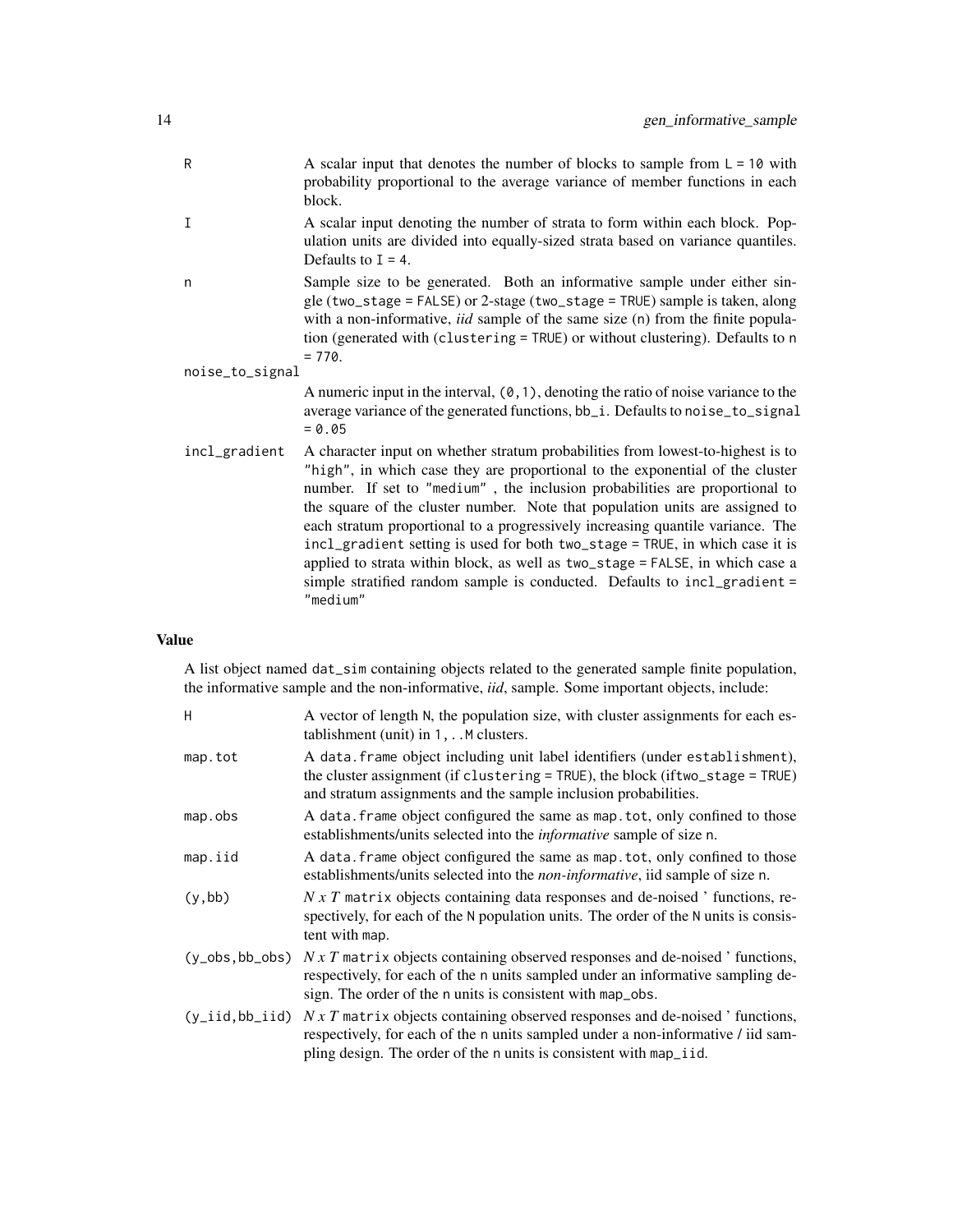## <span id="page-14-0"></span>gmrfdpcountPost 15

#### Author(s)

Terrance Savitsky <tds151@gmail.com>

#### See Also

[gpdpgrow](#page-28-1), [gmrfdpgrow](#page-17-1)

#### Examples

```
## Not run:
library(growfunctions)
## use gen_informative_sample() to generate an
## N X T population drawn from a dependent GP
## By default, 3 clusters are used to generate
## the population.
## A single stage stratified random sample of size n
## is drawn from the population using I = 4 strata.
## The resulting sample is informative in that the
## distribution for this sample is
## different from the population from which
## it was drawn because the strata inclusion
## probabilities are proportional to a feature
## of the response, y (in the case, the variance.
## The stratified random sample over-samples
## large variance strata).
## (The user may also select a 2-stage
## sample with the first stage
## sampling "blocks" of the population and
## the second stage sampling strata within blocks).
dat_sim <- gen_informative_sample(N = 10000,
                              n = 500, T = 10,noise_to_signal = 0.1)
## extract n x T observed sample under informative
## stratified sampling design.
y_obs <- dat_sim$y_obs
T <- ncol(y_obs)
```
## End(Not run)

| gmrfdpcountPost | Run a Bayesian functional data model under an instrinsic GMRF prior                  |
|-----------------|--------------------------------------------------------------------------------------|
|                 | whose precision parameters employ a DP prior for a COUNT data                        |
|                 | response type where: $y \sim poisson(E^*exp(Psi)) Psi \sim N(gamma, tau_e^{\wedge})$ |
|                 | 1) which is a Poisson-lognormal model                                                |

## Description

An internal function to [gmrfdpgrow](#page-17-1)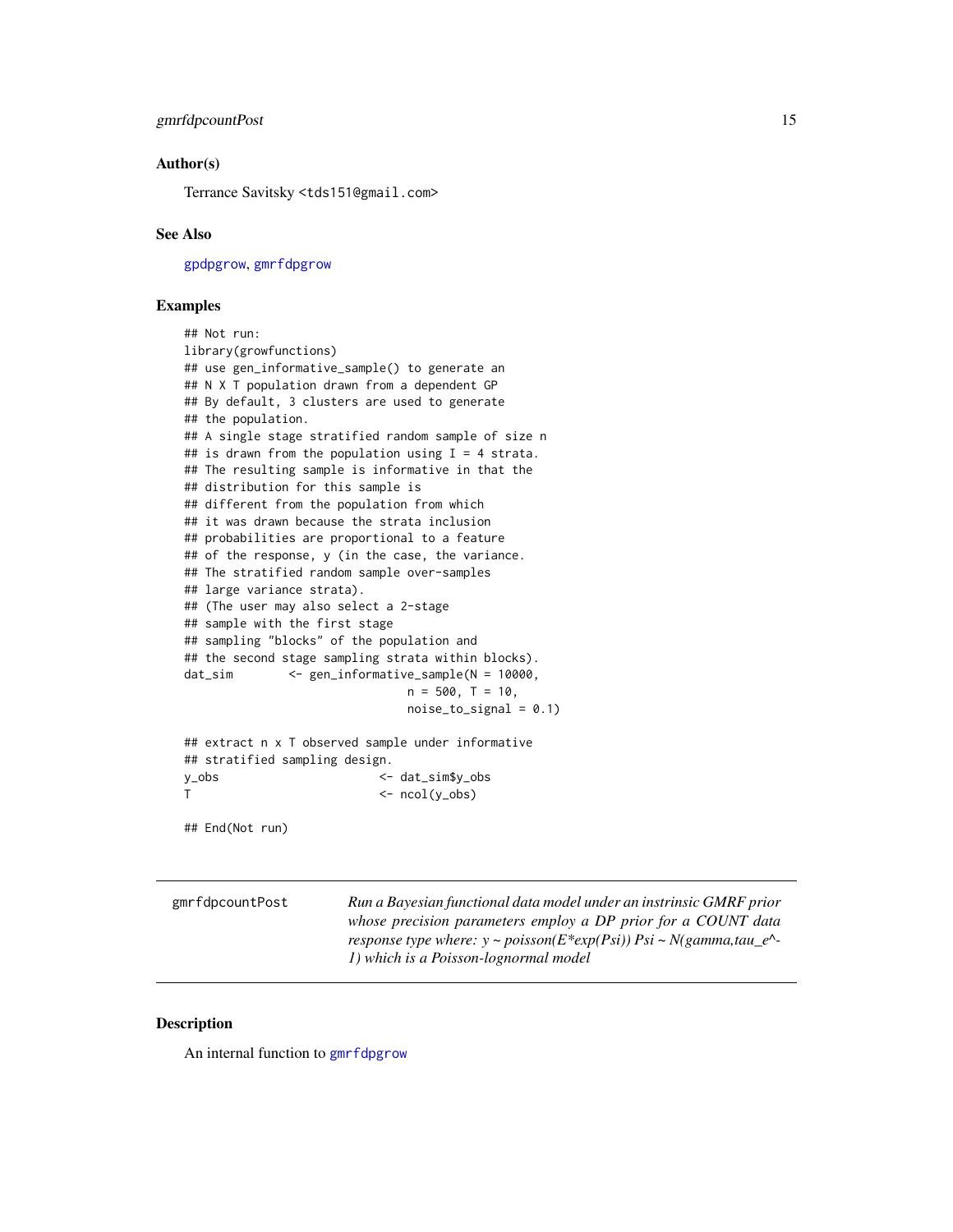## Usage

gmrfdpcountPost( y, E, ksi, ipr, C, D, q\_order, q\_type, n.iter, n.burn, n.thin, M\_init, w\_star, q\_shape, q\_rate, tau\_shape, tau\_rate, dp\_shape, dp\_rate, nu, Rep, progress, jitter, kappa\_fast, stable\_launch

## $\mathcal{L}$

## Arguments

| y   | An N x T matrix of N observations of T x 1 functions                                                                                                                                                                                                                                                                                    |
|-----|-----------------------------------------------------------------------------------------------------------------------------------------------------------------------------------------------------------------------------------------------------------------------------------------------------------------------------------------|
| Ε   | A multivariate offset variable, specified as an $N x T$ matrix, in the case that y is<br>of type count data. The offset will be used to model the y as under a poisson<br>lognormal where $y \sim \text{Pois}(E \neq \exp(\text{Psi}))$ . Defaults to NULL, in which case the<br>response type is assumed continuous.                   |
| ksi | An $N x P$ matrix of N observations of P predictors to be used in prior probability<br>of co-clustering of set of N, T x 1 observations. Defaults to $ksi$ = NULL such that<br>predictors are not used to a priori determine co-clustering probabilities.                                                                               |
| ipr | An optional input vector of inclusion probabilities for each observation unit in<br>the case the observed data were acquired through an informative sampling de-<br>sign, so that unbiased inference about the population requires adjustments to the<br>observed sample. Defaults to $ipr = rep(1, nrow(y))$ indicating an iid sample. |
| C   | A list object of length, K, the number of iGMRF precision terms. Each entry<br>contains a $T \times T$ normalized adjacency matrix. The diagonal entries are $\theta$ and<br>row i contains the weight for each entry != i divided by the sum of the weights.                                                                           |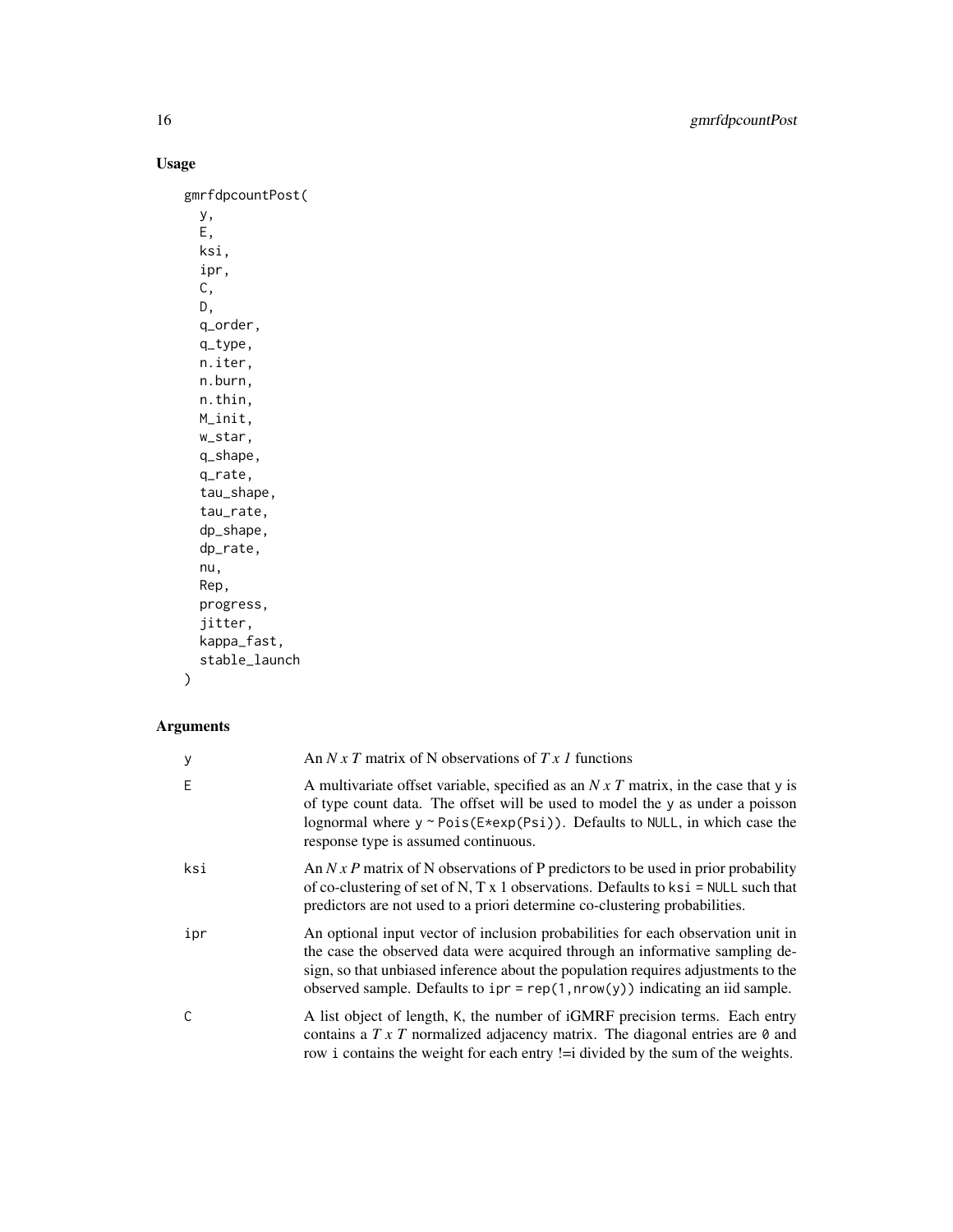| D         | A $K \times T$ matrix, where K denotes the number of iGMRF terms. Row k contains<br>the T elements of the diagonal of the term-k precision matrix, Q_k. Will increase<br>with order and be equal, except for boundary corrections.                                                                                         |
|-----------|----------------------------------------------------------------------------------------------------------------------------------------------------------------------------------------------------------------------------------------------------------------------------------------------------------------------------|
| q_order   | An integer vector where each entry contains the order of the associated K iGMRF<br>precision terms matrix of Euclidean distances associated to each seasonal co-<br>variance term.                                                                                                                                         |
| $q_t$     | A vector of length K, the number of iGMRF precision terms, with each entry<br>indicating whether the associated term is a trend ("tr") or seasonality ("sn")<br>term.                                                                                                                                                      |
| n.iter    | The number of MCMC sampling iterations                                                                                                                                                                                                                                                                                     |
| n.burn    | The number of warm-up iterations to discard                                                                                                                                                                                                                                                                                |
| n.thin    | The interval or step size of post-burn-in samples to return                                                                                                                                                                                                                                                                |
| M_init    | Starting value of number of clusters for sampling cluster assignments.                                                                                                                                                                                                                                                     |
| w_star    | Integer value denoting the number of cluster locations to sample ahead of ob-<br>servations in the auxiliary Gibbs sampler used to sample the number of clus-<br>ters and associated cluster assignments. A higher value reduces samplin auto-<br>correlation, but increases computational burden. Defaults to w_star = 2. |
| q_shape   | The shape parameter of the Gamma base distribution for the kappa_star loca-<br>tions used to sample the DP prior on the P GP covariance parameters, kappa, for<br>each experimental unit.                                                                                                                                  |
| q_rate    | The rate parameter of the Gamma base distribution for the kappa_star locations<br>used to sample the DP prior on the P GP covariance parameters, kappa, for each<br>experimental unit.                                                                                                                                     |
| tau_shape | The value (in $(0, \text{infty}))$ for the shape hyperparameter for the Gamma prior on<br>the error precision parameter. Defaults to tau_shape = 1.0.                                                                                                                                                                      |
| tau_rate  | The rate parameter of the Gamma prior distribution on tau_e. Defaults to<br>$tau$ -rate = 1.                                                                                                                                                                                                                               |
| dp_shape  | The shape parameter for the $\Gamma$ prior on the DP concentration parameter. The<br>rate parameter is set of 1.                                                                                                                                                                                                           |
| dp_rate   | The rate parameter for the $\Gamma$ prior on the DP concentration parameter. Default<br>value is 1.                                                                                                                                                                                                                        |
| nu        | The degree of freedom parameter for the Huang and Wand prior on precision<br>matrix locations, Lambda_star, in the case that predictors, ksi, are entered to<br>instantiate a predictor-dependent prior for co-clustering. Default value is 4                                                                              |
| Rep       | The number of times to draw samples of the $N \times T$ log-mean parameters, Psi,<br>for each MCMC iteration under a Poisson-lognormal model when the response<br>type for y is count (not continuous) Default value is 1.                                                                                                 |
| progress  | An indicator in $\{0, 1\}$ denoting whether to display a progress bar during model<br>execution. progress = 1 displays a progress bar. Defaults to progress = $1$ .                                                                                                                                                        |
| jitter    | A scalar double indicating amount of jitter to subract from the posterior rate and<br>shape hyperparameters of tau_e to stabilize computation. Defaults to jitter =<br>0.0.                                                                                                                                                |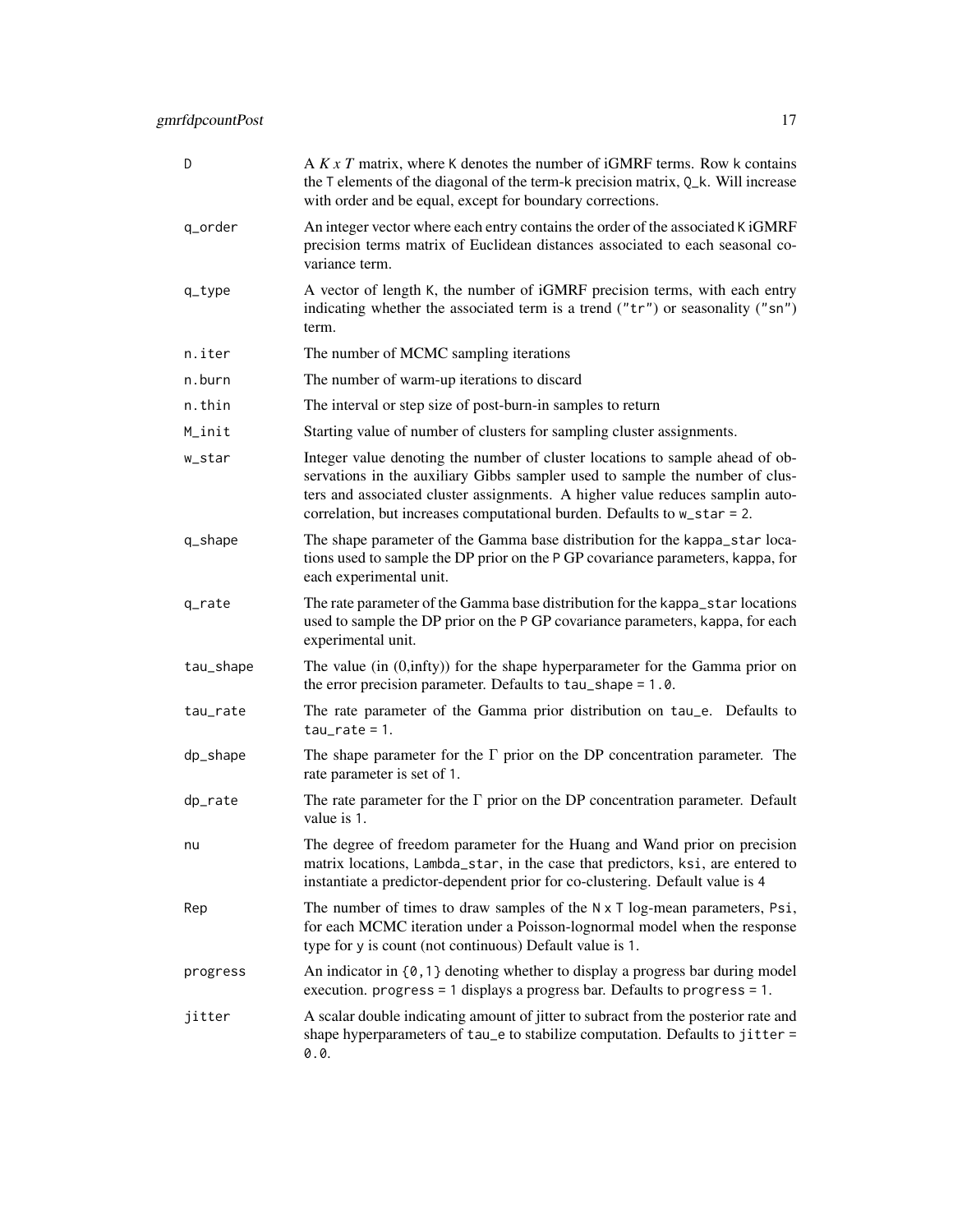<span id="page-17-0"></span>

| kappa_fast    | Boolean for whether to generate rate hyperparameter from full conditionals ver-<br>sus joint Gaussian (on random effects, bb, given kappa. The former is faster,<br>but numerically less stable. Defaults to kappa_fast = FALSE.                                                                                         |
|---------------|--------------------------------------------------------------------------------------------------------------------------------------------------------------------------------------------------------------------------------------------------------------------------------------------------------------------------|
| stable_launch | A boolean indicator on whether to generate initial values for $N \times T$ log-mean,<br>Psi, when y are count data from a Gaussian prior distribution, which can induce<br>numerical launch instabilities, or whether to initialize as y/E (where missing<br>values in y are imputed). Defaults to stable_launch = TRUE. |

#### Value

res A list object containing MCMC runs for all model parameters.

#### Note

Intended as an internal function for [gmrfdpgrow](#page-17-1)

#### Author(s)

Terrance Savitsky <tds151@gmail.com>

#### See Also

[gpdpgrow](#page-28-1)

<span id="page-17-1"></span>gmrfdpgrow *Bayesian instrinsic Gaussian Markov Random Field model for dependent time-indexed functions*

#### Description

Estimates a collection of time-indexed functions under intrinsic Gaussian Markov random field prior formulations where a Dirichlet process mixture allows sub-groupings of the functions to share the same iGMRF precision parameter. The iGMRF formulation supports any number of additive precision terms, expressing either or both of multiple trend and seasonality.

#### Usage

gmrfdpgrow( y, ksi, E, ipr, q\_order, q\_type, q\_shape, q\_rate, tau\_shape,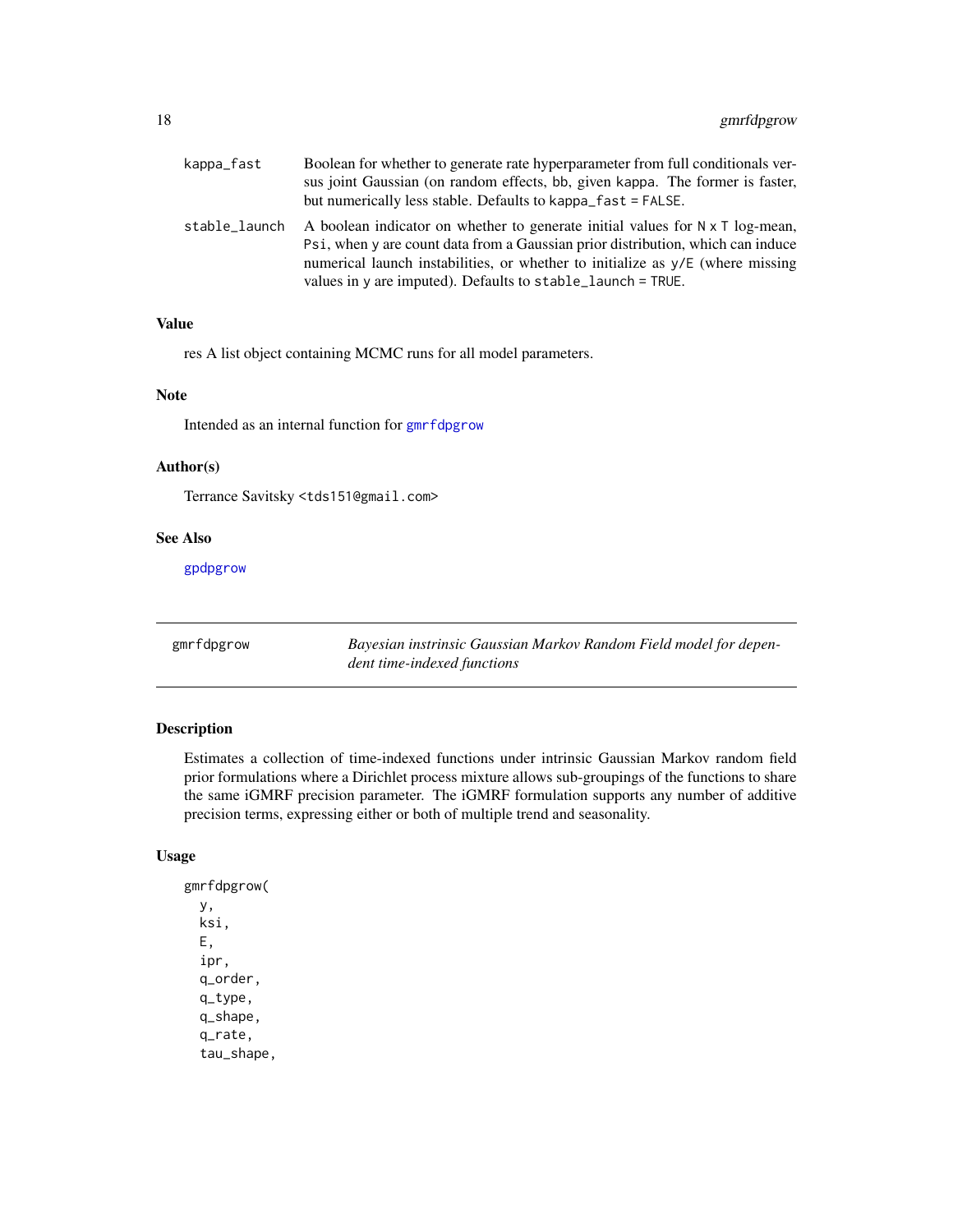## gmrfdpgrow 19

```
tau_rate,
dp_shape,
dp_rate,
M_init,
w_star,
n.iter,
n.burn,
n.thin,
nu,
Rep,
progress,
jitter,
kappa_fast,
stable_launch
```
## Arguments

 $\mathcal{L}$ 

| У         | A multivariate continuous response, specified as an $N x T$ matrix, where N de-<br>notes the number of functions and T, the number of time points per function.<br>Intermittent missing-at-random values are allowed and will be estimated from<br>the posterior predictive distribution. Missing cells should be denoted with NA.     |
|-----------|----------------------------------------------------------------------------------------------------------------------------------------------------------------------------------------------------------------------------------------------------------------------------------------------------------------------------------------|
| ksi       | An $N x P$ matrix of N observations of P predictors to be used in prior probability<br>of co-clustering of set of N, T x 1 observations. Defaults to $ksi$ = NULL such that<br>predictors are not used to a priori determine co-clustering probabilities.                                                                              |
| E         | A multivariate offset variable, specified as an $N \times T$ matrix, in the case that y is<br>of type count data. The offset will be used to model the y as under a poisson<br>lognormal where $y \sim \text{Pois}(E \neq \text{exp}(Psi))$ . Defaults to NULL, in which case the<br>response type is assumed continuous.              |
| ipr       | An optional input vector of inclusion probabilities for each observation unit in<br>the case the observed data were acquired through an informative sampling de-<br>sign, so that unbiased inference about the population requires adjustments to the<br>observed sample Defaults to $ipr = rep(1, nrow(y))$ indicating an iid sample. |
| q_order   | An integer vector of length K to select the order for each iGMRF precision term.<br>e.g. If the first term is a RW2 and there is a second is a 3-month seasonality term,<br>where the time points are indexed by month, then $q_{\text{o}}$ order = $c(2, 3)$ . Defaults<br>to $q_{\text{order}} = 2$                                  |
| $q_t$     | A vector of length K, the number of iGMRF precision terms, with each entry<br>indicating whether the associated term is a trend (" $tr$ ") or seasonality (" $sn$ ")<br>term. So all entries must be one of $c("tr", "sn")$ . Defaults to $q_type = "tr".$                                                                             |
| q_shape   | The value (in $(0, \text{infty}))$ for the shape hyperparameter for the Gamma base dis-<br>tribution for the iGMRF scale parameters, kappa_star $(k, m)$ , where k denotes<br>the term and m, the cluster. Defaults to $q$ -shape = 0.3.                                                                                               |
| q_rate    | The rate parameter of the Gamma base distribution on kappa_star. Defaults to<br>$q_{rate} = 0.0005$ .                                                                                                                                                                                                                                  |
| tau_shape | The value (in (0,infty)) for the shape hyperparameter for the Gamma prior on<br>the error precision parameter. Defaults to tau_shape = 1.0.                                                                                                                                                                                            |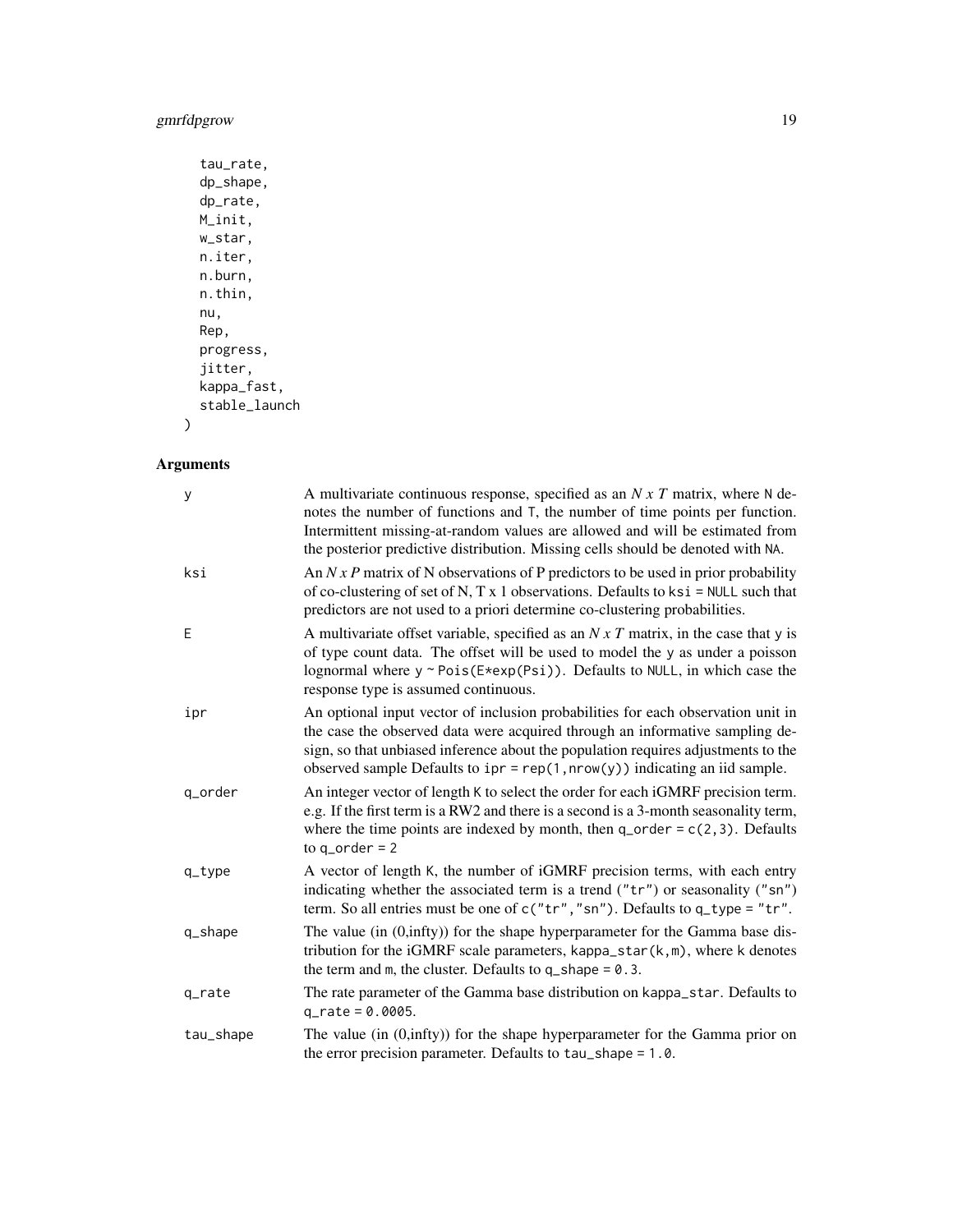| tau_rate      | The rate parameter of the Gamma prior distribution on tau_e. Defaults to<br>$tau_rate = 1$ .                                                                                                                                                                                                                                                                                                                                                                                                                                  |  |
|---------------|-------------------------------------------------------------------------------------------------------------------------------------------------------------------------------------------------------------------------------------------------------------------------------------------------------------------------------------------------------------------------------------------------------------------------------------------------------------------------------------------------------------------------------|--|
| dp_shape      | The shape parameter for the Gamma prior on the DP concentration parameter,<br>conc. Defaults to $dp$ shape = 1.                                                                                                                                                                                                                                                                                                                                                                                                               |  |
| dp_rate       | The rate parameter for the Gamma prior on the DP concentration parameter,<br>conc. Defaults to $dp$ -rate = 1.                                                                                                                                                                                                                                                                                                                                                                                                                |  |
| M_init        | Starting number of clusters of nrow(y) units to initialize sampler. Defaults to<br>$M_$ init = nrow(y).                                                                                                                                                                                                                                                                                                                                                                                                                       |  |
| w_star        | Integer value denoting the number of cluster locations to sample ahead of ob-<br>servations in the auxiliary Gibbs sampler used to sample the number of clus-<br>ters and associated cluster assignments. A higher value reduces sampling auto-<br>correlation, but increases computational burden. Defaults to w_star = 2. The<br>auxiliary Gibbs sampler is only used in the case that ! is . null (ksi), for predictor-<br>assisted clustering; otherwise, the full conditionals for cluster assigment are con-<br>jugate. |  |
| n.iter        | Total number of MCMC iterations.                                                                                                                                                                                                                                                                                                                                                                                                                                                                                              |  |
| n.burn        | Number of MCMC iterations to discard. gmrfdpgrow will return (n. iter -n. burn)<br>posterior samples.                                                                                                                                                                                                                                                                                                                                                                                                                         |  |
| n.thin        | Gap between successive sampling iterations to save.                                                                                                                                                                                                                                                                                                                                                                                                                                                                           |  |
| nu            | The degree of freedom parameter for the Huang and Wand prior on precision R<br>x R matrix locations, Lambda_star, in the case that N x R predictors, ksi, are en-<br>tered to instantiate a predictor-dependent prior for co-clustering. Default value<br>is 4.                                                                                                                                                                                                                                                               |  |
| Rep           | The number of times to draw samples of the N x T log-mean parameters, Psi, for<br>each MCMC iteration under a Poisson-lognormal model when the response type<br>for y is count (not continuous), which is indicated by inputing an offset matrix,<br>E. Default value is 1.                                                                                                                                                                                                                                                   |  |
| progress      | A boolean value denoting whether to display a progress bar during model exe-<br>cution. Defaults to progress = true.                                                                                                                                                                                                                                                                                                                                                                                                          |  |
| jitter        | A scalar double indicating amount of jitter to subract from the posterior rate and<br>shape hyperparameters of tau_e to stabilize computation. Defaults to jitter =<br>0.0.                                                                                                                                                                                                                                                                                                                                                   |  |
| kappa_fast    | Boolean for whether to generate rate hyperparameter from full conditionals ver-<br>sus joint Gaussian (on random effects, bb, given kappa. The former is faster,<br>but numerically less stable. Defaults to kappa_fast = FALSE.                                                                                                                                                                                                                                                                                              |  |
| stable_launch | A boolean indicator on whether to generate initial values for $N \times T$ log-mean,<br>Psi, when y are count data from a Gaussian prior distribution, which can induce<br>numerical launch instabilities, or whether to initialize as y/E (where missing<br>values in y are imputed). Defaults to stable_launch = TRUE.                                                                                                                                                                                                      |  |

## Value

S3 gmrfdpgrow object, for which many methods are available to return and view results. Generic functions applied to an object, res of class gmrfdpgrow, includes: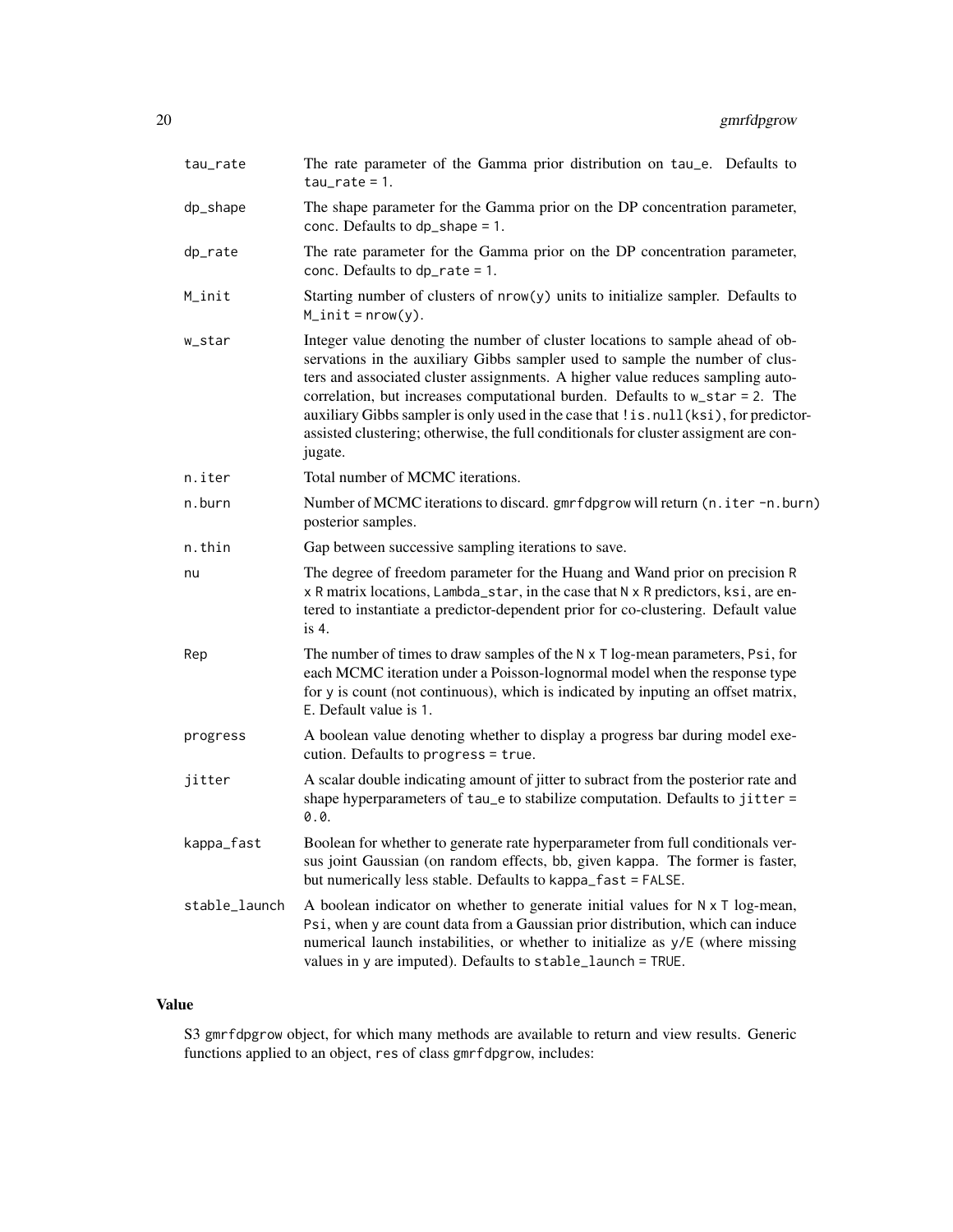#### <span id="page-20-0"></span>gmrfdpgrow 21

| plot(res)    | returns results plots, including fit functions versus data and allocation of fitted<br>functions into clusters |
|--------------|----------------------------------------------------------------------------------------------------------------|
| samples(res) | contains (n. iter -n. burn) posterior sampling iterations for every model pa-<br>rameter                       |
| resid(res)   | contains the model residuals.                                                                                  |

#### Note

The intended focus for this package are data composed of observed noisy functions (each of length T) for a set of experimental units where the functions may express dependence among the experimental units

#### Author(s)

Terrance Savitsky <tds151@gmail.com> Daniell toth <danielltoth@yahoo.com>

#### References

T. D. Savitsky and D. Toth (2014) Bayesian Non-parametric Models for Collections of Time- indexed Functions. submitted to: JRSS Series A (Statistics in Society).

T. D. Savitsky (2014) Bayesian Non-parametric Functional Mixture Estimation for Time-indexed data. submitted to: Annals of Applied Statistics.

T. D. Savitsky (2014) Bayesian Non-Parametric Mixture Estimation for Time-Indexed Functional Data for R. Submitted to: Journal of Statistical Software.

#### See Also

[gmrfdpgrow](#page-17-1)

#### Examples

```
{
library(growfunctions)
## load the monthly employment count data for a collection of
## U.S. states from the Current
## Population Survey (cps)
data(cps)
## subselect the columns of N x T, y, associated
## with the years 2008 - 2013
## to examine the state level employment levels
## during the "great recession"
y_short <- cps$y[,(cps$yr_label %in% c(2008:2013))]
## Run the DP mixture of iGMRF's to estimate posterior
## distributions for model parameters
## Under default RW2(kappa) = order 2 trend
## precision term
## Run for 1500 iterations, with half as burn-in for a
## more useful (converged) result.
```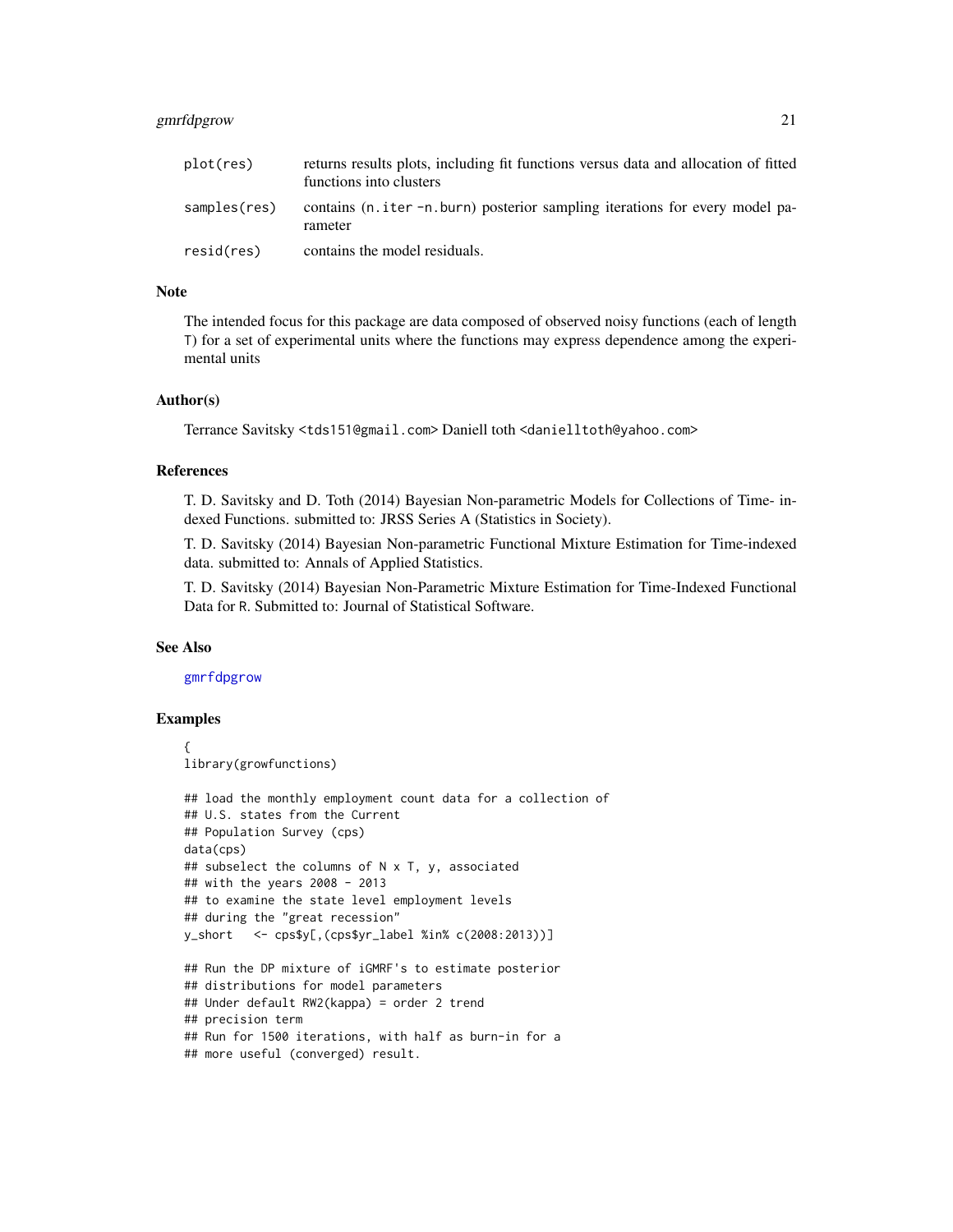```
res_gmrf <- gmrfdpgrow(y = y_short,
                                   n.iter = 40,n.burn = 20,
                                   n.thin = 1)
## 2 plots of estimated functions: 1. faceted by cluster and fit;
## 2. data for experimental units.
## for a group of randomly-selected functions
fit_plots_gmrf <- cluster_plot( object = res_gmrf,
                                   units_name = "state",
                                   units_label = cps$st,
                                   single_unit = FALSE,
                                   credible = TRUE )
}
```
gmrfdpPost *Run a Bayesian functional data model under an instrinsic GMRF prior whose precision parameters employ a DP prior*

#### Description

An internal function to [gmrfdpgrow](#page-17-1)

#### Usage

gmrfdpPost( y, ksi, ipr, C, D, q\_order, q\_type, n.iter, n.burn, n.thin, M\_init, w\_star, q\_shape, q\_rate, tau\_shape, tau\_rate, dp\_shape, dp\_rate, nu, progress, jitter, kappa\_fast )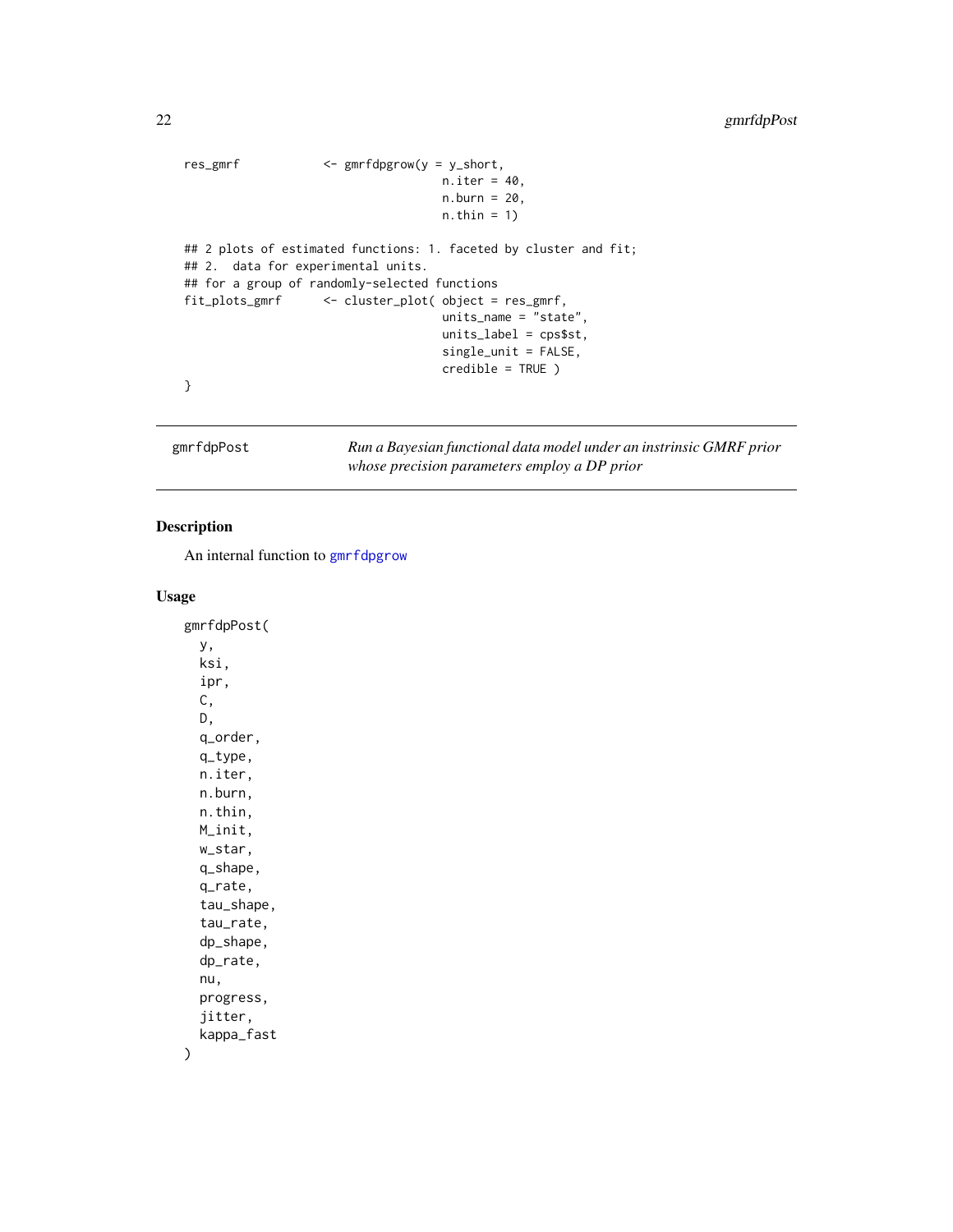## gmrfdpPost 23

## Arguments

| У         | An N x T matrix of N observations of T x 1 functions                                                                                                                                                                                                                                                                                    |
|-----------|-----------------------------------------------------------------------------------------------------------------------------------------------------------------------------------------------------------------------------------------------------------------------------------------------------------------------------------------|
| ksi       | An $N x P$ matrix of N observations of P predictors to be used in prior probability<br>of co-clustering of set of N, T x 1 observations. Defaults to $ksi$ = NULL such that<br>predictors are not used to a priori determine co-clustering probabilities.                                                                               |
| ipr       | An optional input vector of inclusion probabilities for each observation unit in<br>the case the observed data were acquired through an informative sampling de-<br>sign, so that unbiased inference about the population requires adjustments to the<br>observed sample. Defaults to $ipr = rep(1, nrow(y))$ indicating an iid sample. |
| C         | A list object of length, K, the number of iGMRF precision terms. Each entry<br>contains a $T \times T$ normalized adjacency matrix. The diagonal entries are $\theta$ and<br>row i contains the weight for each entry != i divided by the sum of the weights.                                                                           |
| D         | A $K \times T$ matrix, where K denotes the number of iGMRF terms. Row k contains<br>the T elements of the diagonal of the term-k precision matrix, Q_k. Will increase<br>with order and be equal, except for boundary corrections.                                                                                                      |
| q_order   | An integer vector where each entry contains the order of the associated K iGMRF<br>precision terms matrix of Euclidean distances associated to each seasonal co-<br>variance term.                                                                                                                                                      |
| $q_t$     | A vector of length K, the number of iGMRF precision terms, with each entry<br>indicating whether the associated term is a trend ("tr") or seasonality ("sn")<br>term.                                                                                                                                                                   |
| n.iter    | The number of MCMC sampling iterations                                                                                                                                                                                                                                                                                                  |
| n.burn    | The number of warm-up iterations to discard                                                                                                                                                                                                                                                                                             |
| n.thin    | The interval or step size of post-burn-in samples to return                                                                                                                                                                                                                                                                             |
| M_init    | Starting value of number of clusters for sampling cluster assignments.                                                                                                                                                                                                                                                                  |
| w_star    | Integer value denoting the number of cluster locations to sample ahead of ob-<br>servations in the auxiliary Gibbs sampler used to sample the number of clus-<br>ters and associated cluster assignments. A higher value reduces samplin auto-<br>correlation, but increases computational burden. Defaults to $w_{\text{1star}} = 2$ . |
| q_shape   | The shape parameter of the Gamma base distribution for the kappa_star loca-<br>tions used to sample the DP prior on the P GP covariance parameters, kappa, for<br>each experimental unit.                                                                                                                                               |
| q_rate    | The rate parameter of the Gamma base distribution for the kappa_star locations<br>used to sample the DP prior on the P GP covariance parameters, kappa, for each<br>experimental unit.                                                                                                                                                  |
| tau_shape | The value (in $(0, \text{infty}))$ for the shape hyperparameter for the Gamma prior on<br>the error precision parameter. Defaults to tau_shape = 1.0.                                                                                                                                                                                   |
| tau_rate  | The rate parameter of the Gamma prior distribution on tau_e. Defaults to<br>$tau_rate = 1.$                                                                                                                                                                                                                                             |
| dp_shape  | The shape parameter for the $\Gamma$ prior on the DP concentration parameter. The<br>rate parameter is set of 1.                                                                                                                                                                                                                        |
| dp_rate   | The rate parameter for the $\Gamma$ prior on the DP concentration parameter. Default<br>value is 1.                                                                                                                                                                                                                                     |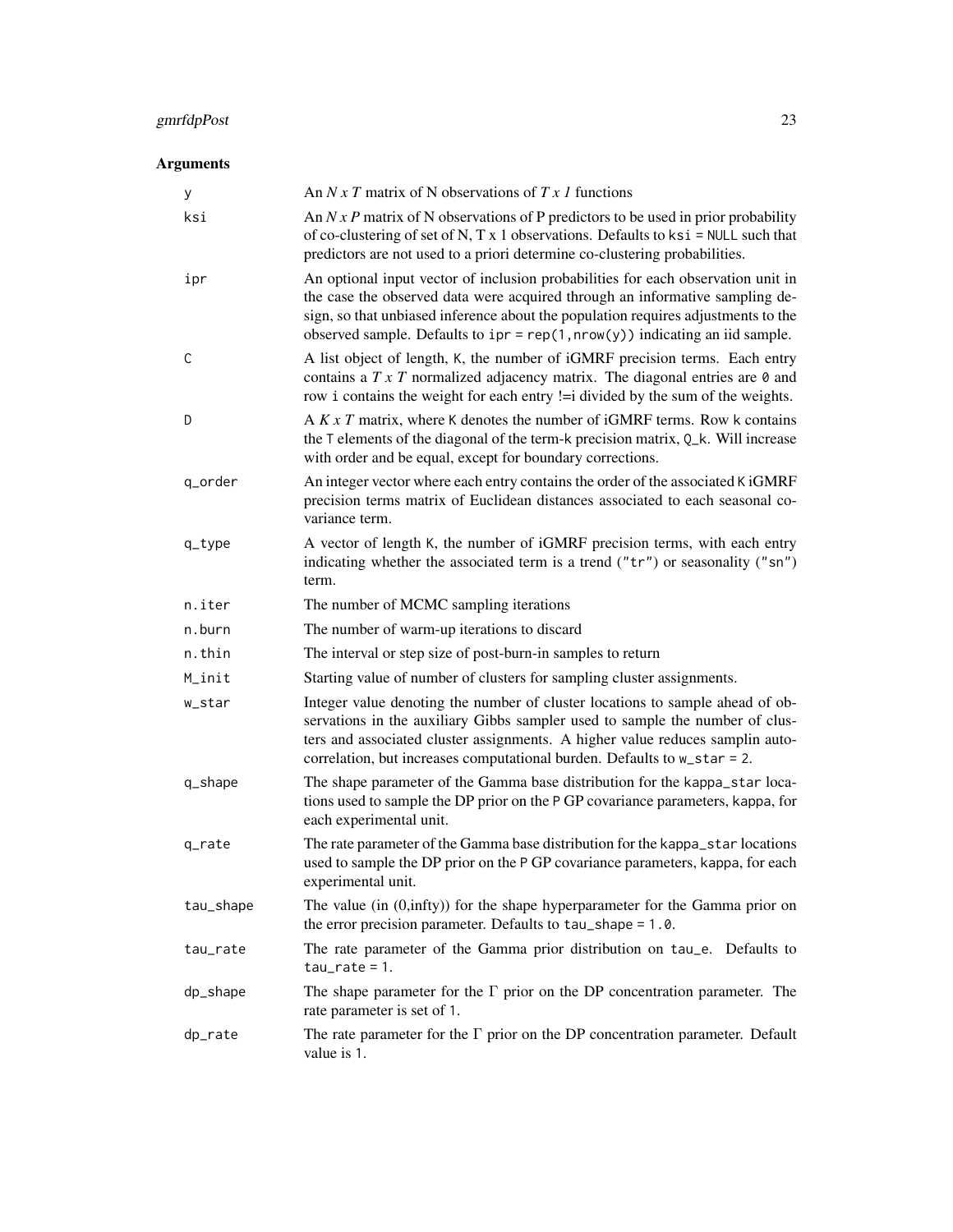<span id="page-23-0"></span>

| nu         | The degree of freedom parameter for the Huang and Wand prior on precision<br>matrix locations, Lambda_star, in the case that predictors, ksi, are entered to<br>instantiate a predictor-dependent prior for co-clustering. Default value is 4 |
|------------|-----------------------------------------------------------------------------------------------------------------------------------------------------------------------------------------------------------------------------------------------|
| progress   | An indicator in $\{0,1\}$ denoting whether to display a progress bar during model<br>execution. progress = 1 displays a progress bar. Defaults to progress = 1.                                                                               |
| jitter     | A scalar double indicating amount of jitter to subract from the posterior rate and<br>shape hyperparameters of $tau$ is tabilize computation. Defaults to jitter =<br>0.0.                                                                    |
| kappa_fast | Boolean for whether to generate rate hyperparameter from full conditionals ver-<br>sus joint Gaussian (on random effects, bb, given kappa. The former is faster,<br>but numerically less stable. Defaults to kappa_fast = FALSE.              |

## Value

res A list object containing MCMC runs for all model parameters.

## Note

Intended as an internal function for [gmrfdpgrow](#page-17-1)

## Author(s)

Terrance Savitsky <tds151@gmail.com>

#### See Also

[gpdpgrow](#page-28-1)

| gpBFixPost | Run a Bayesian functional data model under a GP prior with a fixed |
|------------|--------------------------------------------------------------------|
|            | clustering structure that co-samples latent functions, $bb_i$ .    |

## Description

An internal function to [gpdpgrow](#page-28-1)

#### Usage

```
gpBFixPost(
 y,
  ipr,
 Omega_t,
 Omega_s,
 gp_mod,
  jitter,
  gp_shape,
  gp_rate,
```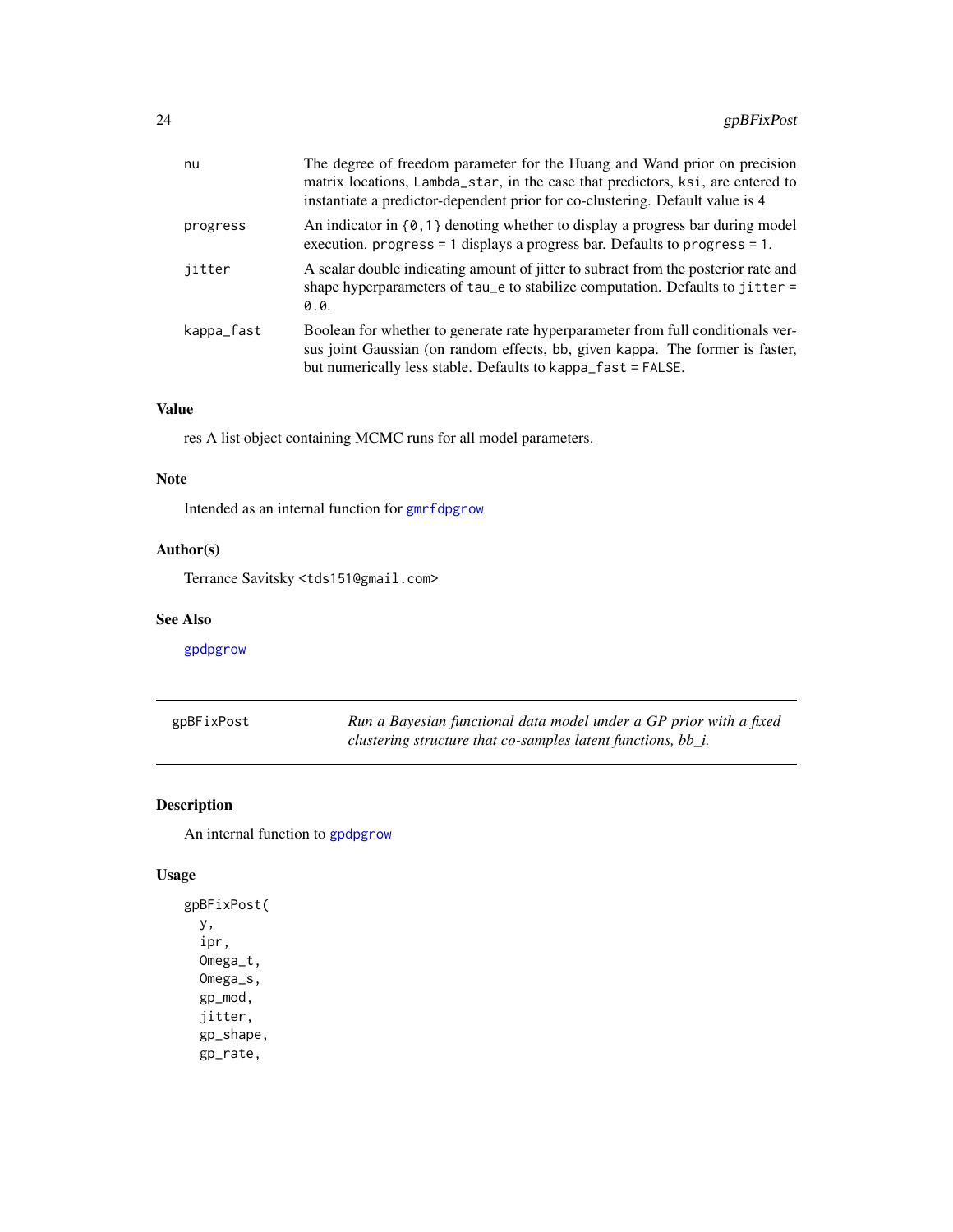## gpBFixPost 25

```
noise_shape,
noise_rate,
lower,
upper,
w,
n_slice_iter,
y_index,
n.iter,
n.burn,
n.thin,
n.tune,
progress,
s
```
## Arguments

 $\,$ 

| У            | An N x T matrix of N observations of T x 1 functions. y may have intermittant<br>missing values. They should be input with NA.                                                                                                                                                                                                          |  |
|--------------|-----------------------------------------------------------------------------------------------------------------------------------------------------------------------------------------------------------------------------------------------------------------------------------------------------------------------------------------|--|
| ipr          | An optional input vector of inclusion probabilities for each observation unit in<br>the case the observed data were acquired through an informative sampling de-<br>sign, so that unbiased inference about the population requires adjustments to the<br>observed sample. Defaults to $ipr = rep(1, nrow(y))$ indicating an iid sample. |  |
| Omega_t      | A $T \times T$ matrix of squared Eucidean distances for T time points                                                                                                                                                                                                                                                                   |  |
| Omega_s      | A list object of length $L_s$ , where each contains the $TxT$ matrix of Euclidean<br>distances associated to each seasonal covariance term.                                                                                                                                                                                             |  |
| gp_mod       | An L x 1 numeric vector denoting the selected covariance function for each of $\mathsf{L}$<br>terms. $gp_{mod} = 1$ is "rq". $gp_{mod} = 2$ is "se". $gp_{mod} = 3$ is "sn".                                                                                                                                                            |  |
| jitter       | Numeric value added to diagonals of GP covariance matrix to stabilize inversion.                                                                                                                                                                                                                                                        |  |
| gp_shape     | The shape parameter of the Gamma base distribution for the kappa_star loca-<br>tions used to sample the DP prior on the P GP covariance parameters, kappa, for<br>each experimental unit.                                                                                                                                               |  |
| gp_rate      | The rate parameter of the Gamma base distribution for the kappa_star locations<br>used to sample the DP prior on the P GP covariance parameters, kappa, for each<br>experimental unit.                                                                                                                                                  |  |
| noise_shape  | The shape parameter of the Gamma base distribution on tau_e, the model noise<br>precision parameter. Defaults to noise_shape = 3.                                                                                                                                                                                                       |  |
| noise_rate   | The rate parameter of the Gamma base distribution on tau_e, the model noise<br>precision parameter. Defaults to noise_rate = 1.                                                                                                                                                                                                         |  |
| lower        | Minimum in range of support for GP covariance parameters, kappa.                                                                                                                                                                                                                                                                        |  |
| upper        | Maximum in range of support for GP covariance parameters, kappa.                                                                                                                                                                                                                                                                        |  |
| W            | Tuning parameter for slice sampling interval width used for GP covariance pa-<br>rameters, kappa.                                                                                                                                                                                                                                       |  |
| n_slice_iter | Maximum number of steps to widen slice samplind width for GP covariance<br>parameters, kappa.                                                                                                                                                                                                                                           |  |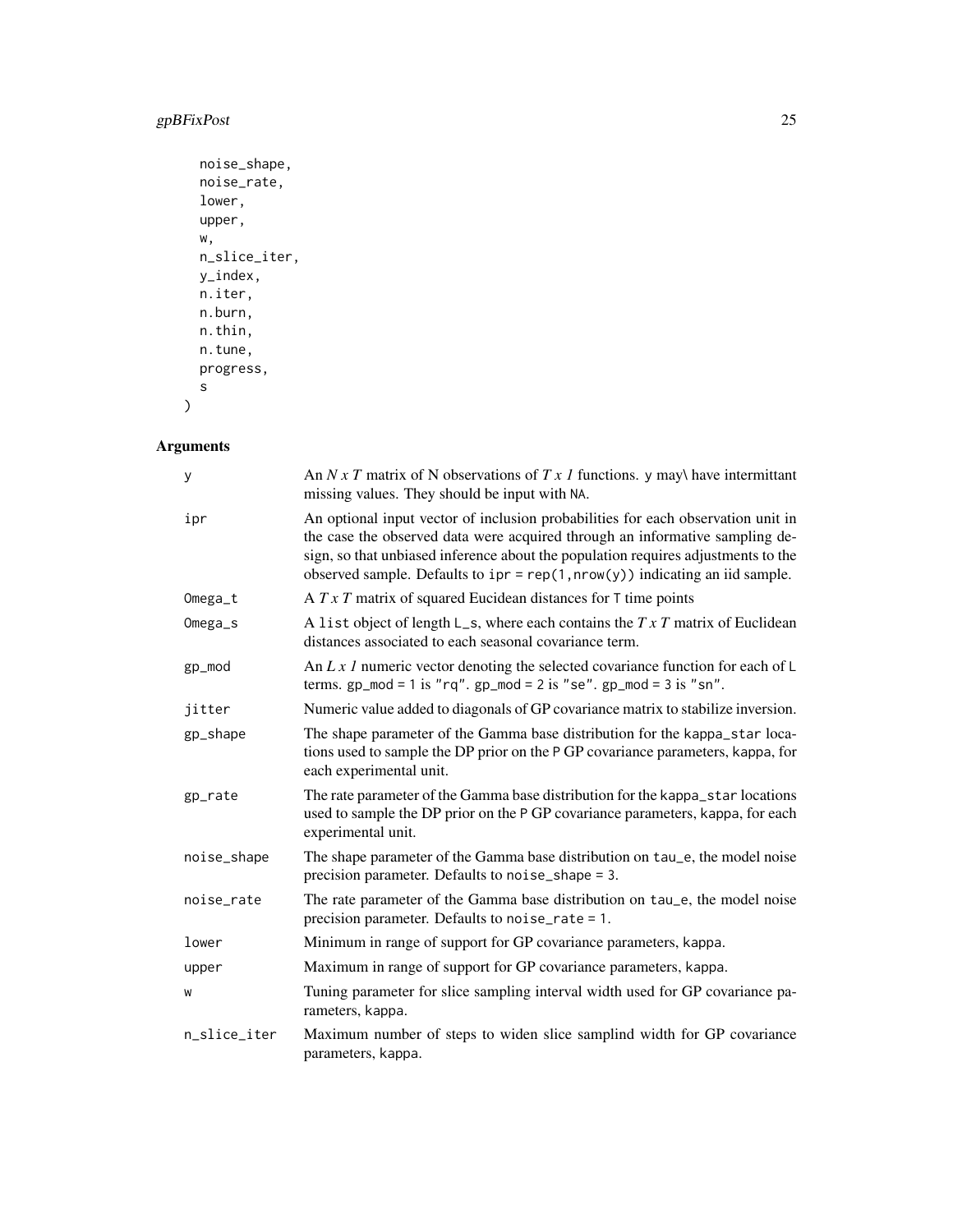<span id="page-25-0"></span>

| y_index  | List object where each contains index of time points to use in n progressively<br>coarser distribution for sampling kappa in tempered update steps.              |
|----------|------------------------------------------------------------------------------------------------------------------------------------------------------------------|
| n.iter   | The number of MCMC sampling iterations                                                                                                                           |
| n.burn   | The number of warm-up iterations to discard                                                                                                                      |
| n.thin   | The interval or step size of post-burn-in samples to return                                                                                                      |
| n.tune   | The number of tuning iterations to update the slice sampler width, w.                                                                                            |
| progress | An indicator in $\{0, 1\}$ denoting whether to display a progress bar during model<br>execution. progress = 1 displays a progress bar. Defaults to progress = 1. |
| S        | An integer vector inputting cluster membership structure if select $fix = TRUE$ .                                                                                |

#### Value

res A list object containing MCMC runs for all model parameters.

#### Note

Intended as an internal function for [gpdpgrow](#page-28-1)

## Author(s)

Terrance Savitsky <tds151@gmail.com>

#### See Also

[gpdpgrow](#page-28-1)

| gpdpbPost | Run a Bayesian functional data model under a GP prior whose pa- |
|-----------|-----------------------------------------------------------------|
|           | rameters employ a DP prior                                      |

#### Description

An internal function to [gpdpgrow](#page-28-1)

## Usage

gpdpbPost( y, ipr, Omega\_t, Omega\_s, gp\_mod, jitter, b\_move, gp\_shape, gp\_rate,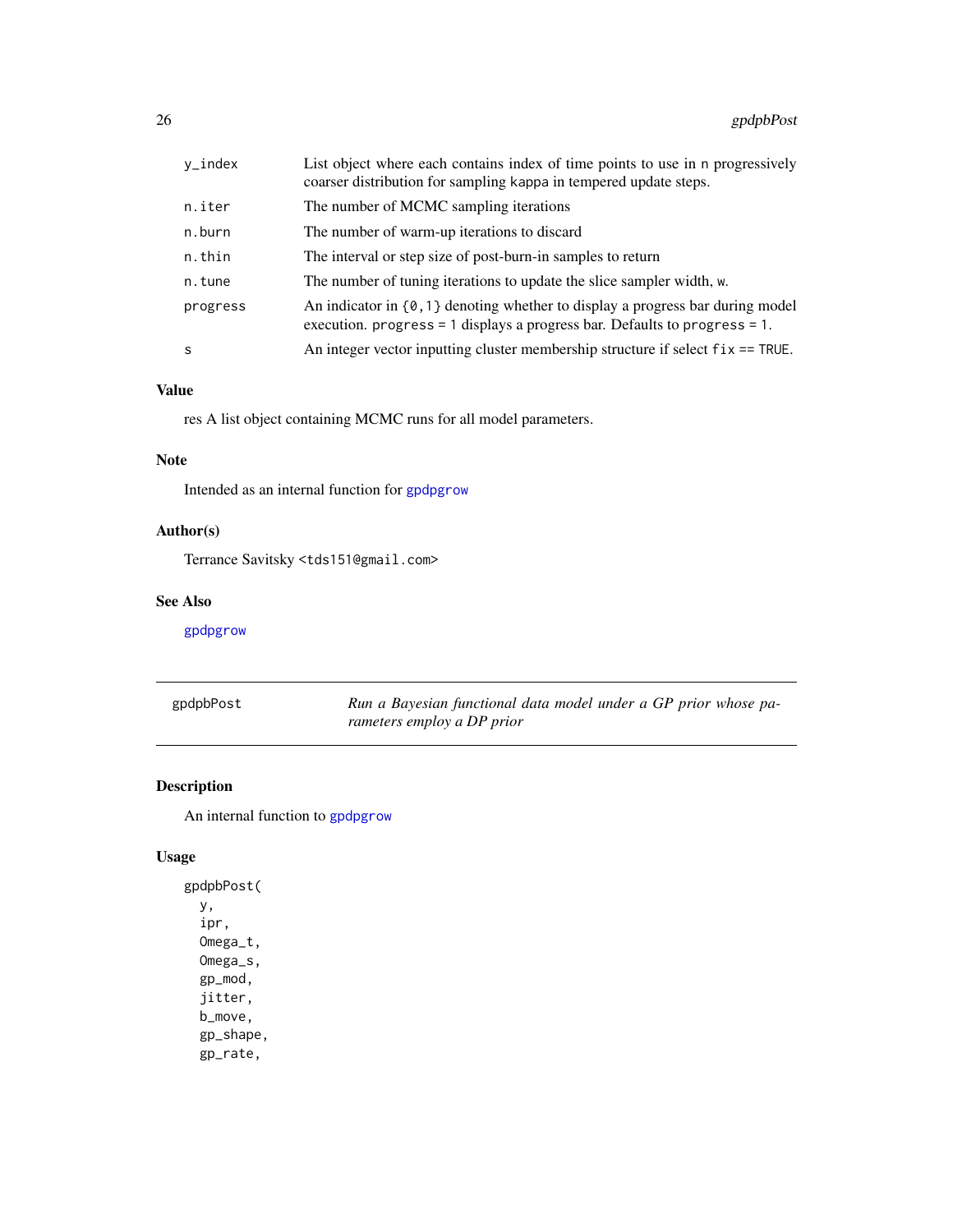## gpdpbPost 27

```
noise_shape,
noise_rate,
lower,
upper,
w_star,
w,
n_slice_iter,
y_index,
n.iter,
n.burn,
n.thin,
n.tune,
M_init,
dp_shape,
dp_rate,
progress
```
)

## Arguments

| У           | An $N x T$ matrix of N observations of $T x I$ functions. y may have intermittant<br>missing values. They should be input with NA.                                                                                                                                                                                                      |
|-------------|-----------------------------------------------------------------------------------------------------------------------------------------------------------------------------------------------------------------------------------------------------------------------------------------------------------------------------------------|
| ipr         | An optional input vector of inclusion probabilities for each observation unit in<br>the case the observed data were acquired through an informative sampling de-<br>sign, so that unbiased inference about the population requires adjustments to the<br>observed sample. Defaults to $ipr = rep(1, nrow(y))$ indicating an iid sample. |
| Omega_t     | A $T \times T$ matrix of squared Eucidean distances for T time points                                                                                                                                                                                                                                                                   |
| Omega_s     | A list object of length $L_s$ , where each contains the $TxT$ matrix of Euclidean<br>distances associated to each seasonal covariance term.                                                                                                                                                                                             |
| gp_mod      | An L x 1 numeric vector denoting the selected covariance function for each of $\mathsf{L}$<br>terms. $gp_{mod} = 1$ is "rq". $gp_{mod} = 2$ is "se". $gp_{mod} = 3$ is "sn".                                                                                                                                                            |
| jitter      | Numeric value added to diagonals of GP covariance matrix to stabilize inversion.                                                                                                                                                                                                                                                        |
| b_move      | An indicator in $\{0, 1\}$ denoting whether to sample GP functions, $(bb_i)$ in a<br>$Tx$ I Gibbs step or through elliptical slice sampling. b_move = 1 samples in a<br>Gibbs step. Defaults to $b_m$ = 1.                                                                                                                              |
| gp_shape    | The shape parameter of the Gamma base distribution for the kappa_star loca-<br>tions used to sample the DP prior on the P GP covariance parameters, kappa, for<br>each experimental unit.                                                                                                                                               |
| gp_rate     | The rate parameter of the Gamma base distribution for the kappa_star locations<br>used to sample the DP prior on the P GP covariance parameters, kappa, for each<br>experimental unit.                                                                                                                                                  |
| noise_shape | The shape parameter of the Gamma base distribution on tau_e, the model noise<br>precision parameter. Defaults to noise_shape = 3.                                                                                                                                                                                                       |
| noise_rate  | The rate parameter of the Gamma base distribution on tau_e, the model noise<br>precision parameter. Defaults to noise_rate = $1$ .                                                                                                                                                                                                      |
| lower       | Minimum in range of support for GP covariance parameters, kappa.                                                                                                                                                                                                                                                                        |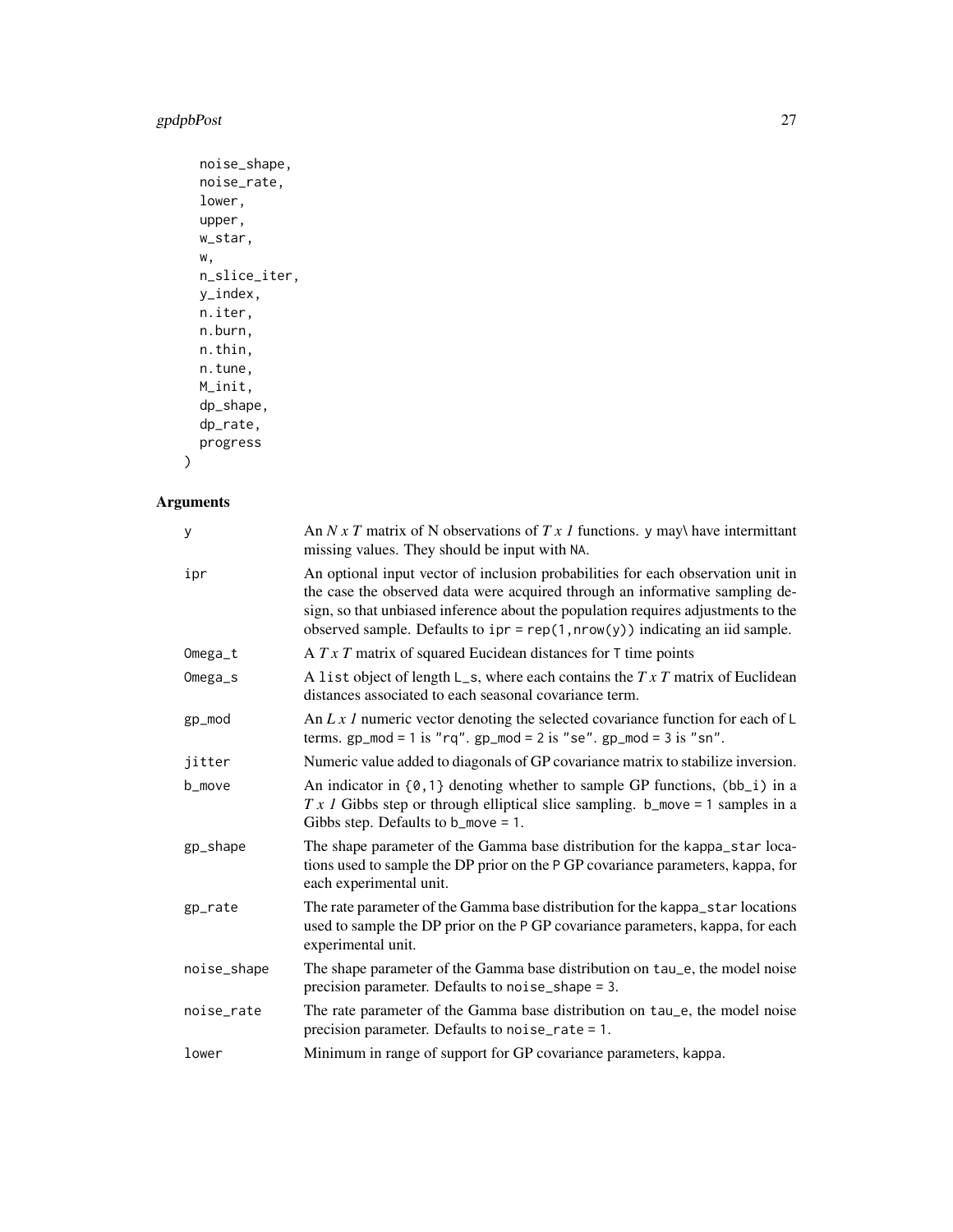<span id="page-27-0"></span>

| upper        | Maximum in range of support for GP covariance parameters, kappa.                                                                                                      |
|--------------|-----------------------------------------------------------------------------------------------------------------------------------------------------------------------|
| w_star       | Tuning parameter for number of locations to sample not linked to observations<br>in the auxiliary Gibbs sampler for cluster assignments.                              |
| W            | Tuning parameter for slice sampling interval width used for GP covariance pa-<br>rameters, kappa.                                                                     |
| n_slice_iter | Maximum number of steps to widen slice samplind width for GP covariance<br>parameters, kappa.                                                                         |
| y_index      | List object where each contains index of time points to use in n progressively<br>coarser distribution for sampling kappa in tempered update steps.                   |
| n.iter       | The number of MCMC sampling iterations                                                                                                                                |
| n.burn       | The number of warm-up iterations to discard                                                                                                                           |
| n.thin       | The interval or step size of post-burn-in samples to return                                                                                                           |
| n.tune       | The number of tuning iterations to update the slice sampler width, w.                                                                                                 |
| M_init       | Starting value of number of clusters for sampling cluster assignments.                                                                                                |
| dp_shape     | The shape parameter for the $\Gamma$ prior on the DP concentration parameter. The<br>rate parameter is set of 1.                                                      |
| dp_rate      | The rate parameter for the $\Gamma$ prior on the DP concentration parameter. Default<br>value is 1.                                                                   |
| progress     | An indicator in $\{0, 1\}$ denoting whether to display a progress bar during model<br>execution. progress = $1$ displays a progress bar. Defaults to progress = $1$ . |

## Value

res A list object containing MCMC runs for all model parameters.

#### Note

Intended as an internal function for [gpdpgrow](#page-28-1)

## Author(s)

Terrance Savitsky <tds151@gmail.com>

## See Also

[gpdpgrow](#page-28-1)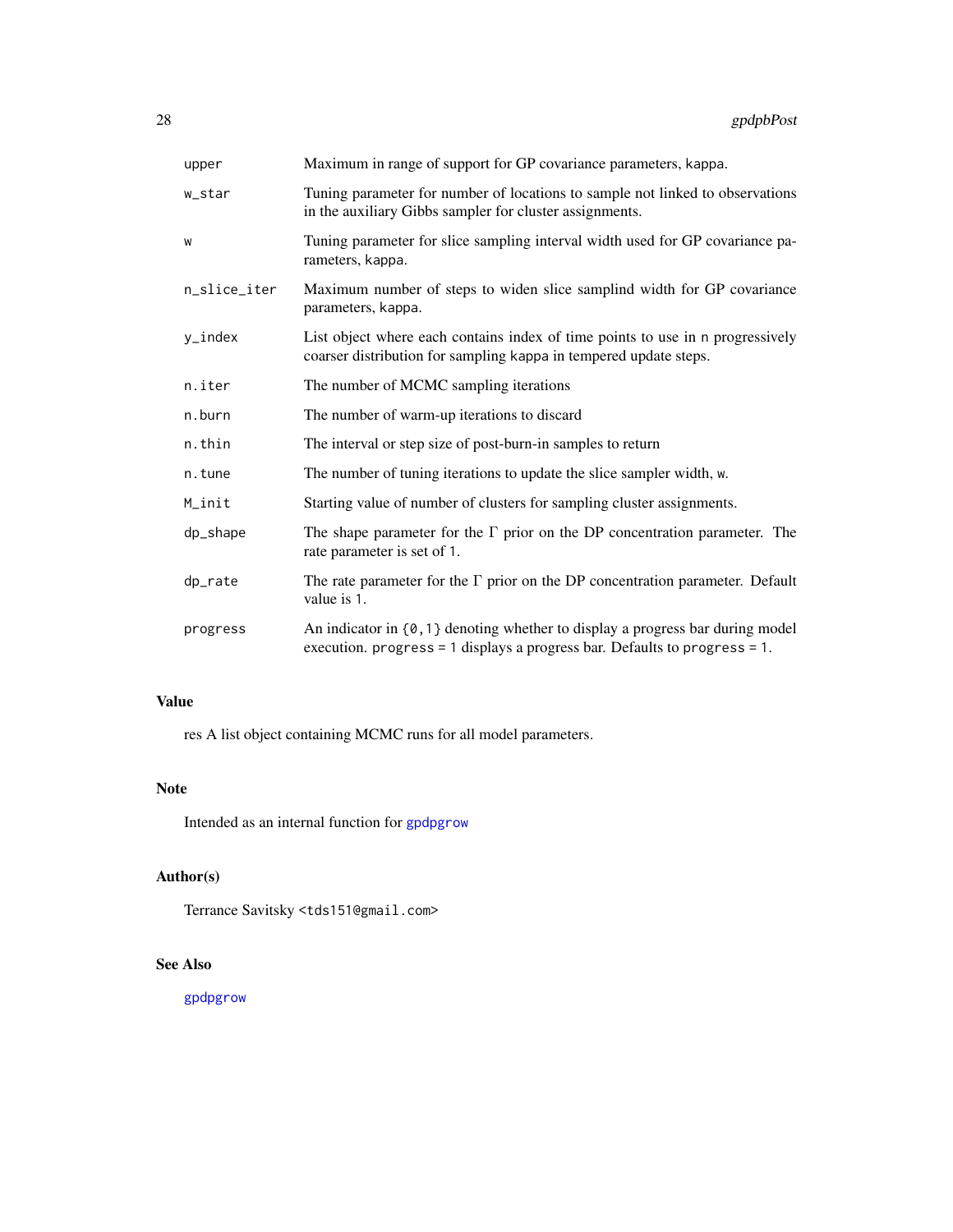<span id="page-28-1"></span><span id="page-28-0"></span>gpdpgrow *Bayesian non-parametric dependent Gaussian process model for timeindexed functional data*

#### Description

Estimates a collection of time-indexed functions with Gaussian process (GP) formulations where a Dirichlet process mixture allows sub-groupings of the functions to share the same GP covariance parameters. The GP formulation supports any number of additive GP covariance terms, expressing either or both of multiple trend and seasonality.

#### Usage

gpdpgrow( y, ipr, time\_points, gp\_cov, sn\_order, jitter, gp\_shape, gp\_rate, noise\_shape, noise\_rate, dp\_shape, dp\_rate, M\_init, lower, upper, sub\_size, w\_star, w, n.iter, n.burn, n.thin, n.tune, progress, b\_move, cluster, s

#### Arguments

)

y A multivariate continuous response, specified as an *N x T* matrix, where N denotes the number of functions and T, the number of time points per function. Intermittent missing-at-random values are allowed and will be estimated from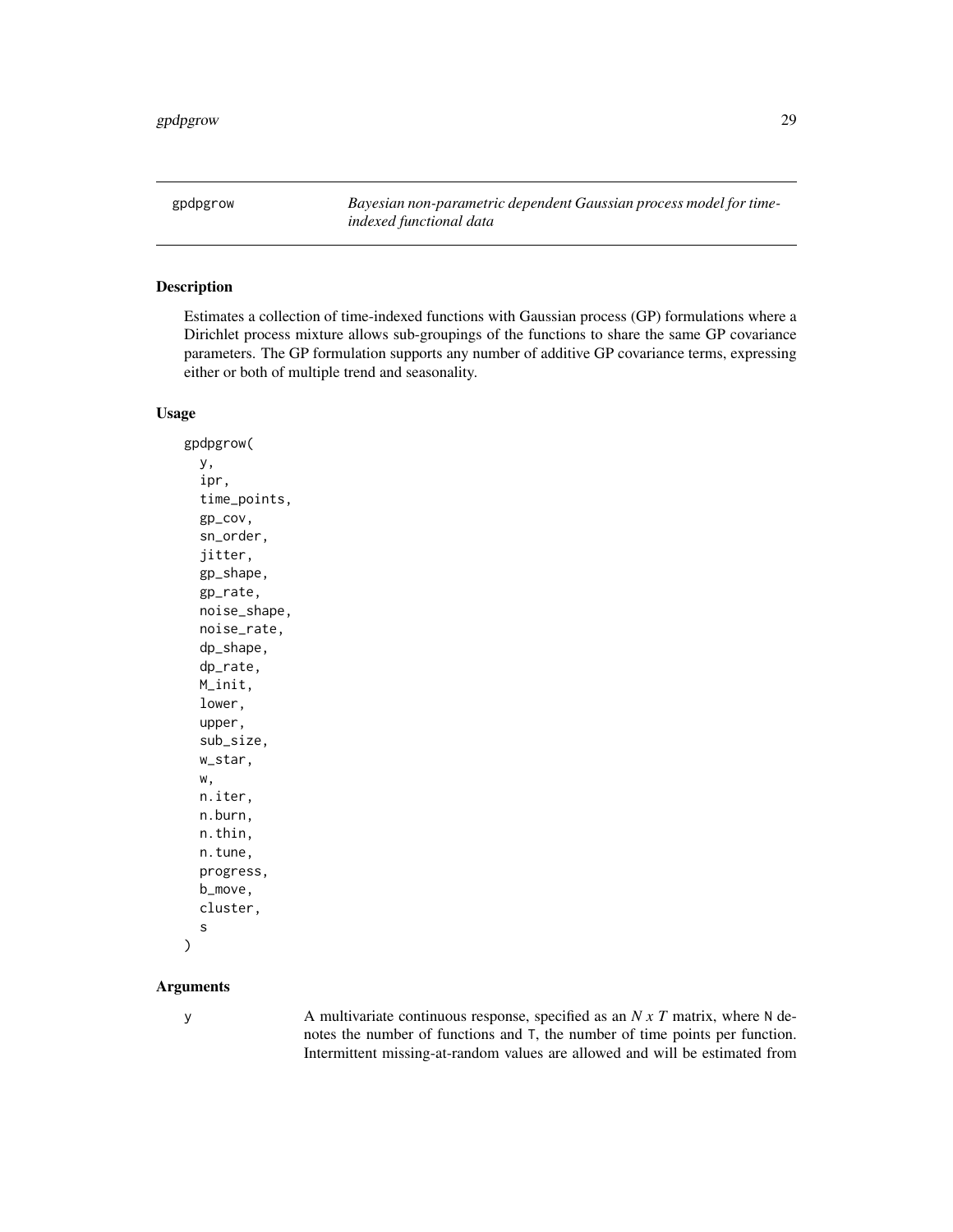|             | the posterior predictive distribution. Missing cells should be denoted with NA.<br>The sampling of missing values requires co-sampling the functions, bb, while<br>these functions are marginalized out for sampling under the case of no missing<br>data. So the sampler will run more slowly in the case of intermittent missing-<br>ness.                                                                                                                                                                                                                                                                                                                                                                                                    |
|-------------|-------------------------------------------------------------------------------------------------------------------------------------------------------------------------------------------------------------------------------------------------------------------------------------------------------------------------------------------------------------------------------------------------------------------------------------------------------------------------------------------------------------------------------------------------------------------------------------------------------------------------------------------------------------------------------------------------------------------------------------------------|
| ipr         | An optional input vector of inclusion probabilities for each observation unit in<br>the case the observed data were acquired through an informative sampling de-<br>sign, so that unbiased inference about the population requires adjustments to the<br>observed sample. Defaults to $ipr = rep(1, nrow(y))$ indicating an iid sample.                                                                                                                                                                                                                                                                                                                                                                                                         |
| time_points | Inputs a vector of common time points at which the collections of functions<br>were observed (with the possibility of intermittent missingness). The length of<br>time_points should be equal to the number of columns in the data matrix, y.<br>Defaults to time_points = $1:ncol(y)$ .                                                                                                                                                                                                                                                                                                                                                                                                                                                        |
| gp_cov      | A vector of length L to select the covariance function for each of L terms. Al-<br>lowed inputs are c("rq","se","sn"), where "rq" denotes the rational quadratic<br>covariance function, "se", the square exponential, and "sn", seasonality. The<br>seasonality covariance is a quasi-periodic multiplicative combination of a fixed<br>length- scale periodic covariance kernel (where the period length is specified<br>in 'sn_order') and a squared exponential kernel (of varying length-scale) to al-<br>low the periodicity in the seasonal term to evolve. e.g. If 4 terms are wanted<br>- 2 trend terms with "se" and 2 seasonality terms, the input would be gp_cov =<br>$c("se", "se", "sn", "sn")$ . Defaults to $gp_{cov} = "rq".$ |
| sn_order    | A vector of length L_s, the number of terms in gp_cov where "sn" is selected,<br>that denotes the seasonality order for each term; e.g. if the two "sn" terms<br>above are for 3 and 12 month seasonality, respectively, for monthly data, then<br>$sn\_order = c(3, 12)$ . Defaults to $sn\_order = NULL$ .                                                                                                                                                                                                                                                                                                                                                                                                                                    |
| jitter      | A scalar numerical value added to the diagonal elements of the T x T GP covari-<br>ance matrix to stabilize computation. Defaults to jitter = $0.01$ .                                                                                                                                                                                                                                                                                                                                                                                                                                                                                                                                                                                          |
| gp_shape    | The shape parameter of the Gamma base distribution for the DP prior on the<br>P x N matrix of GP covariance parameters (where P denotes the number of<br>parameters for each of the N experimental units). Defaults to gp_shape = 1                                                                                                                                                                                                                                                                                                                                                                                                                                                                                                             |
| gp_rate     | The rate parameter of the Gamma base distribution on GP covariance parame-<br>ters. Defaults to $gp$ -rate = 1.                                                                                                                                                                                                                                                                                                                                                                                                                                                                                                                                                                                                                                 |
| noise_shape | The shape parameter of the Gamma base distribution on tau_e, the model noise<br>precision parameter. Defaults to noise_shape = 3.                                                                                                                                                                                                                                                                                                                                                                                                                                                                                                                                                                                                               |
| noise_rate  | The rate parameter of the Gamma base distribution on tau_e, the model noise<br>precision parameter. Defaults to noise_rate = 1.                                                                                                                                                                                                                                                                                                                                                                                                                                                                                                                                                                                                                 |
| dp_shape    | The shape parameter for the Gamma prior on the DP concentration parameter,<br>conc. Defaults to dp_shape = 1.                                                                                                                                                                                                                                                                                                                                                                                                                                                                                                                                                                                                                                   |
| dp_rate     | The rate parameter for the Gamma prior on the DP concentration parameter,<br>conc. Defaults to $dp$ -rate = 1.                                                                                                                                                                                                                                                                                                                                                                                                                                                                                                                                                                                                                                  |
| M_init      | Starting number of clusters of nrow(y) units to initialize sampler. Defaults to<br>$M\_init = nrow(y)$ .                                                                                                                                                                                                                                                                                                                                                                                                                                                                                                                                                                                                                                        |
| lower       | The lower end of the range to be used in conditionally sampling the GP co-<br>variance parameters (kappa, tau_e) in the slice sampler. Defaults to lower =<br>0.                                                                                                                                                                                                                                                                                                                                                                                                                                                                                                                                                                                |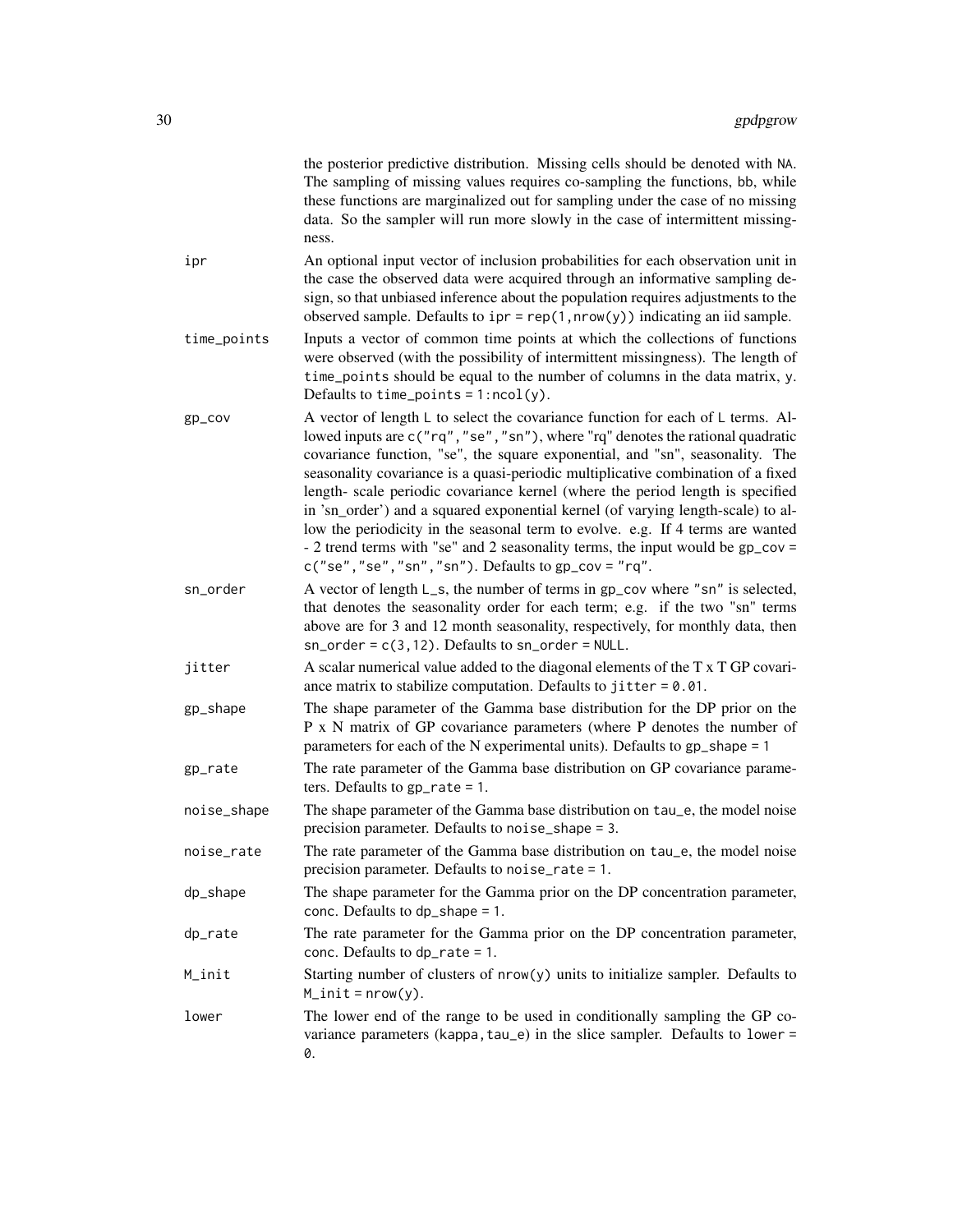## gpdpgrow 31

| upper    | The upper end of the range to be used in conditionally sampling the GP co-<br>variance parameters (kappa, tau_e) in the slice sampler. Defaults to upper =<br>1e10.                                                                                                                                                                                                                                                                                                                                                                                                                                                        |
|----------|----------------------------------------------------------------------------------------------------------------------------------------------------------------------------------------------------------------------------------------------------------------------------------------------------------------------------------------------------------------------------------------------------------------------------------------------------------------------------------------------------------------------------------------------------------------------------------------------------------------------------|
| sub_size | Integer vector whose length, n, equals the number of progressively coarser GP<br>covariance matrices to use for tempered sampling steps in an alternative space<br>to sample the GP covariance parameters. Each entry denotes the number of<br>sub-sample time points in T to draw under a latin hypercube design from the<br>$N x T$ data matrix, y to employ for that distribution; for example, suppose $T =$<br>300. sub_size = c(100,50), would randomly select first 100 and then 50 time<br>points from y to use for each of the $n = 2$ distributions. Defaults to sub_size =<br>$c(floor(0.25*T), floor(0.1*T)).$ |
| w_star   | Integer value denoting the number of cluster locations to sample ahead of ob-<br>servations in the auxiliary Gibbs sampler used to sample the number of clus-<br>ters and associated cluster assignments. A higher value reduces samplin auto-<br>correlation, but increases computational burden. Defaults to w_star = 2.                                                                                                                                                                                                                                                                                                 |
| W        | Numeric value denoting the step width used to construct the interval from which<br>to draw a sample for each GP covariance parameter in the slice sampler. This<br>value is adaptively updated in the sampler tuning stage for each parameter to be<br>equal to the difference in the 0.95 and 0.05 sample quantiles for each of 5 block<br>updates. Defaults to $w = 1.5$ .                                                                                                                                                                                                                                               |
| n.iter   | Total number of MCMC iterations.                                                                                                                                                                                                                                                                                                                                                                                                                                                                                                                                                                                           |
| n.burn   | Number of MCMC iterations to discard. gpdpgrow will return (n.iter -n.burn)<br>posterior samples.                                                                                                                                                                                                                                                                                                                                                                                                                                                                                                                          |
| n.thin   | Gap between successive sampling iterations to save.                                                                                                                                                                                                                                                                                                                                                                                                                                                                                                                                                                        |
| n.tune   | Number of iterations (before ergodic chain instantiated) to adapt w, separately,<br>for each covariance term, $p = 1, \ldots, P$ . Sets each w_p to lie in the 90 percent<br>credible interval computed from the tuning sample (that is divided into 5 blocks<br>so that w_p is successively updated in each block of runs).                                                                                                                                                                                                                                                                                               |
| progress | A boolean value denoting whether to display a progress bar during model exe-<br>cution. Defaults to progress = TRUE                                                                                                                                                                                                                                                                                                                                                                                                                                                                                                        |
| b_move   | A boolean value denoting whether to sample the GP function, bb, in $Tx \, I$ Gibbs<br>steps b_move = TRUE or through elliptical slice sampling. Defaults to b_move<br>= TRUE. Only used in the case there is any intermittent missingness; otherwise<br>bb is marginalized out of the sampler and post-sampled from the its predictive<br>distribution.                                                                                                                                                                                                                                                                    |
| cluster  | A boolean value denoting whether to employ DP mix model over set of GP<br>functions or to just use GP model with no clustering of covariance function<br>parameters. Defaults to cluster = TRUE                                                                                                                                                                                                                                                                                                                                                                                                                            |
| s        | An $N x 1$ integer vector that inputs a fixed clustering, rather than sampling it.<br>Defaults to $s = NULL$                                                                                                                                                                                                                                                                                                                                                                                                                                                                                                               |

## Value

S3 gpdpgrow object, for which many methods are available to return and view results. Generic functions applied to an object, res of class gpdpgrow, includes: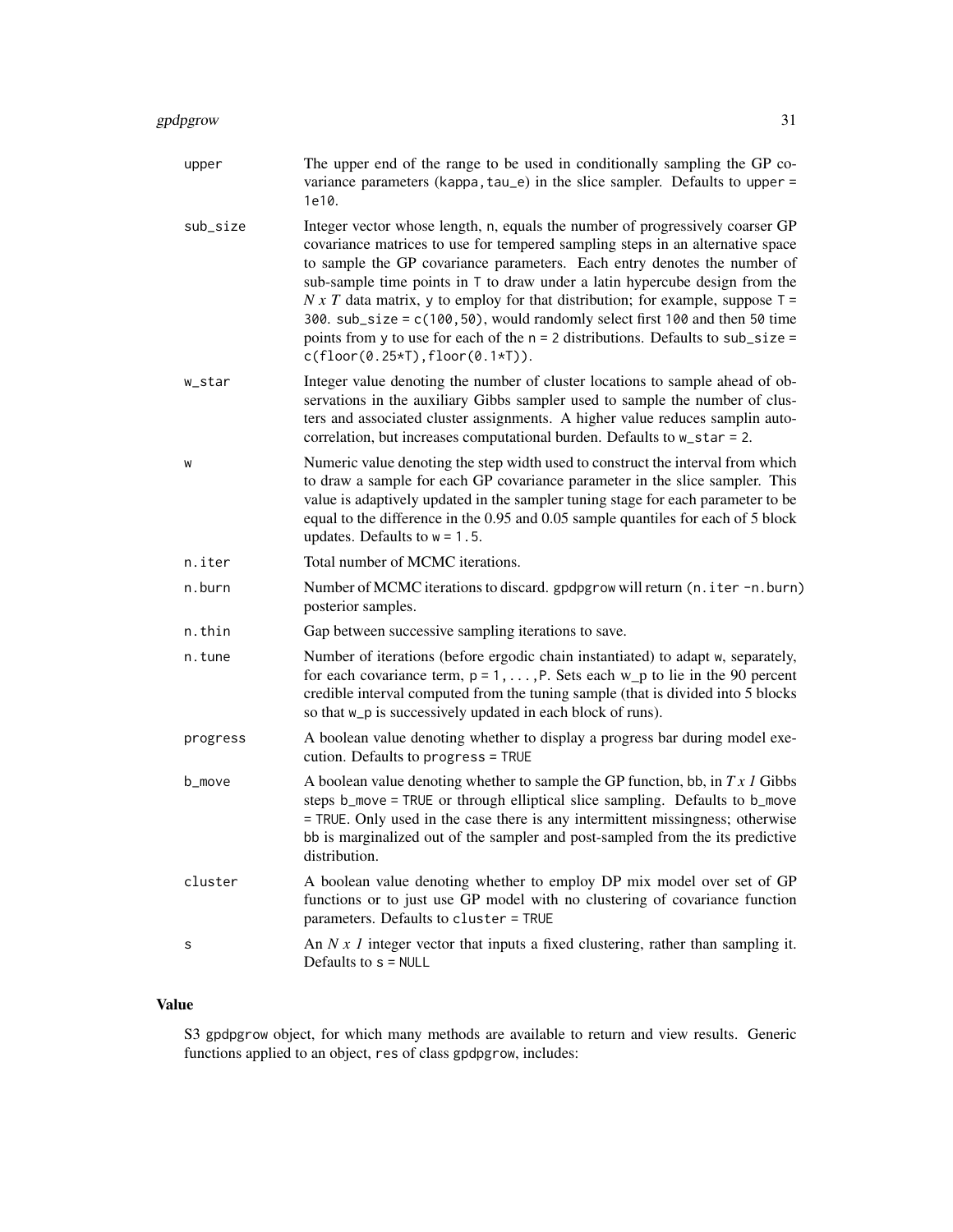<span id="page-31-0"></span>

| samples(res) | contains (n. iter -n. burn) posterior sampling iterations for every model pa- |
|--------------|-------------------------------------------------------------------------------|
|              | rameter                                                                       |
| resid(res)   | contains the model residuals.                                                 |

#### Note

The intended focus for this package are data composed of observed noisy functions (each of length T) for a set of experimental units where the functions may express dependence among the experimental units

#### Author(s)

Terrance Savitsky <tds151@gmail.com> Daniell Toth <danielltoth@yahoo.com>

#### References

T. D. Savitsky and D. Toth (2014) Bayesian Non-parametric Models for Collections of Time- indexed Functions. submitted to: JRSS Series A (Statistics in Society).

T. D. Savitsky (2014) Bayesian Non-parametric Functional Mixture Estimation for Time-indexed data. submitted to: Annals of Applied Statistics.

T. D. Savitsky (2014) Bayesian Non-Parametric Mixture Estimation for Time-Indexed Functional Data for R. Submitted to: Journal of Statistical Software.

#### See Also

[gmrfdpgrow](#page-17-1)

#### Examples

```
{
library(growfunctions)
## load the monthly employment count data for a collection of
## U.S. states from the Current
## Population Survey (cps)
data(cps)
## subselect the columns of N x T, y, associated with
## the years 2011 - 2013
## to examine the state level employment
## levels during the "great recession"
y_short <- cps$y[,(cps$yr_label %in% c(2011:2013))]
## uses default setting of a single "rational quadratic" covariance
## run for 500 iterations, with half discarded as burn-in to
## obtain a more useful result.
res_gp <- gpdpgrow(y = y_short,
                                n.iter = 4,
                                n.burn = 1,
                                n.thin = 1,
                                n.tune = 0)
```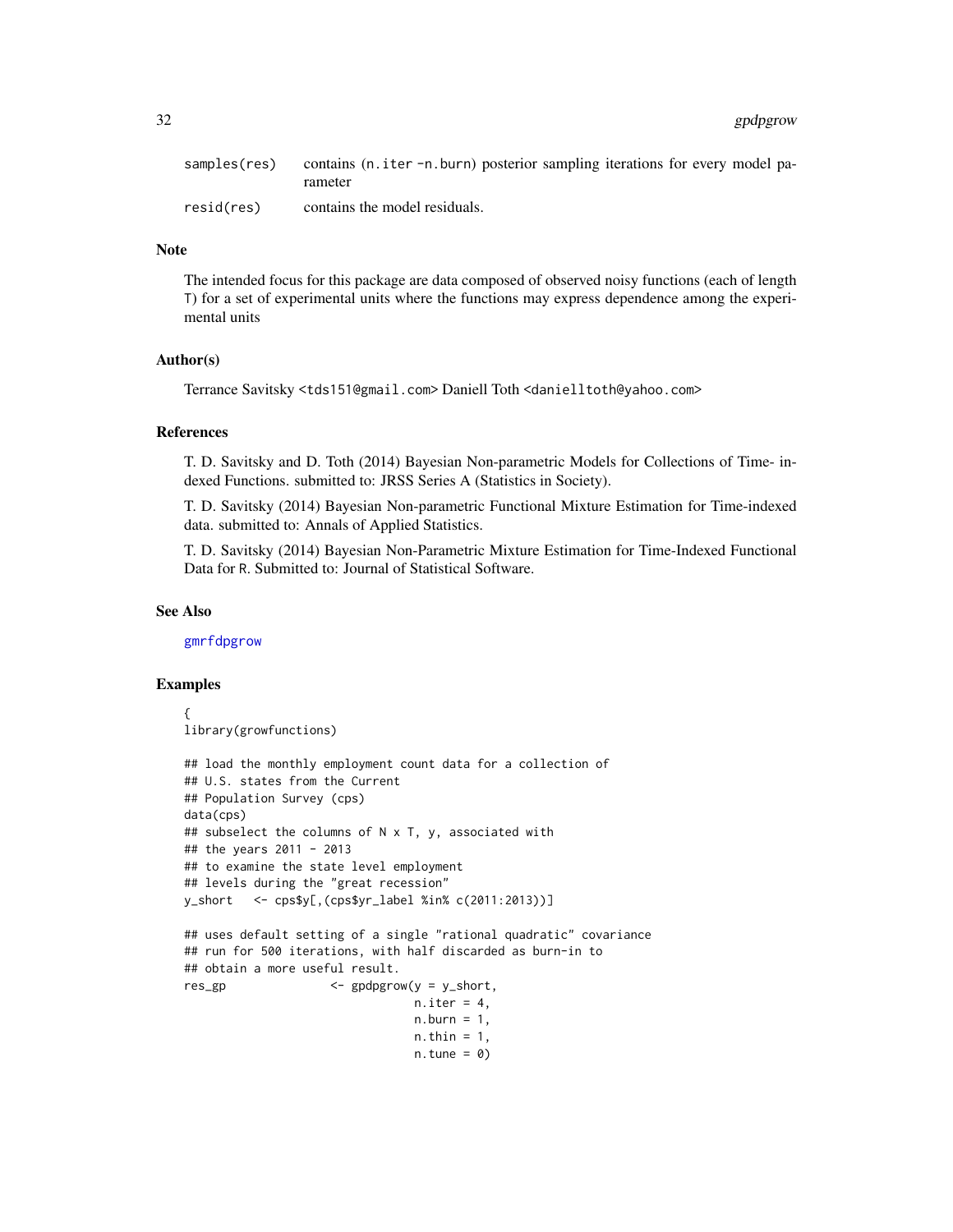```
## Two plots of estimated functions,
## 1. faceted by cluster
## 2. fitted functions vs noisy observations
## first plot will plot estimated denoised function,
## bb_i, for a single (randomly-selected) "state"
fit_plots_gp <- cluster_plot( object = res_gp,
                          units_name = "state",
                          units_label = cps$st,
                          single_unit = TRUE,
                          credible = TRUE )
## second plot will randomly select 6 states
## and plot their estimated denoised functions, bb_i.
## with setting "single_unit = FALSE".
## (Option "num_plot" may be set to plot
## any integer number of
## randomly-selected units.)
fit_plots_gp <- cluster_plot( object = res_gp,
                                    units_name = "state",
                                    units_label = cps$st,
                                    single_unit = FALSE,
                                    credible = TRUE )
```
}

gpdpPost *Run a Bayesian functional data model under a GP prior whose parameters employ a DP prior*

#### Description

An internal function to [gpdpgrow](#page-28-1)

#### Usage

gpdpPost( y, ipr, Omega\_t, Omega\_s, gp\_mod, jitter, gp\_shape, gp\_rate, noise\_shape, noise\_rate, lower, upper, w\_star,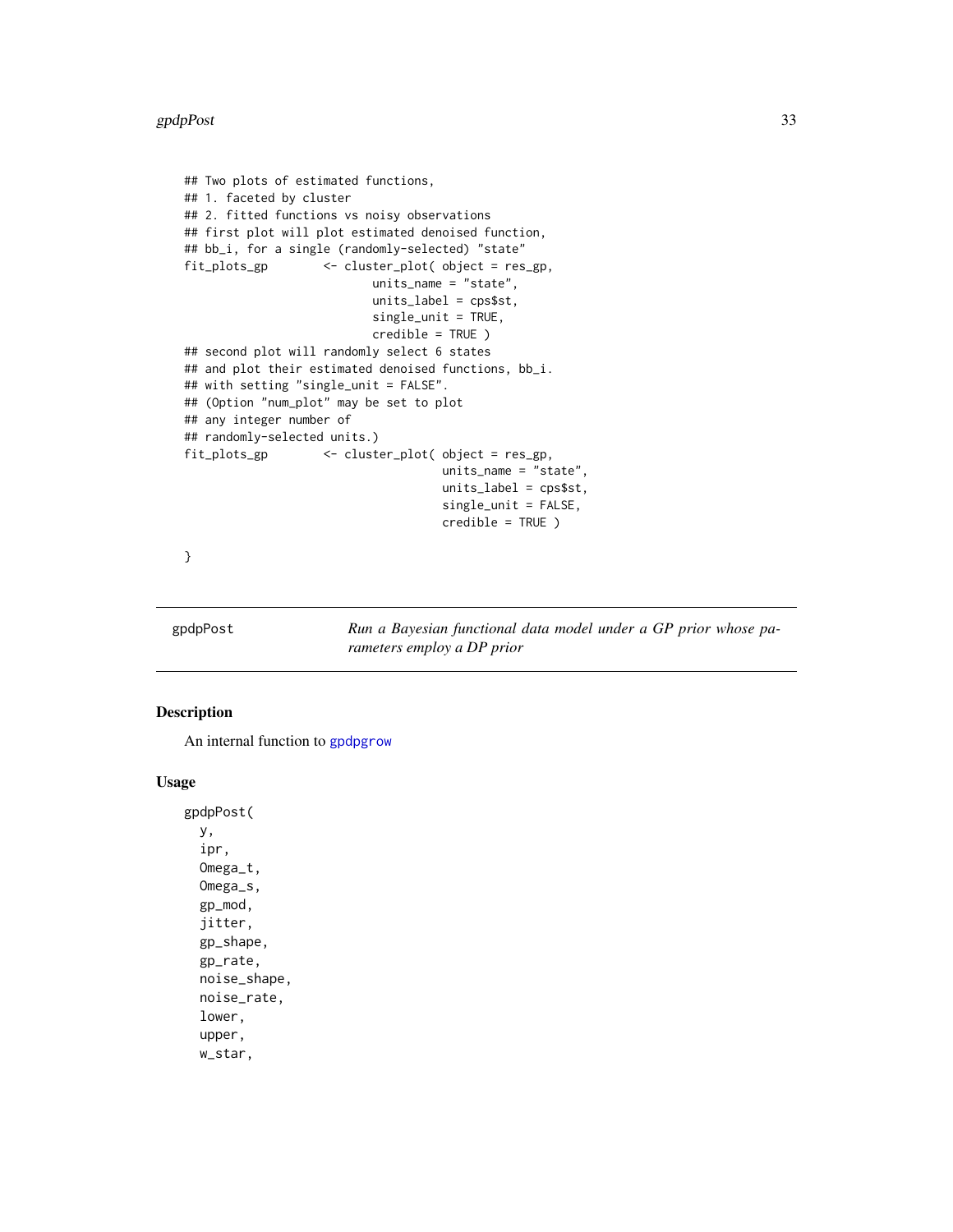34 gpdpPost

```
w,
n_slice_iter,
y_index,
n.iter,
n.burn,
n.thin,
n.tune,
M_init,
dp_shape,
dp_rate,
progress
```
## Arguments

 $\mathcal{L}$ 

| у            | An $N x T$ matrix of N observations of $T x I$ functions                                                                                                                                                                                                                                                                                |  |
|--------------|-----------------------------------------------------------------------------------------------------------------------------------------------------------------------------------------------------------------------------------------------------------------------------------------------------------------------------------------|--|
| ipr          | An optional input vector of inclusion probabilities for each observation unit in<br>the case the observed data were acquired through an informative sampling de-<br>sign, so that unbiased inference about the population requires adjustments to the<br>observed sample. Defaults to $ipr = rep(1, nrow(y))$ indicating an iid sample. |  |
| Omega_t      | A $T \times T$ matrix of squared Eucidean distances for T time points                                                                                                                                                                                                                                                                   |  |
| Omega_s      | A list object of length $L_s$ , where each contains the $TxT$ matrix of Euclidean<br>distances associated to each seasonal covariance term.                                                                                                                                                                                             |  |
| gp_mod       | An L x 1 numeric vector denoting the selected covariance function for each of $\mathsf{L}$<br>terms. $gp_{mod} = 1$ is "rq". $gp_{mod} = 2$ is "se". $gp_{mod} = 3$ is "sn".                                                                                                                                                            |  |
| jitter       | Numeric value added to diagonals of GP covariance matrix to stabilize inversion.                                                                                                                                                                                                                                                        |  |
| gp_shape     | The shape parameter of the Gamma base distribution for the kappa_star loca-<br>tions used to sample the DP prior on the P GP covariance parameters, kappa, for<br>each experimental unit.                                                                                                                                               |  |
| gp_rate      | The rate parameter of the Gamma base distribution for the kappa_star locations<br>used to sample the DP prior on the P GP covariance parameters, kappa, for each<br>experimental unit.                                                                                                                                                  |  |
| noise_shape  | The shape parameter of the Gamma base distribution on tau_e, the model noise<br>precision parameter. Defaults to noise_shape = 3.                                                                                                                                                                                                       |  |
| noise_rate   | The rate parameter of the Gamma base distribution on tau_e, the model noise<br>precision parameter. Defaults to noise_rate = 1.                                                                                                                                                                                                         |  |
| lower        | Minimum in range of support for GP covariance parameters, kappa.                                                                                                                                                                                                                                                                        |  |
| upper        | Maximum in range of support for GP covariance parameters, kappa.                                                                                                                                                                                                                                                                        |  |
| w_star       | Tuning parameter for number of locations to sample not linked to observations<br>in the auxiliary Gibbs sampler for cluster assignments.                                                                                                                                                                                                |  |
| W            | Tuning parameter for slice sampling interval width used for GP covariance pa-<br>rameters, kappa.                                                                                                                                                                                                                                       |  |
| n_slice_iter | Maximum number of steps to widen slice samplind width for GP covariance<br>parameters, kappa.                                                                                                                                                                                                                                           |  |
|              |                                                                                                                                                                                                                                                                                                                                         |  |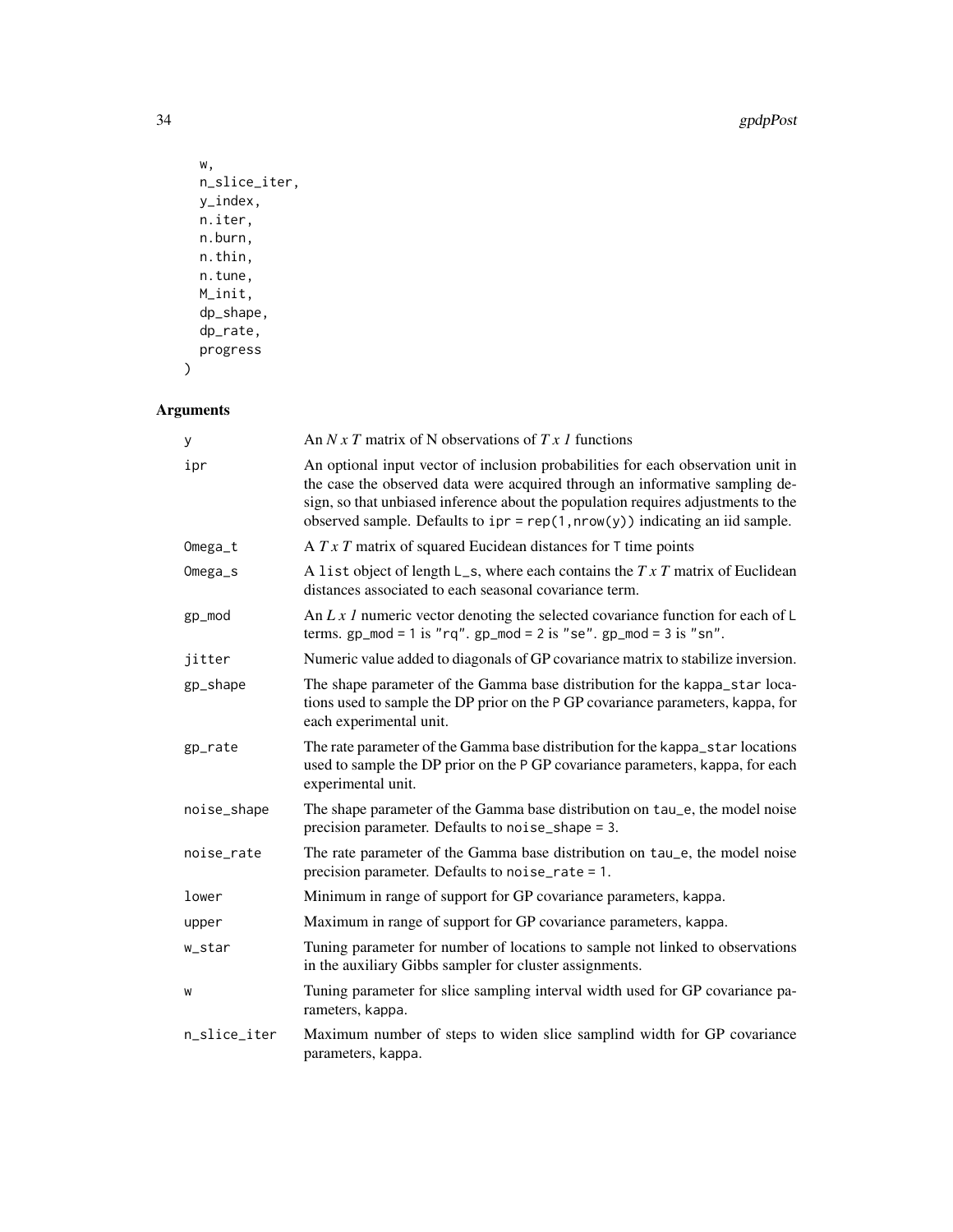#### <span id="page-34-0"></span> $g$ pFixPost $35$

| y_index  | List object where each contains index of time points to use in n progressively<br>coarser distribution for sampling kappa in tempered update steps.                 |  |
|----------|---------------------------------------------------------------------------------------------------------------------------------------------------------------------|--|
| n.iter   | The number of MCMC sampling iterations                                                                                                                              |  |
| n.burn   | The number of warm-up iterations to discard                                                                                                                         |  |
| n.thin   | The interval or step size of post-burn-in samples to return                                                                                                         |  |
| n.tune   | The number of tuning iterations to update the slice sampler width, w.                                                                                               |  |
| M_init   | Starting value of number of clusters for sampling cluster assignments.                                                                                              |  |
| dp_shape | The shape parameter for the $\Gamma$ prior on the DP concentration parameter. The<br>rate parameter is set of 1.                                                    |  |
| dp_rate  | The rate parameter for the $\Gamma$ prior on the DP concentration parameter. Default<br>value is 1.                                                                 |  |
| progress | An indicator in $\{0, 1\}$ denoting whether to display a progress bar during model<br>execution. progress = 1 displays a progress bar. Defaults to progress = $1$ . |  |

#### Value

res A list object containing MCMC runs for all model parameters.

#### Note

Intended as an internal function for [gpdpgrow](#page-28-1)

## Author(s)

Terrance Savitsky <tds151@gmail.com>

#### See Also

[gpdpgrow](#page-28-1)

gpFixPost *Run a Bayesian functional data model under a GP prior whose parameters employ a DP prior*

## Description

An internal function to [gpdpgrow](#page-28-1)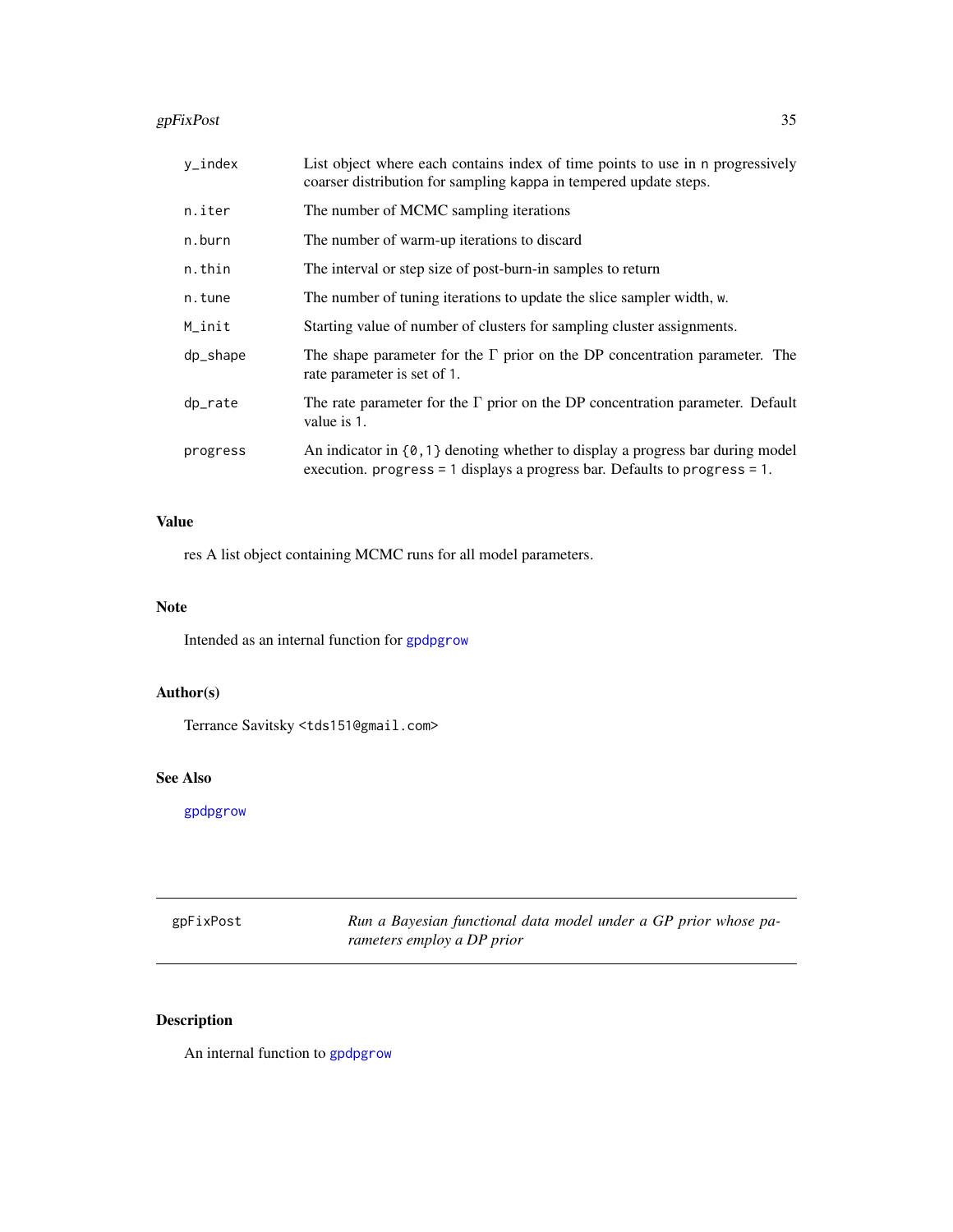36 gpFixPost

## Usage

```
gpFixPost(
  y,
  ipr,
  Omega_t,
  Omega_s,
  gp_mod,
  jitter,
  gp_shape,
  gp_rate,
  noise_shape,
  noise_rate,
  lower,
  upper,
  w,
  n_slice_iter,
  y_index,
  n.iter,
  n.burn,
  n.thin,
  n.tune,
  progress,
  s
)
```
## Arguments

| у           | An N x T matrix of N observations of T x 1 functions                                                                                                                                                                                                                                                                                    |
|-------------|-----------------------------------------------------------------------------------------------------------------------------------------------------------------------------------------------------------------------------------------------------------------------------------------------------------------------------------------|
| ipr         | An optional input vector of inclusion probabilities for each observation unit in<br>the case the observed data were acquired through an informative sampling de-<br>sign, so that unbiased inference about the population requires adjustments to the<br>observed sample. Defaults to $ipr = rep(1, nrow(y))$ indicating an iid sample. |
| Omega_t     | A $T \times T$ matrix of squared Eucidean distances for T time points                                                                                                                                                                                                                                                                   |
| Omega_s     | A list object of length $L_s$ , where each contains the $TxT$ matrix of Euclidean<br>distances associated to each seasonal covariance term.                                                                                                                                                                                             |
| gp_mod      | An L x 1 numeric vector denoting the selected covariance function for each of $\mathsf{L}$<br>terms. $gp_{mod} = 1$ is "rq". $gp_{mod} = 2$ is "se". $gp_{mod} = 3$ is "sn".                                                                                                                                                            |
| jitter      | Numeric value added to diagonals of GP covariance matrix to stabilize inversion.                                                                                                                                                                                                                                                        |
| gp_shape    | The shape parameter of the Gamma base distribution for the kappa_star loca-<br>tions used to sample the DP prior on the P GP covariance parameters, kappa, for<br>each experimental unit.                                                                                                                                               |
| gp_rate     | The rate parameter of the Gamma base distribution for the kappa_star locations<br>used to sample the DP prior on the P GP covariance parameters, kappa, for each<br>experimental unit.                                                                                                                                                  |
| noise_shape | The shape parameter of the Gamma base distribution on tau_e, the model noise<br>precision parameter. Defaults to noise_shape = 3.                                                                                                                                                                                                       |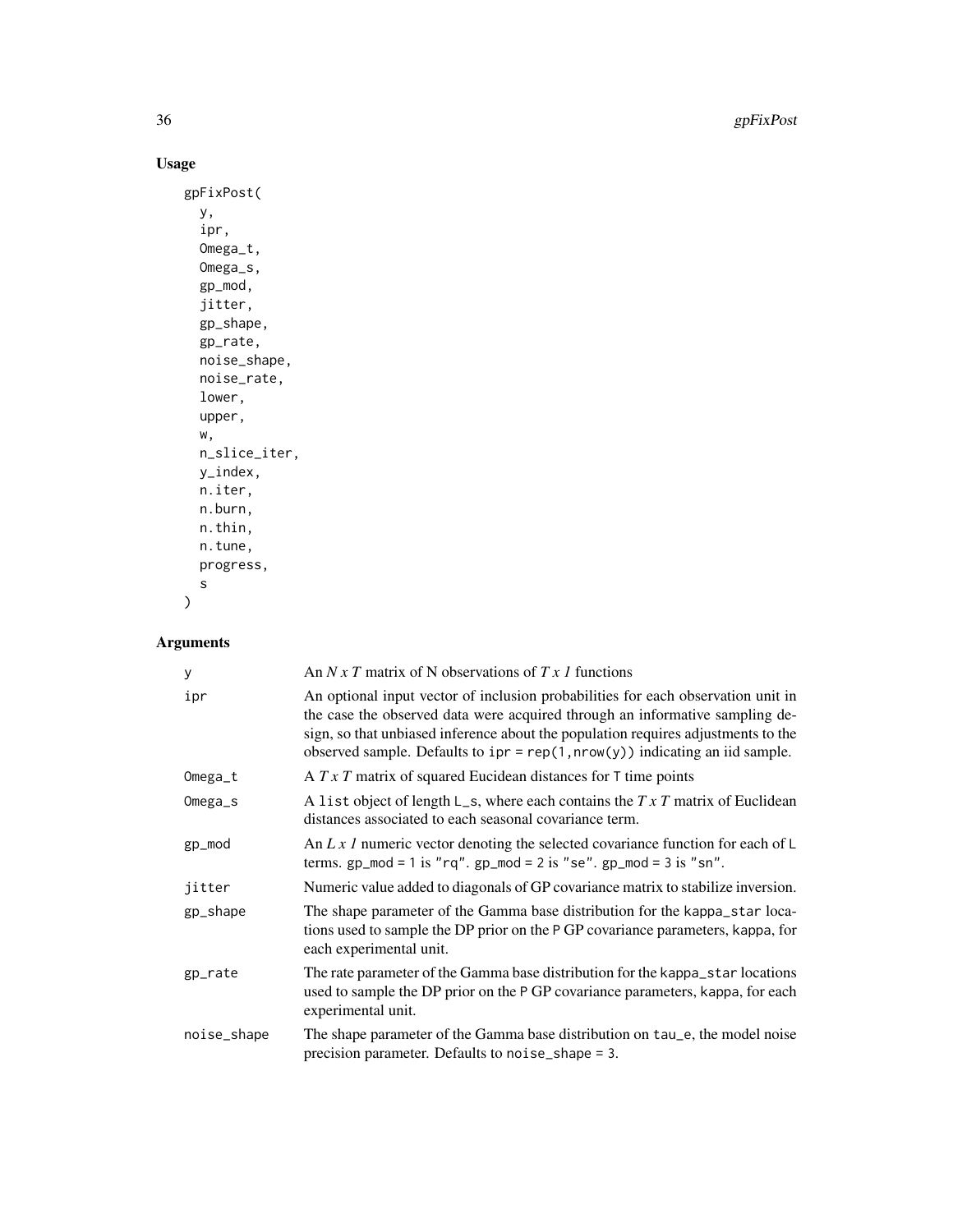<span id="page-36-0"></span>gpPost  $\frac{37}{2}$ 

| noise_rate   | The rate parameter of the Gamma base distribution on tau_e, the model noise<br>precision parameter. Defaults to noise_rate = $1$ .                                   |
|--------------|----------------------------------------------------------------------------------------------------------------------------------------------------------------------|
| lower        | Minimum in range of support for GP covariance parameters, kappa.                                                                                                     |
| upper        | Maximum in range of support for GP covariance parameters, kappa.                                                                                                     |
| W            | Tuning parameter for slice sampling interval width used for GP covariance pa-<br>rameters, kappa.                                                                    |
| n_slice_iter | Maximum number of steps to widen slice samplind width for GP covariance<br>parameters, kappa.                                                                        |
| y_index      | List object where each contains index of time points to use in a progressively<br>coarser distribution for sampling kappa in tempered update steps.                  |
| n.iter       | The number of MCMC sampling iterations                                                                                                                               |
| n.burn       | The number of warm-up iterations to discard                                                                                                                          |
| n.thin       | The interval or step size of post-burn-in samples to return                                                                                                          |
| n.tune       | The number of tuning iterations to update the slice sampler width, w.                                                                                                |
| progress     | An indicator in $\{0,1\}$ denoting whether to display a progress bar during model<br>execution. progress = $1$ displays a progress bar. Defaults to progress = $1$ . |
| S            | An integer vector inputting cluster membership structure if select $fix = TRUE$ .                                                                                    |

## Value

res A list object containing MCMC runs for all model parameters.

#### Note

Intended as an internal function for [gpdpgrow](#page-28-1)

## Author(s)

Terrance Savitsky <tds151@gmail.com>

## See Also

[gpdpgrow](#page-28-1)

| gpPost | Run a Bayesian functional data model under a GP prior whose pa- |
|--------|-----------------------------------------------------------------|
|        | rameters employ a DP prior                                      |

## Description

An internal function to [gpdpgrow](#page-28-1)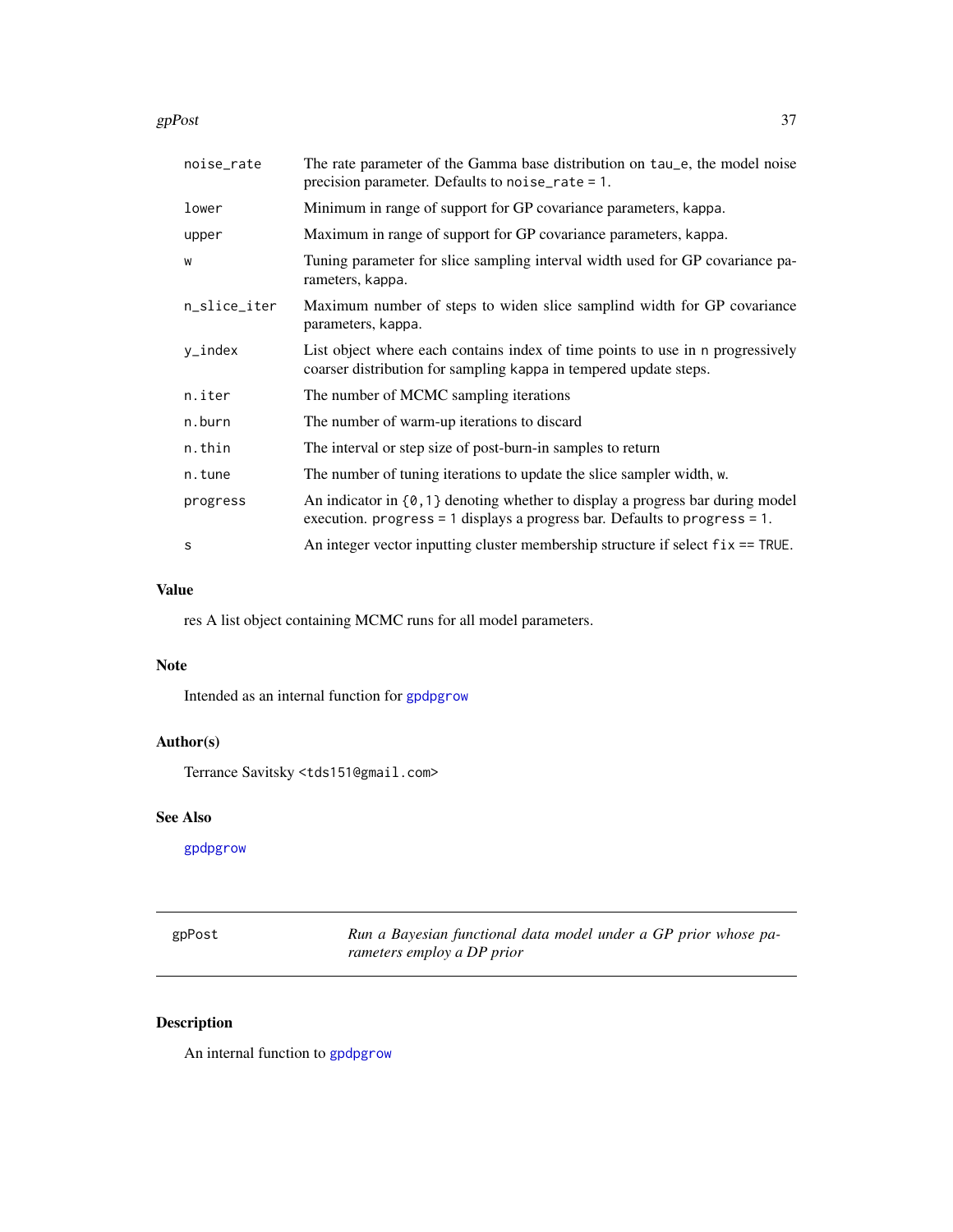38 gpPost and the contract of the contract of the contract of the contract of the contract of the contract of the contract of the contract of the contract of the contract of the contract of the contract of the contract of

## Usage

```
gpPost(
  y,
  ipr,
  Omega_t,
  Omega_s,
  gp_mod,
  jitter,
  gp_shape,
  gp_rate,
  noise_shape,
  noise_rate,
  lower,
  upper,
  w,
  n_slice_iter,
  y_index,
  n.iter,
  n.burn,
  n.thin,
  n.tune,
  progress
)
```
## Arguments

| У           | An $N x T$ matrix of N observations of $T x 1$ functions                                                                                                                                                                                                                                                                                |
|-------------|-----------------------------------------------------------------------------------------------------------------------------------------------------------------------------------------------------------------------------------------------------------------------------------------------------------------------------------------|
| ipr         | An optional input vector of inclusion probabilities for each observation unit in<br>the case the observed data were acquired through an informative sampling de-<br>sign, so that unbiased inference about the population requires adjustments to the<br>observed sample. Defaults to $ipr = rep(1, nrow(y))$ indicating an iid sample. |
| $Omega_t$   | A $T \times T$ matrix of squared Eucidean distances for T time points                                                                                                                                                                                                                                                                   |
| Omega_s     | A list object of length $L_s$ , where each contains the $TxT$ matrix of Euclidean<br>distances associated to each seasonal covariance term.                                                                                                                                                                                             |
| gp_mod      | An L x 1 numeric vector denoting the selected covariance function for each of $\mathsf{L}$<br>terms. $gp_{mod} = 1$ is "rq". $gp_{mod} = 2$ is "se". $gp_{mod} = 3$ is "sn".                                                                                                                                                            |
| jitter      | Numeric value added to diagonals of GP covariance matrix to stabilize inversion.                                                                                                                                                                                                                                                        |
| gp_shape    | The shape parameter of the Gamma base distribution for the kappa_star loca-<br>tions used to sample the DP prior on the P GP covariance parameters, kappa, for<br>each experimental unit.                                                                                                                                               |
| gp_rate     | The rate parameter of the Gamma base distribution for the kappa_star locations<br>used to sample the DP prior on the P GP covariance parameters, kappa, for each<br>experimental unit.                                                                                                                                                  |
| noise_shape | The shape parameter of the Gamma base distribution on tau_e, the model noise<br>precision parameter. Defaults to noise_shape = 3.                                                                                                                                                                                                       |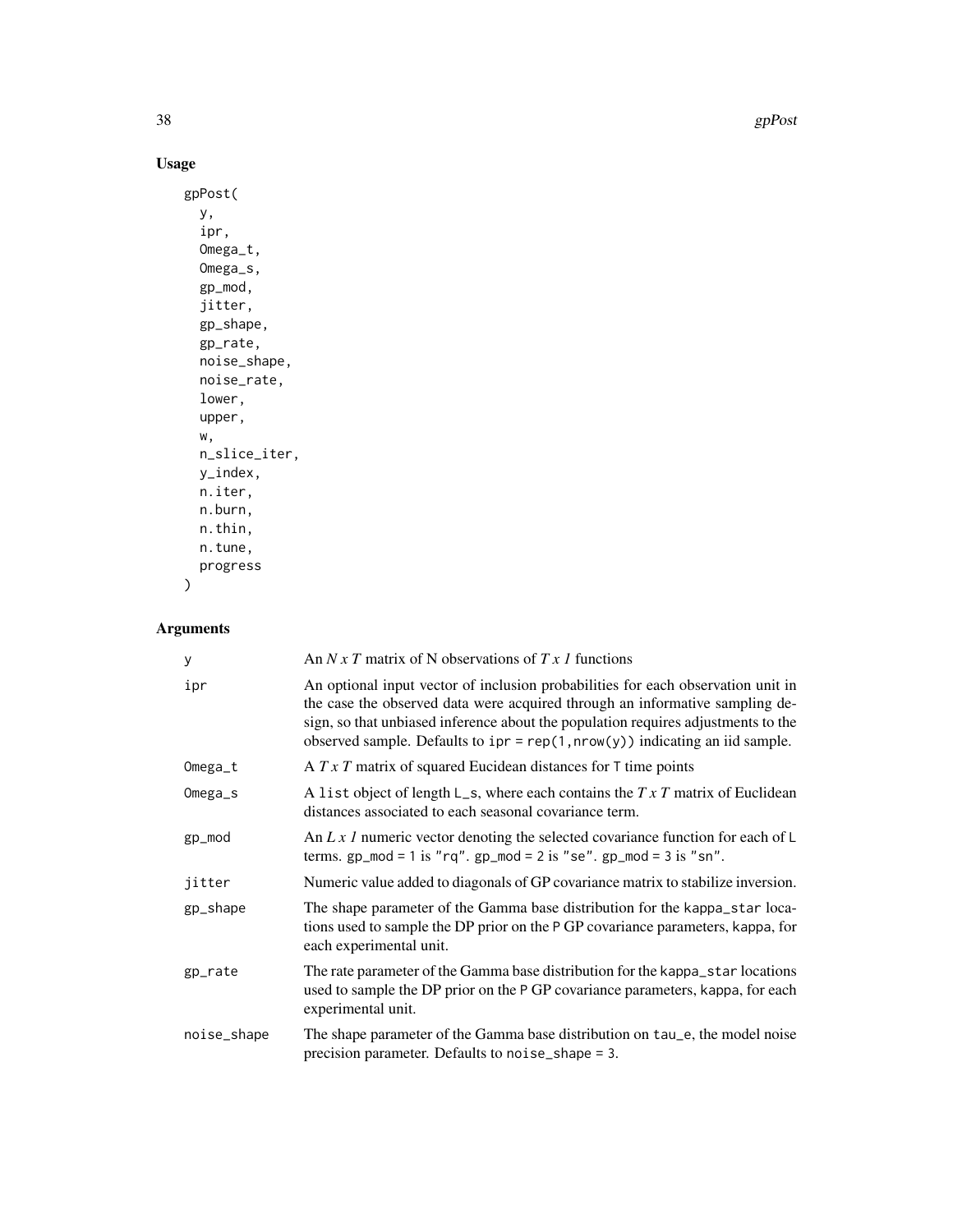<span id="page-38-0"></span>

| noise_rate   | The rate parameter of the Gamma base distribution on tau <sub>-e</sub> , the model noise<br>precision parameter. Defaults to noise_rate = 1.                       |  |
|--------------|--------------------------------------------------------------------------------------------------------------------------------------------------------------------|--|
| lower        | Minimum in range of support for GP covariance parameters, kappa.                                                                                                   |  |
| upper        | Maximum in range of support for GP covariance parameters, kappa.                                                                                                   |  |
| W            | Tuning parameter for slice sampling interval width used for GP covariance pa-<br>rameters, kappa.                                                                  |  |
| n_slice_iter | Maximum number of steps to widen slice samplind width for GP covariance<br>parameters, kappa.                                                                      |  |
| y_index      | List object where each contains index of time points to use in n progressively<br>coarser distribution for sampling kappa in tempered update steps.                |  |
| n.iter       | The number of MCMC sampling iterations                                                                                                                             |  |
| n.burn       | The number of warm-up iterations to discard                                                                                                                        |  |
| n.thin       | The interval or step size of post-burn-in samples to return                                                                                                        |  |
| n.tune       | The number of tuning iterations to update the slice sampler width, w.                                                                                              |  |
| progress     | An indicator in $\{0,1\}$ denoting whether to display a progress bar during model<br>execution. progress = 1 displays a progress bar. Defaults to progress = $1$ . |  |

#### Value

res A list object containing MCMC runs for all model parameters.

#### Note

Intended as an internal function for [gpdpgrow](#page-28-1)

## Author(s)

Terrance Savitsky <tds151@gmail.com>

## See Also

[gpdpgrow](#page-28-1)

<span id="page-38-1"></span>

| informative_plot | Plot credible intervals for parameters to compare ignoring with |  |
|------------------|-----------------------------------------------------------------|--|
|                  | weighting an informative sample                                 |  |

## Description

Uses as input the output object from the gpdpgrow() and gmrfdpgrow() functions.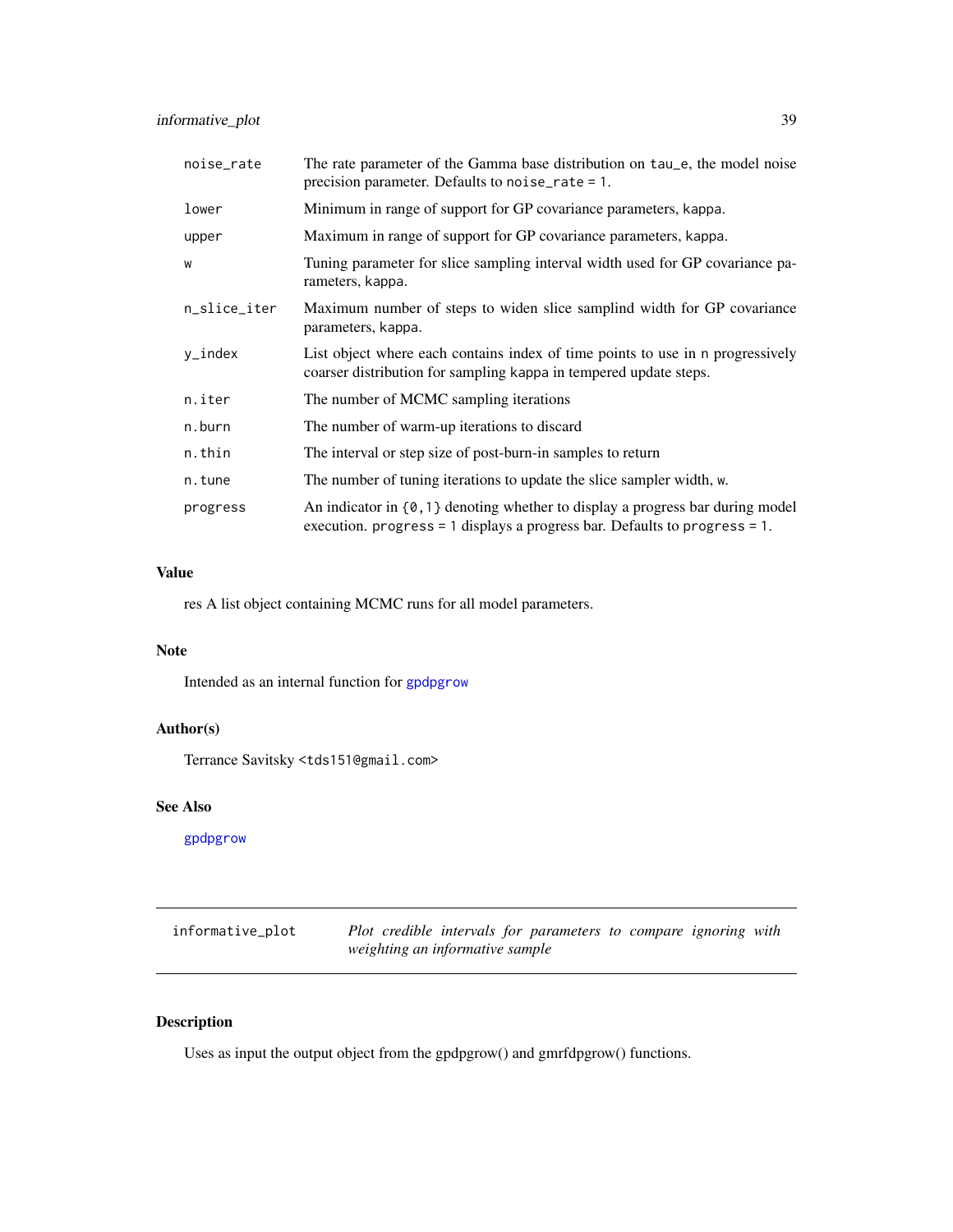## Usage

```
informative_plot(
 objects = NULL,
 objects_labels = c("ignore", "weight"),
 map = NULL,units_name = NULL,
 model = "gp",true_star = NULL,
 map_true = NULL
\mathcal{L}
```
## Arguments

| objects    | A list of objects, either all outputs from gpdpgrow(), or all from gmrfdpgrow().<br>objects includes a model estimated under ignoring the informativeness of the<br>sampling design and another that employs weighting to account for the informa-<br>tiveness. An additional object may be added to represent a separate "iid" (or non-<br>informative) sample from the same population, which will typically be available<br>if the dataset was generated as synthetic data using function, "gen_informative_sample()".                                        |
|------------|------------------------------------------------------------------------------------------------------------------------------------------------------------------------------------------------------------------------------------------------------------------------------------------------------------------------------------------------------------------------------------------------------------------------------------------------------------------------------------------------------------------------------------------------------------------|
|            | objects_labels A character vector of length equal to objects that provides labels for each entry<br>in objects. Allowed entries in objects_labels are c("ignore", "weight", "iid"),<br>where "ignore" denotes a model that ignores the informativeness, while "weight"<br>denotes a model that employs sampling weights and "iid" denotes a model<br>run on a non-informative, iid sample from the same population. Defaults to<br>$objects \_labels = c("ignore", "weight").$                                                                                   |
| map        | A list matrices, where each entry is produced from cluster_plot(object)\$map.<br>It is comprised of unit labels and cluster assignments for each object in objects.<br>The length of map must be equal to the length of objects.                                                                                                                                                                                                                                                                                                                                 |
| units_name | The label in each "map" matrix for the observation units. Will be the same as<br>the units_name entry for the previously run, cluster_plot() function.                                                                                                                                                                                                                                                                                                                                                                                                           |
| model      | A scalar character input indicating the estimation model for all of the entries in<br>objects. Allowable values for model are $c("gp", "gmr")$ . Defaults to model =<br>" $gp$ ".                                                                                                                                                                                                                                                                                                                                                                                |
| true_star  | An optional, $P x M$ matrix, of true parameter location values, where $P$ denotes<br>the number of parameters per cluster and M denotes the number of clusters. For<br>example, in model = "gp" with a single, rational quadratic covariance, $P = 3$<br>and if there are 3 clusters, then $M = 3$ . For a model = "gmrf", with a single<br>covariance, $P = 1$ .                                                                                                                                                                                                |
| map_true   | An optional data. frame object with n rows, the size of the informative sample<br>used for c("ignore", "weight") objects that maps the units_name to a true<br>cluster. map_true must have 2 columns (and the rest are ignored), one must<br>be named the same value as input for units_name. The second column must be<br>named, cluster. If the true values derive from running gen_informative_sample()<br>as the source of the true values, one may just input the map_obs data. frame that<br>is listed in the object returned by gen_informative_sample(). |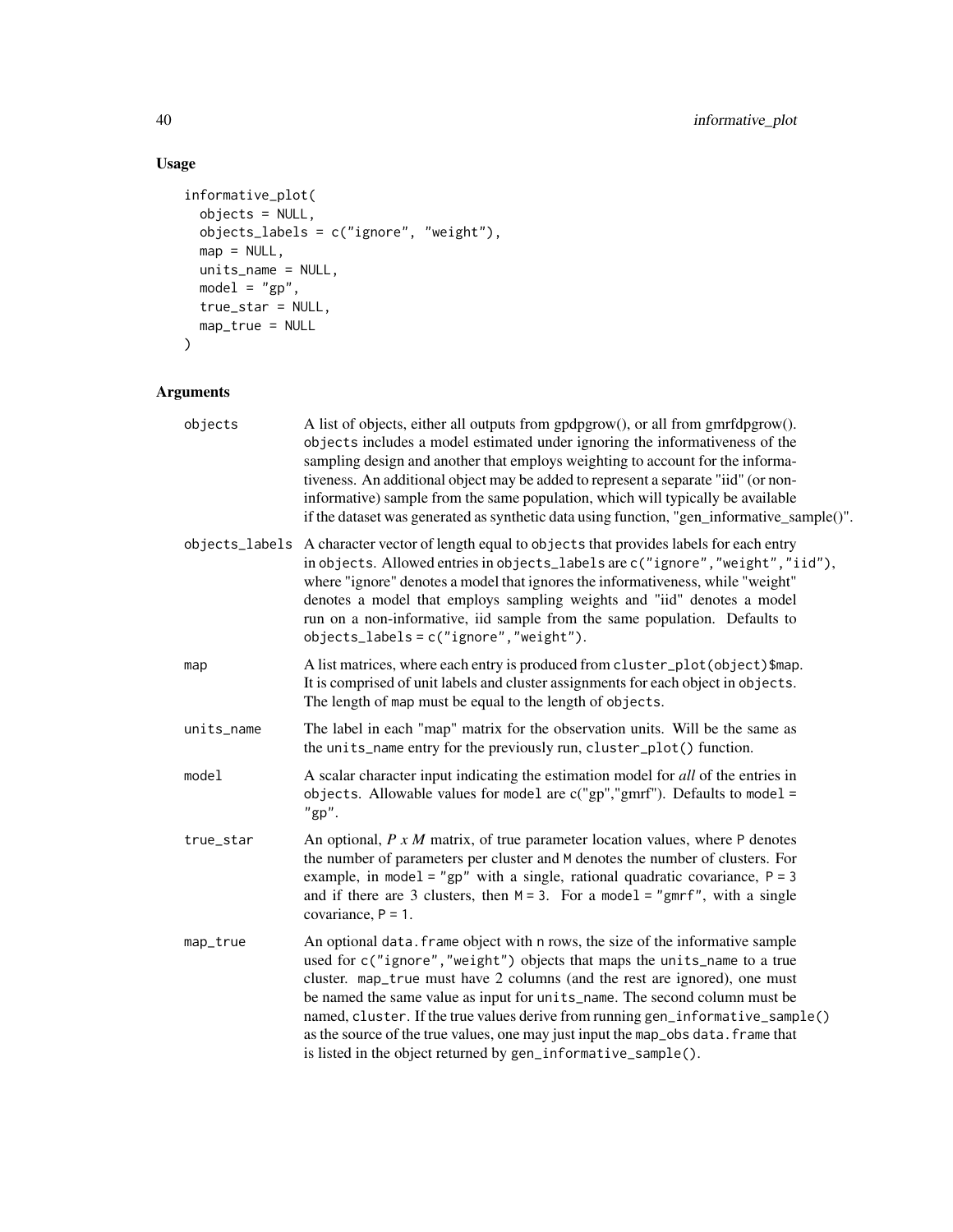#### <span id="page-40-0"></span>informative\_plot 41

#### Value

A list object containing the plot of estimated functions, faceted by cluster, and the associated data.frame object.

| p.compare   | A ggplot2 plot object                             |
|-------------|---------------------------------------------------|
| dat.compare | A data. frame object used to generate p. compare. |

#### Author(s)

Terrance Savitsky <tds151@gmail.com>

#### See Also

[gpdpgrow](#page-28-1), [gmrfdpgrow](#page-17-1)

#### Examples

## Not run: library(growfunctions) ## use gen\_informative\_sample() to generate an ## N X T population drawn from a dependent GP ## By default, 3 clusters are used to generate ## the population. ## A single stage stratified random sample of size n ## is drawn from the population using  $I = 4$  strata. ## The resulting sample is informative in that the ## distribution for this sample is ## different from the population from which ## it was drawn because the strata inclusion ## probabilities are proportional to a feature ## of the response, y (in the case, the variance. ## The stratified random sample over-samples ## large variance strata). ## (The user may also select a 2-stage ## sample with the first stage ## sampling "blocks" of the population and ## the second stage sampling strata within blocks). dat\_sim <- gen\_informative\_sample(N= 10000,  $n = 500, T = 5,$  $noise_to$ \_signal =  $0.1$ ) y\_obs <- dat\_sim\$y\_obs T <- ncol(y\_obs) an informative sampling design that inputs inclusion probabilities, ipr res\_gp\_w <- gpdpgrow(y = y\_obs, ipr = dat\_sim\$map\_obs\$incl\_prob,  $n.$ iter = 5,  $n.$ burn = 2,  $n.$  thin = 1,  $n.$  tune = 0) and fit vs. data for experimental units fit\_plots\_w <- cluster\_plot( object = res\_gp\_w,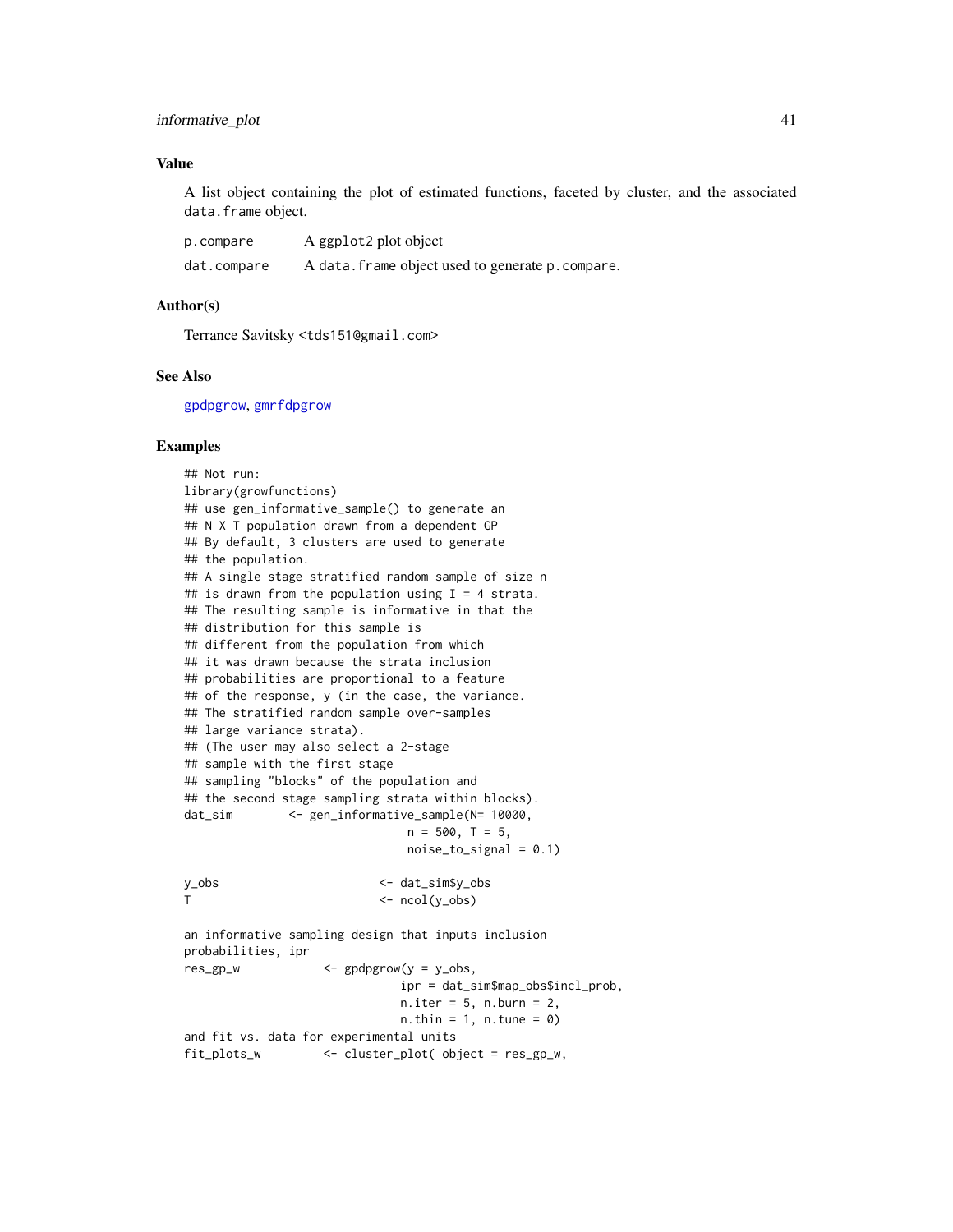```
units_name = "establishment",
                         units_label = dat_sim$map_obs$establishment,
                         single_unit = FALSE, credible = TRUE )
## estimate parameters ignoring sampling design
res_gp_i <- gpdpgrow(y = y_obs,
                            n.iter = 5, n.burn = 2,
                            n. thin = 1, n. tune = 0)
## plots of estimated functions, faceted by cluster and fit vs.
## data for experimental units
fit_plots_i <- cluster_plot( object = res_gp_i,
                                 units_name = "establishment",
                                 units_label = dat_sim$map_obs$establishment,
                                 single_unit = FALSE, credible = TRUE )
## We also draw an iid (non-informative, exchangeable)
## sample from the same population to
## compare estimation results to our weighted
## (w) and unweighted/ignoring (i) models
## estimate parameters under an iid sampling design
res_gp_iid <- gpdpgrow(y = dat_sim$y_iid,
                            n.iter = 5, n.burn = 2,n. thin = 1, n. tune = 0)
## plots of estimated functions, faceted by cluster and
## fit vs. data for experimental units
fit_plots_iid <- cluster_plot( object = res_gp_iid,
                        units_name = "establishment",
                         units_label = dat_sim$map_iid$establishment,
                         single_unit = FALSE, credible = TRUE )
## compare estimations of covariance parameter credible
## intervals when ignoring informativeness vs.
## weighting to account for informativeness
objects <- map <- vector("list",3)
objects[[1]] <- res_gp_i
objects[[2]] <- res_gp_iid
objects[[3]] <- res_gp_w
map[[1]] <- fit_plots_i$map
map[[2]] <- fit_plots_iid$map
map[[3]] <- fit_plots_w$map
objects_labels <- c("ignore","iid","weight")
parms_plots_compare <- informative_plot( objects = objects,
                             objects_labels = objects_labels,
                             map = map, units_name = "establishment",
                             model = "gp",true_star = dat_sim$theta_star,
                             map_true = dat_sim$map_obs)
```
## End(Not run)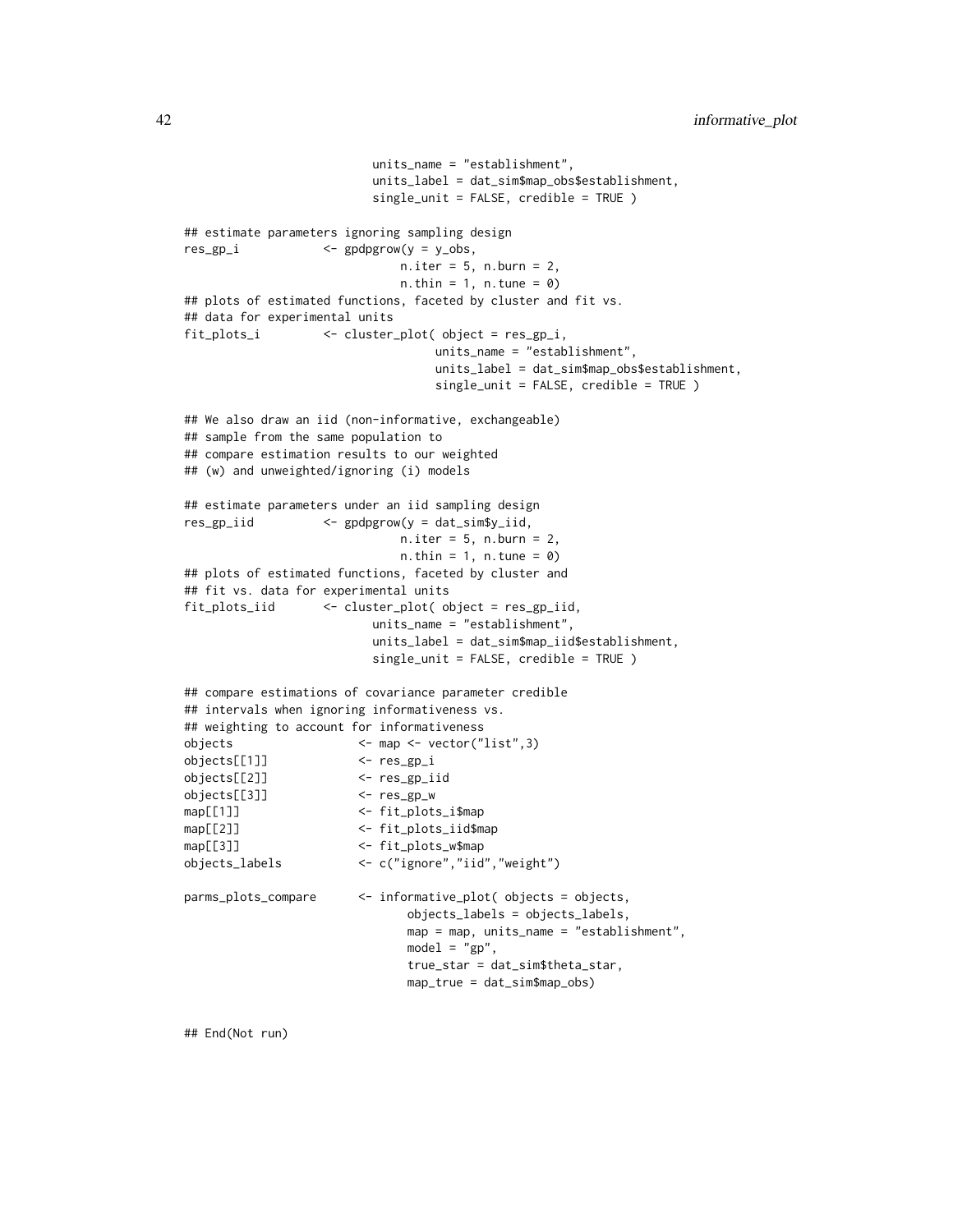<span id="page-42-1"></span><span id="page-42-0"></span>MSPE *Compute normalized mean squared prediction error based on accuracy to impute missing data values*

#### Description

Uses as input the output object from the gpdpgrow() and gmrfdpgrow() functions.

#### Usage

MSPE(object, y\_true, pos)

#### Arguments

| object | A gpdpgrow or gmrfdpgrow object.                                                         |
|--------|------------------------------------------------------------------------------------------|
| v_true | An N x T numeric matrix of test set values.                                              |
| pos    | An N x T matrix with all entries either $\theta$ or 1, where a 1 indexes a missing entry |
|        | or test point in y_true.                                                                 |

## Value

A list object containing various MSPE fit statistics that measure the accuracy of of predicting the values in y\_true indexed by pos.

| SSE         | Sum of squared errors based on full N x T, y_true -y_hat.                                                                                             |
|-------------|-------------------------------------------------------------------------------------------------------------------------------------------------------|
| MSE.        | Mean squared error computed from SSE.                                                                                                                 |
| <b>RMSE</b> | Square root of MSE.                                                                                                                                   |
| <b>SSPE</b> | Sum of squared prediction error based on missing values.                                                                                              |
| <b>MSPE</b> | Mean squared prediction error based on missing values.                                                                                                |
| nMSPE       | Mean squared prediction error based on missing values that is normalized by the<br>variance of the test observations to produce a value in $[0, 1]$ . |
| RMSPE       | Square root of MSPE.                                                                                                                                  |

#### Author(s)

Terrance Savitsky <tds151@gmail.com>

#### See Also

[gpdpgrow](#page-28-1), [gmrfdpgrow](#page-17-1)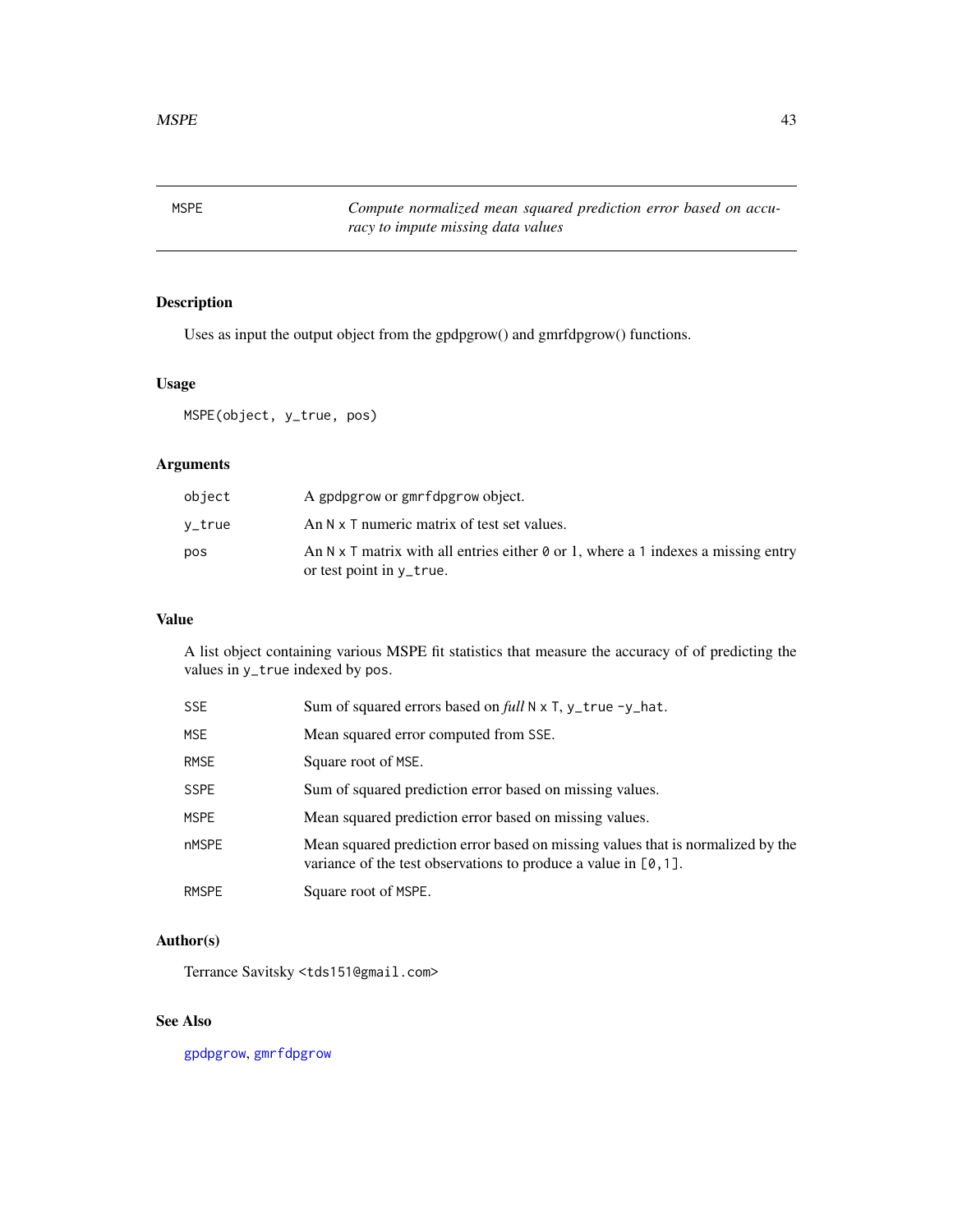#### Examples

```
{
library(growfunctions)
## load the monthly employment count data for a collection of
## U.S. states from the Current
## Population Survey (cps)
data(cps)
## subselect the columns of N x T, y, associated with
## the years 2009 - 2013
## to examine the state level employment
## levels during the "great recession"
y_short <- cps$y[,(cps$yr_label %in% c(2009:2013))]
## dimensions
T <- ncol(y_short) ## time points per unit
N <- nrow(y_short) ## number of units
## Demonstrate estimation of intermittent missing data
## from posterior predictive distribution by randomly
## selecting 10 percent of entries in y_short and
## setting them to NA.
## randomly assign missing positions in y.
## assume every unit has equal number of
## missing positions
## randomly select number of missing
## observations for each unit
m_factor \leq .1
M <- floor(m_factor*N*T)
m_vec <- rep(floor(M/N),N)
if( sum(m_vec) < M )
{
   m_{\text{left}} <- M - sum(m_{\text{right}})
   pos_i <- sample(1:N, m_left,
                               replace = FALSE)
    m_vec[pos_i] <- m_vec[pos_i] + 1
} # end conditional statement on whether all
 # missing cells allocated
 # randomly select missing
 # positions for each unit
pos \leftarrow matrix(0, N, T)for( i in 1:N )
{
    sel_ij <- sample(3:(T-3), m_vec[i],
                          replace = FALSE)
                          ## avoid edge effects
   pos[i,sel_ij] <- 1
}
## configure N x T matrix, y_obs, with 10 percent missing
## observations (filled with NA)
```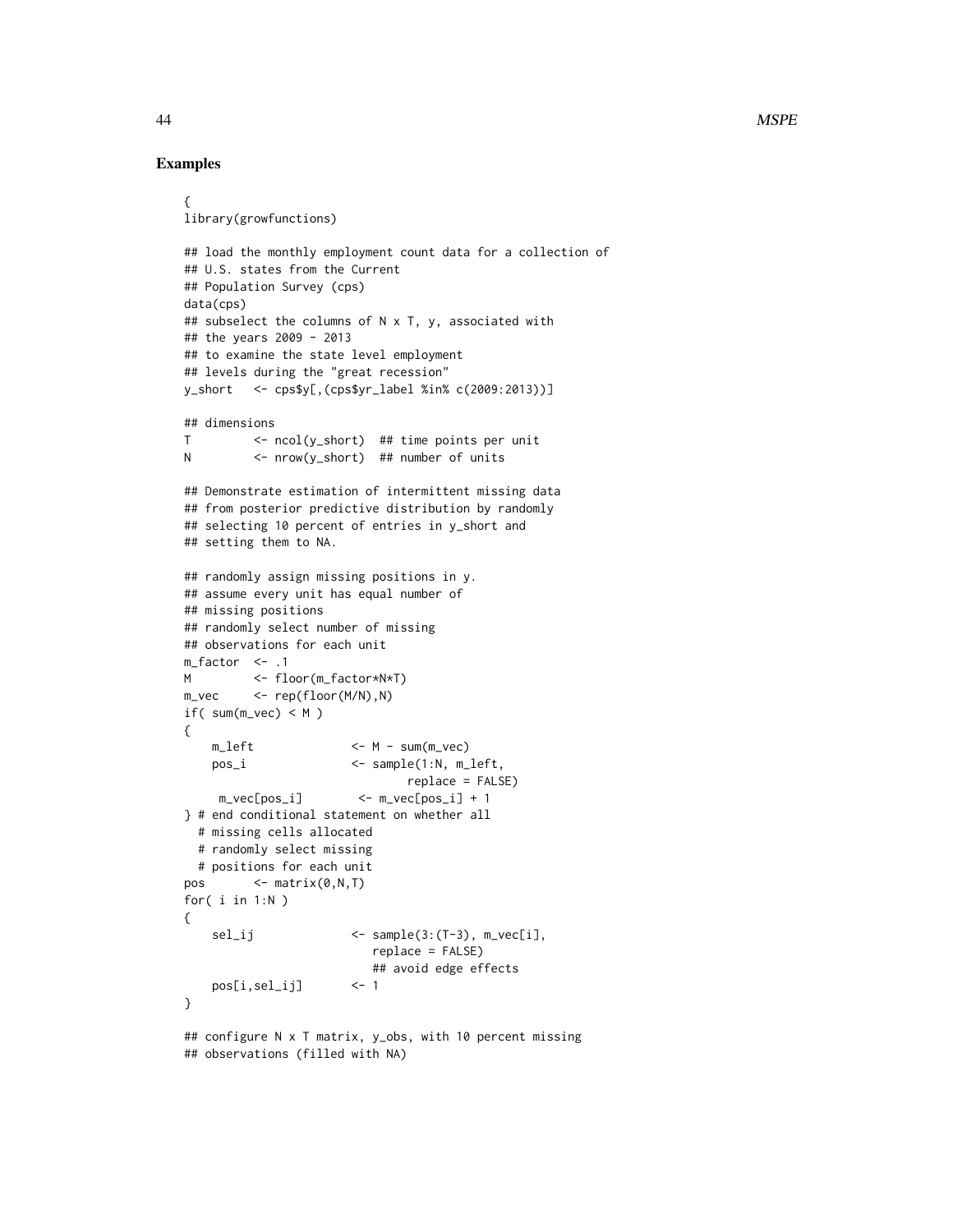#### $MSPE$  and the set of the set of the set of the set of the set of the set of the set of the set of the set of the set of the set of the set of the set of the set of the set of the set of the set of the set of the set of th

```
## to use for sampling. Entries in y_short
## that are set to missing (NA) are
## determined by entries of "1" in the
## N x T matrix, pos.
y_obs <- y_short
y_obs[pos == 1] <- NA
## Conduct dependent GP model estimation under
## missing observations in y_obs.
## We illustrate the ability to have multiple
## function or covariance terms
## by seting gp_cov = c("se","sn"), which indicates
## the first term is a
## squared exponential ("se") trend covariance term
## and the "sn" is a seasonality
## term. The setting, sn_order = 4, indicates the
## length scale of the seasonality
## term is 4 month. The season term is actually
## "quasi" seasonal, in that the
## seasonal covariance kernel is multiplied by a
## squared exponential, which allows
## the pattern of seasonality to evolve over time.
res_gp_2 <- gpdpgrow(y = y_obs,
                                 gp_cov=c("se","sn"),
                                 sn\_order = 4,
                                 n.iter = 10,
                                 n.burn = 4,
                                 n.thin = 1,
                                 n.tune = 0)## 2 plots of estimated functions: 1. faceted by cluster and fit;
## 2. data for experimental units.
## for a group of randomly-selected functions
fit_plots_gp_2 <- cluster_plot( object = res_gp_2,
                                     units_name = "state",
                                     units_label = cps$st,
                                     single_unit = TRUE,
                                     credible = TRUE )
## Compute out-of-sample fit statistic, normalized mean-square
## prediction error (MSPE)
## The normalized MSPE will take the predicted values
## for the entries in y_short purposefully
## set to NA and will subtract them from the known true
## values in y_short (and square them).
## This MSE on predicted (test) data is then
## divided by the variance of the test observations
## to output something akin to a percent error.
( nmspe_gp <- MSPE(res_gp_2, y_short, pos)$nMSPE )
}
```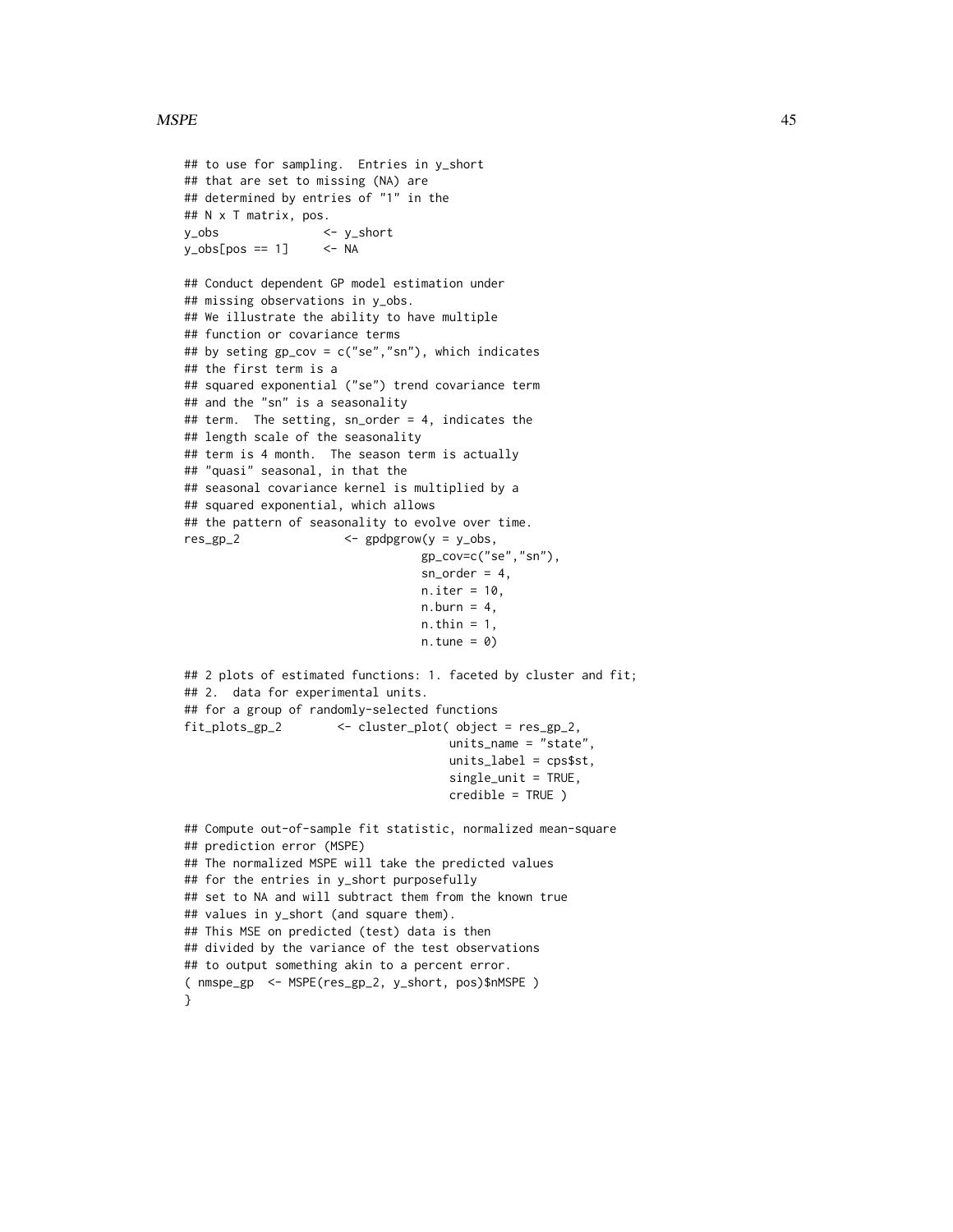<span id="page-45-0"></span>

## Description

An internal function of the growfunctions package.

#### Usage

```
plot_cluster(
 y,
 H,
  sort = FALSE,sample_rate = 0.05,
 y.axis.label = NULL,
  smoother = TRUE,
  fade = 0.2,
 cluster_order = NULL,
 plot_render = TRUE
)
```
#### Arguments

| У             | An $N \times T$ matrix for a collection of functions.                                                                                                                      |
|---------------|----------------------------------------------------------------------------------------------------------------------------------------------------------------------------|
| H             | An N x 1 with entries in 1, $\dots$ , M of cluster assignments for the N units of y under<br>a known clustering.                                                           |
| sort          | An optional boolean input on whether to sort the cluster-indexed plot panels of<br>function by size of cluster. Defaults sort = FALSE.                                     |
| sample_rate   | An optional numeric value in $(0,1]$ indicating percent of functions to randomly<br>sample within each cluster to address over-plotting. Defaults to 1.                    |
| y.axis.label  | An optional text label for y-axis. Defaults to "function values".                                                                                                          |
| smoother      | An optional scalar boolean input indicating whether to co-plot a smoother line<br>through the functions in each cluster.                                                   |
| fade          | An optional numeric input in $(0, 1)$ indicating the degree of fading to apply to<br>the plots of functions in each cluster-indexed panel. Defaults to $f$ and $e = 0.2$ . |
| cluster_order | An optional numeric vector of length M, the number of clusters, indicating the<br>order, from-to-right, for plotting the cluster-indexed panels.                           |
| plot_render   | An optional boolean input indicating whether to render the plot. Defaults to<br>plot_render = TRUE.                                                                        |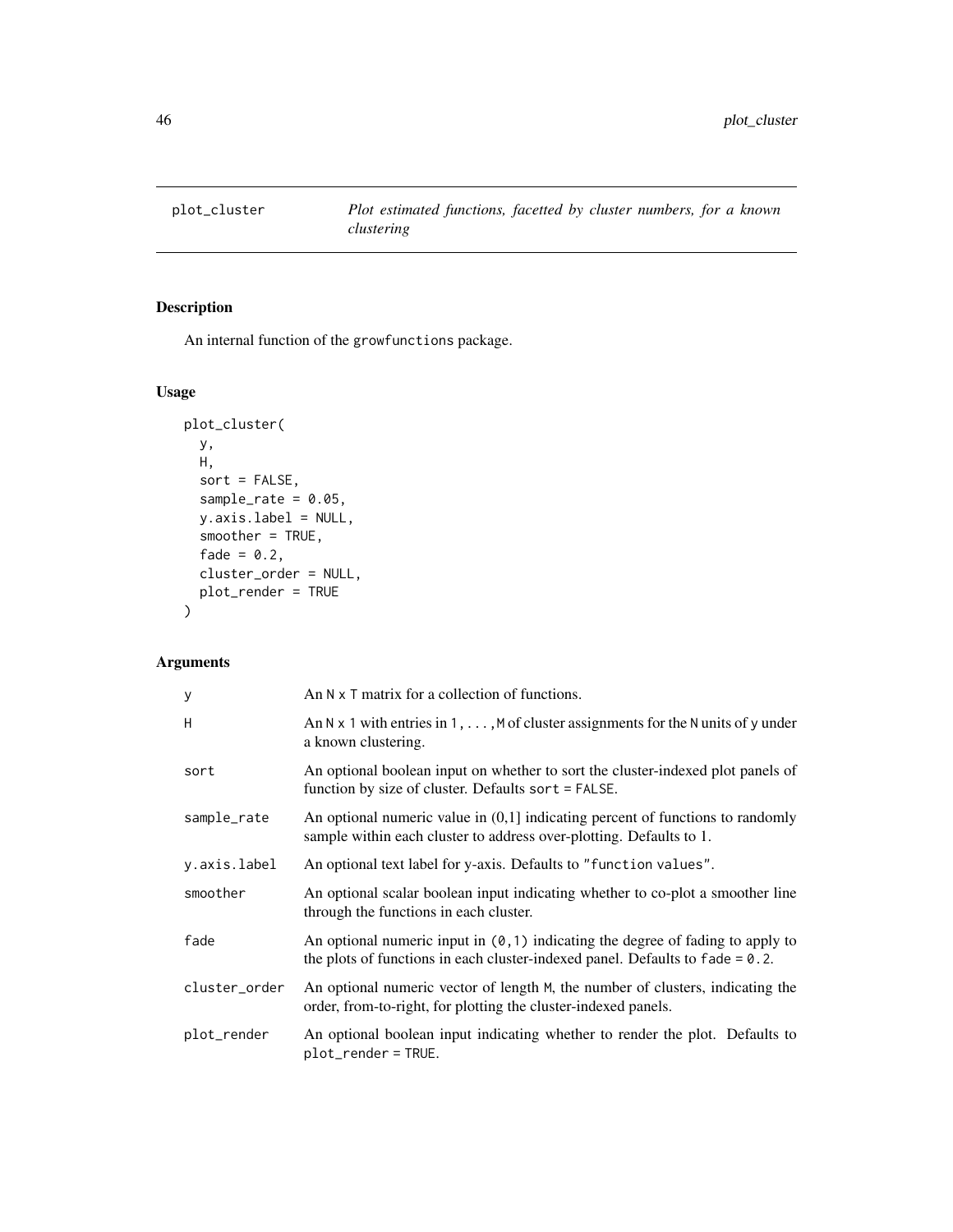#### <span id="page-46-0"></span>predict\_functions 47

## Value

A list object containing the plot of estimated functions, faceted by cluster, and the associated data.frame object.

| p.basis | A ggplot2 plot object                                                    |
|---------|--------------------------------------------------------------------------|
| map     | A data. frame object listing the unit and associated cluster membership. |

#### Author(s)

Terrance Savitsky <tds151@gmail.com>

## See Also

[gpdpgrow](#page-28-1), [gmrfdpgrow](#page-17-1)

<span id="page-46-1"></span>

| predict_functions | Use the model-estimated covariance parameters from gpdpgrow() or |
|-------------------|------------------------------------------------------------------|
|                   | gmrdpgrow to predict the function at future time points.         |

#### Description

This is the generic predict\_functions method. See the following functions for the details about different data structures:

#### Usage

```
predict_functions(object, J, ...)
```
#### Arguments

| object   | Object of class gpdpgrow orgmrfdpgrow().                                                                    |
|----------|-------------------------------------------------------------------------------------------------------------|
|          | Scalar denoting number of draws to take from posterior predictive for each unit.<br>Defaults to $J = 500$ . |
| $\cdots$ | further arguments passed to or from other methods.                                                          |

#### Details

- [predict\\_functions.gpdpgrow](#page-48-1) for objects of class gpdpgrow
- [predict\\_functions.gmrfdpgrow](#page-47-1) for objects of class gmrfdpgrow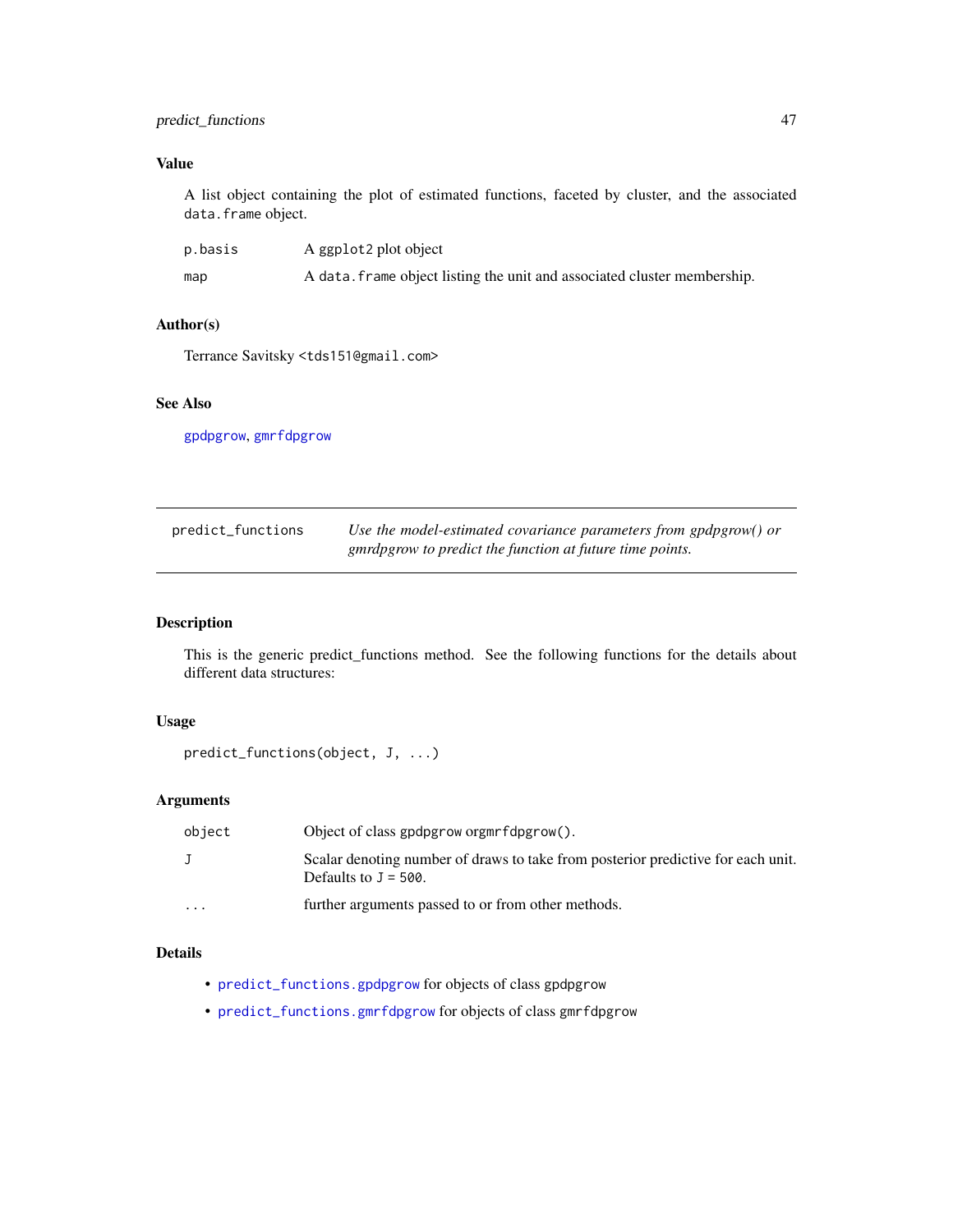<span id="page-47-1"></span><span id="page-47-0"></span>predict\_functions.gmrfdpgrow

*Use the model-estimated iGMRF precision parameters from gmrfdpgrow() to predict the iGMRF function at future time points. Inputs the* gmrfdpgrow *object of estimated parameters.*

#### Description

A companion function to [gmrfdpgrow](#page-17-1)

#### Usage

```
## S3 method for class 'gmrfdpgrow'
predict_functions(object, J = 500, T_test, ...)
```
#### Arguments

| object     | Object of class gmrfdpgrow returned from model run of gmrfdpgrow()                                                                                 |
|------------|----------------------------------------------------------------------------------------------------------------------------------------------------|
| J          | Scalar denoting number of draws to take from posterior predictive for each unit.<br>Defaults to $J = 500$ .                                        |
| T_test     | The number of equally-spaced time points to predict the iGMRF functions ahead<br>of of the functions estimated at T <sub>_train</sub> time points. |
| $\ddots$ . | further arguments passed to or from other methods.                                                                                                 |

#### Value

out A list object containing containing two matrices; the first is a P x ( $N<sup>*</sup>T$ ) matrix of predicted function values for each of P sampled iterations. N is slow index and denotes the number of experimental units. The second matrix is an N x T average over the P sampled draws, composed in Rao-Blackwellized fashion.

#### Note

Intended as a companion function for [gmrfdpgrow](#page-17-1) for prediction

#### Author(s)

Terrance Savitsky <tds151@gmail.com>

#### See Also

[gmrfdpgrow](#page-17-1)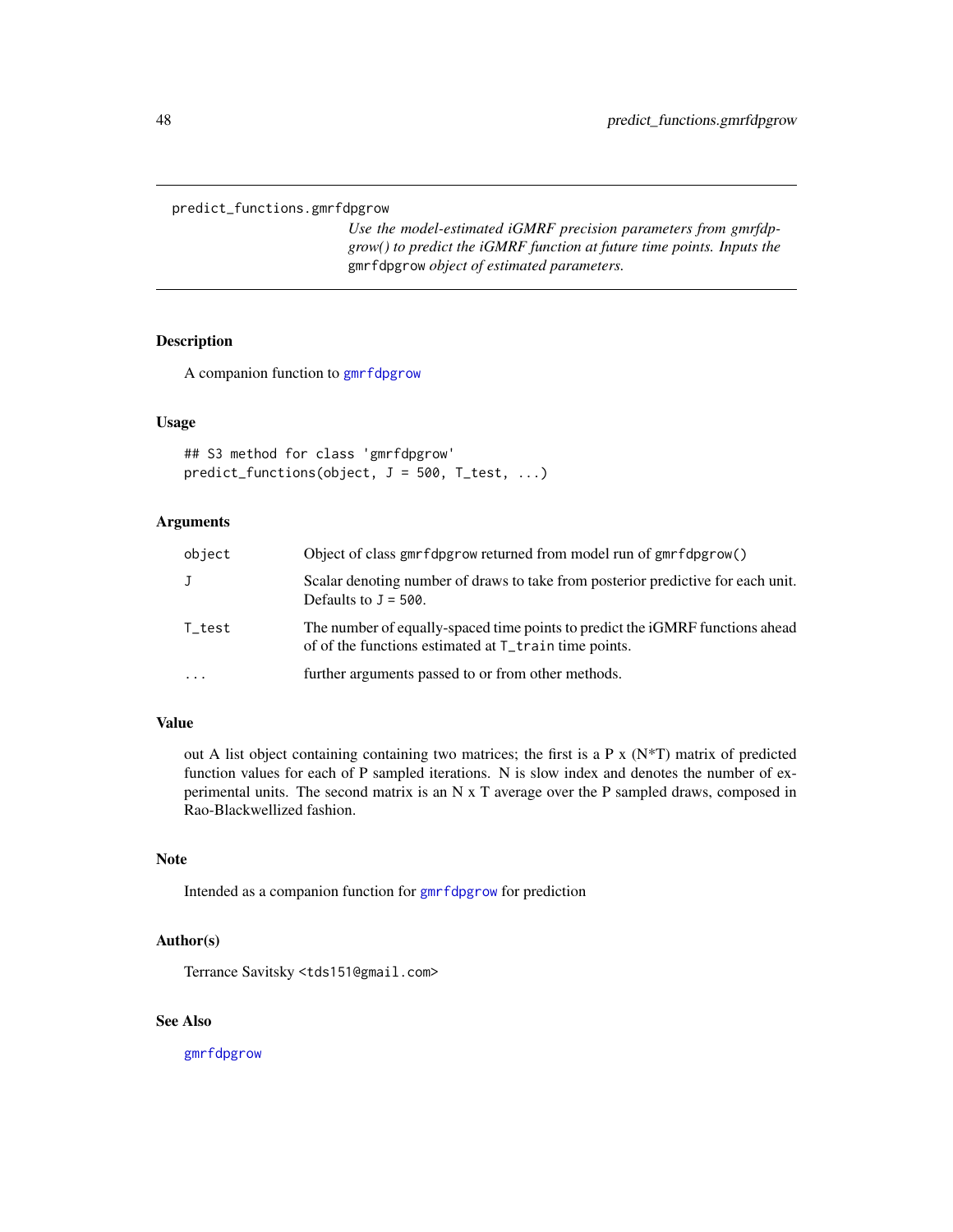#### <span id="page-48-0"></span>Examples

```
## Not run:
library(growfunctions)
data(cps)
y_short <- cps$y[,(cps$yr_label %in% c(2010:2013))]
t_train <- ncol(y_short)
N <- nrow(y_short)
t_test <- 4
## Model Runs
res\_gmrf = gmrfdpgrow(y = y\_short,q_{\text{order}} = c(2, 4),
                              q_t ype = c("tr", "sn"),
                              n.iter = 100,
                              n.burn = 50,
                              n.thin = 1)
## Prediction Model Runs
T_{\text{test}} <- 4
pred_gmrf <- predict_functions( object = res_gmrf,
                                   J = 1000,T_test = T_test)
## plot estimated and predicted functions
plot_gmrf <- predict_plot(object = pred_gmrf,
                             units_label = cps$st,
                             single_unit = TRUE,
                             credible = FALSE)
```
## End(Not run)

<span id="page-48-1"></span>predict\_functions.gpdpgrow

*Use the model-estimated GP covariance parameters from gpdpgrow() to predict the GP function at future time points. Inputs the* gpdpgrow *object of estimated parameters.*

#### Description

A companion function to [gpdpgrow](#page-28-1)

## Usage

```
## S3 method for class 'gpdpgrow'
predict_functions(
 object,
  J = 500,test_times,
```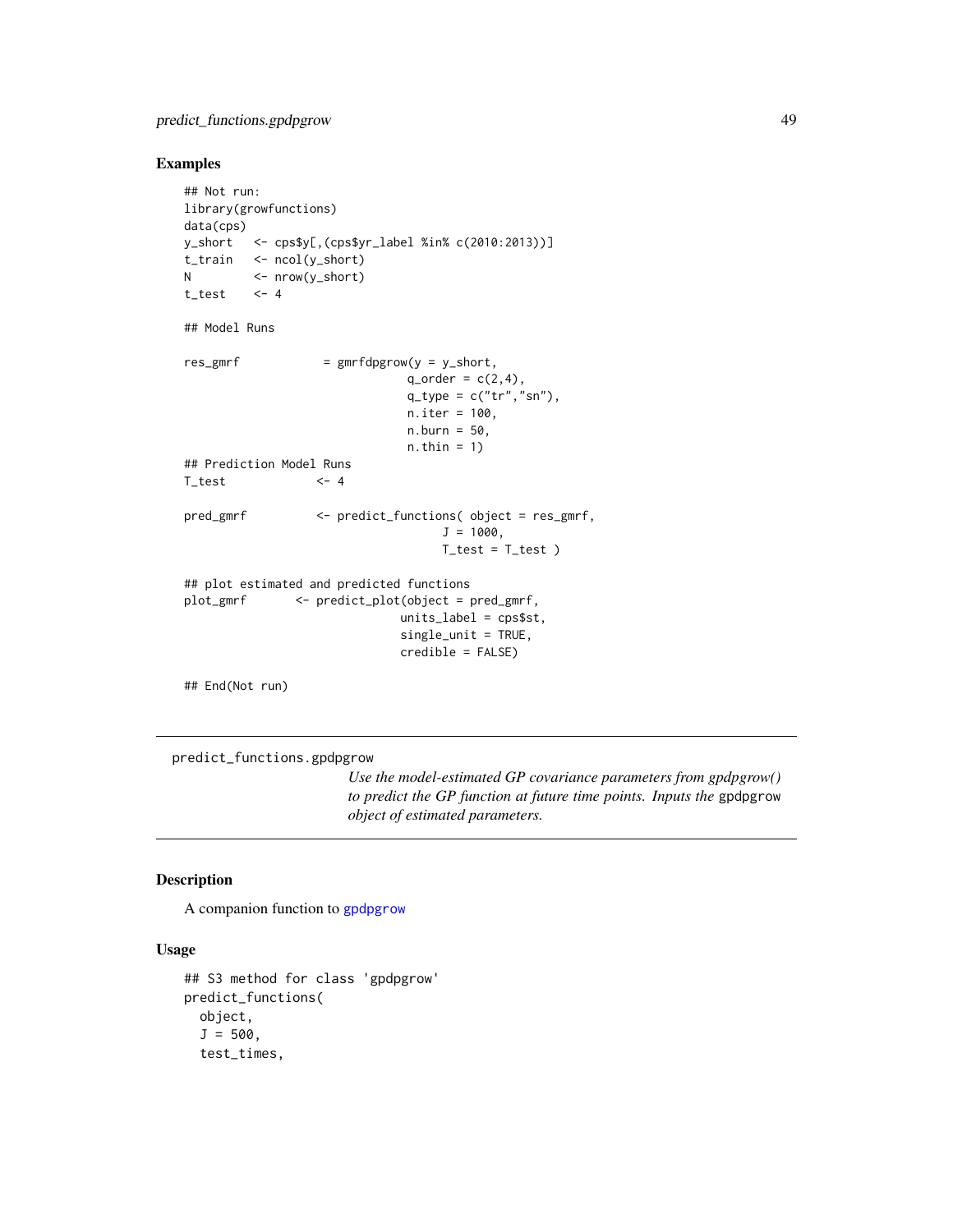```
time_points = NULL,
  sn_order = NULL,
  ...
\mathcal{L}
```
#### Arguments

| object      | Object of class gpdpgrow returned from model run of gpdpgrow()                                                                                                                                                                                                                                               |
|-------------|--------------------------------------------------------------------------------------------------------------------------------------------------------------------------------------------------------------------------------------------------------------------------------------------------------------|
| J           | Scalar denoting number of draws to take from posterior predictive for each unit.<br>Defaults to $J = 500$ .                                                                                                                                                                                                  |
| test_times  | A numeric vector holding test times at which to predict GP function values Will<br>use the estimated covariance parameters from the training data to predict func-<br>tions at the test_times for the N observation units.                                                                                   |
| time_points | Inputs a vector of common time points at which the collections of functions<br>were observed (with the possibility of intermittent missingness). The length of<br>time_points should be equal to the number of columns in the data matrix, y.<br>Defaults to time_points = $1:ncol(y)$ .                     |
| sn_order    | An integer vector of length, L_s, equal to the number of seasonal terms. Conveys<br>the order of the seasonality for each term on the scale of T; for example, if T is<br>dimensioned in months, and one wishes to model quarterly seasonality, then the<br>applicable seasonality term would be of order 3. |
| $\cdots$    | further arguments passed to or from other methods.                                                                                                                                                                                                                                                           |

#### Value

out A list object containing containing two matrices; the first is a K x (N\*T) matrix of predicted function values for each of K sampled iterations. N is slow index and denotes the number of experimental units. The second matrix is an N x T average over the K sampled draws, composed in Rao-Blackwellized fashion.

#### Note

Intended as a companion function for [gpdpgrow](#page-28-1) for prediction

#### Author(s)

Terrance Savitsky <tds151@gmail.com>

#### See Also

[gpdpgrow](#page-28-1)

## Examples

```
## Not run:
library(growfunctions)
data(cps)
y_short <- cps$y[,(cps$yr_label %in% c(2010:2013))]
t_train <- ncol(y_short)
```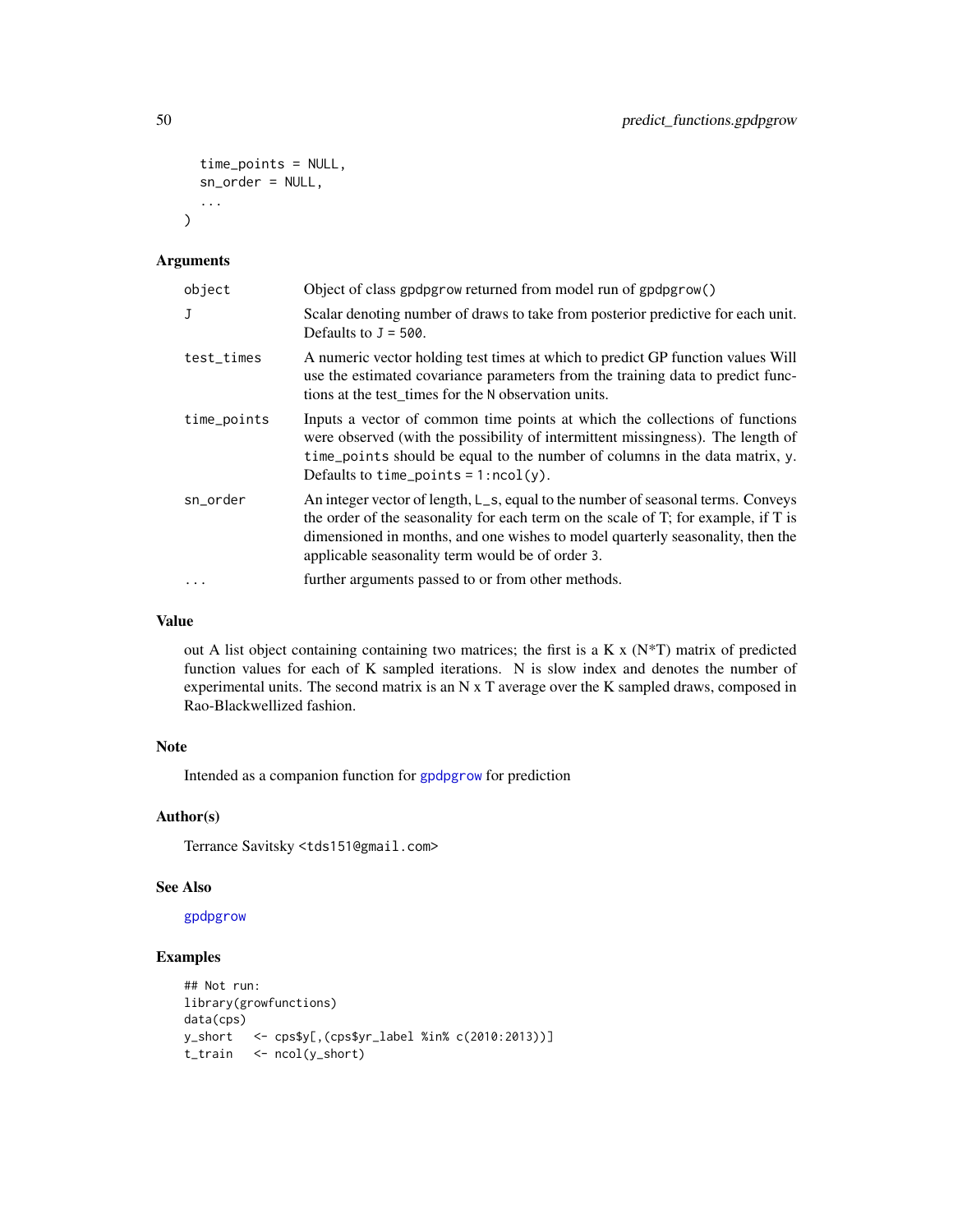```
N <- nrow(y_short)
t_{\text{test}} \leq 4## Model Runs
res\_gp = gpdpgrow(y = y_short
                          n.iter = 50,
                           n.burn = 25,
                           n.thin = 1,
                           n.tune = 0)## Prediction Model Runs
T_{\text{test}} <- 4
T_yshort <- ncol(y_short)
pred_gp <- predict_functions( object = res_gp,
                     test_times = (T_yshort+1):(T_yshort+T_test) )
## plot estimated and predicted functions
plot_gp <- predict_plot(object = pred_gp,
                            units_label = cps$st,
                            single_unit = FALSE,
                            credible = TRUE)
## End(Not run)
```
<span id="page-50-1"></span>

| predict_plot | Plot estimated functions both at estimated and predicted time points |
|--------------|----------------------------------------------------------------------|
|              | with 95% credible intervals.                                         |

#### Description

Uses as input the output object from the gpdpgrow.predict() and gmrfdpgrow.predict() methods.

#### Usage

```
predict_plot(
  object = NULL,units_label = NULL,
  type_label = c("fitted", "predicted"),
  time_points = NULL,
  date_label = NULL,
  x.axis.label = NULL,
  y.axis.label = NULL,
  single_unit = FALSE,
  credible = TRUE
```

```
)
```
#### Arguments

object A gpdpgrow.predict or gmrfdpgrow.predict object, obtained from predict\_functions(object,...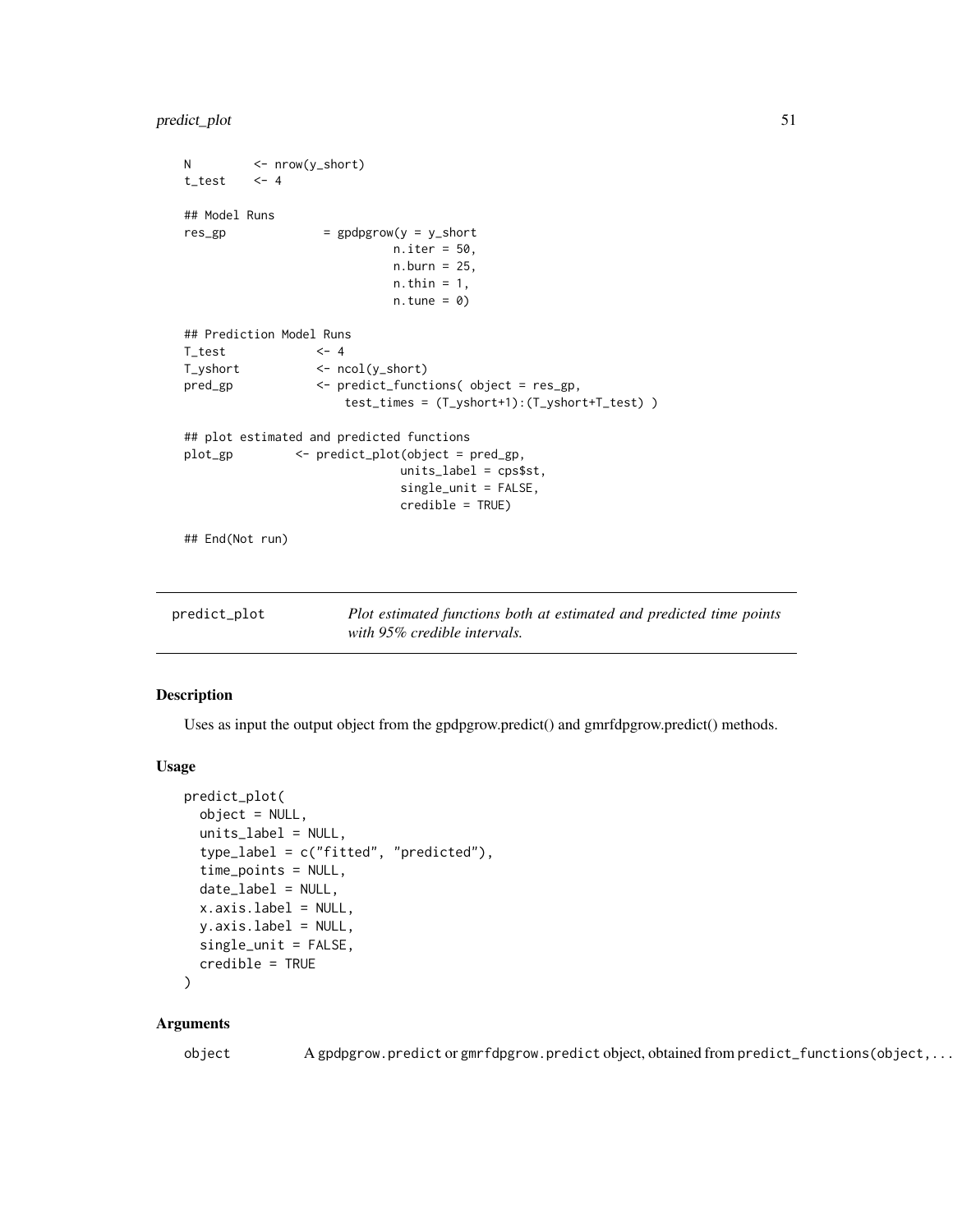<span id="page-51-0"></span>

| units_label  | A vector of labels to apply to experimental units with length equal to the number<br>of unique units. Defaults to sequential numeric values as input with data, y.                                                                                                                                                                                                                                                                                                                                                                                                                                  |
|--------------|-----------------------------------------------------------------------------------------------------------------------------------------------------------------------------------------------------------------------------------------------------------------------------------------------------------------------------------------------------------------------------------------------------------------------------------------------------------------------------------------------------------------------------------------------------------------------------------------------------|
| type_label   | A character vector assigning a "fitted" or "predicted label for the time_points<br>input. Defaults to type_label = $c("fitted", "predicted").$                                                                                                                                                                                                                                                                                                                                                                                                                                                      |
| time_points  | A list input of length 2 with each entry containing a numeric vector of times -<br>one for the observed times for the set of "fitted" functions and the other denotes<br>time values at which "predicted" values were rendered for the functions. This<br>input variable only applies to gpdpgrow objects and not gmrfdpgrow objects<br>because the latter covariance structure is based on adjacency for equally-spaced<br>time points. Defaults to 1: T_train for the list entry pointed to "fitted" and<br>$(T_{train+1})$ : $(T_{train + T_{test}})$ for the list entry pointed to "predicted". |
| date_label   | A vector of Date values for labeling the x-axis tick marks. Defaults to $1: T$ .                                                                                                                                                                                                                                                                                                                                                                                                                                                                                                                    |
| x.axis.label | Text label for x-axis. Defaults to "time".                                                                                                                                                                                                                                                                                                                                                                                                                                                                                                                                                          |
| y.axis.label | Text label for y-axis. Defaults to "function values".                                                                                                                                                                                                                                                                                                                                                                                                                                                                                                                                               |
| single_unit  | A scalar boolean indicating whether to plot the fitted vs data curve for only a<br>single experimental units (versus a random sample of 6). Defaults to FALSE.                                                                                                                                                                                                                                                                                                                                                                                                                                      |
| credible     | A scalar boolean indicating whether to plot 95 percent credible intervals for<br>estimated functions, bb, when plotting fitted functions versus data. Defaults to<br>$credible = TRUE$ .                                                                                                                                                                                                                                                                                                                                                                                                            |
|              |                                                                                                                                                                                                                                                                                                                                                                                                                                                                                                                                                                                                     |

#### Value

A list object containing the plot of estimated functions, faceted by cluster, and the associated data.frame object.

| p.cluster   | A ggplot2 plot object                             |
|-------------|---------------------------------------------------|
| dat.cluster | A data. frame object used to generate p. cluster. |

#### Author(s)

Terrance Savitsky <tds151@gmail.com>

#### See Also

[gpdpgrow](#page-28-1), [gmrfdpgrow](#page-17-1)

## Examples

```
## Not run:
library(growfunctions)
data(cps)
y_short <- cps$y[,(cps$yr_label %in% c(2008:2013))]
t_train <- ncol(y_short)
N <- nrow(y_short)
t_{\text{test}} <- 4
```
## Model Runs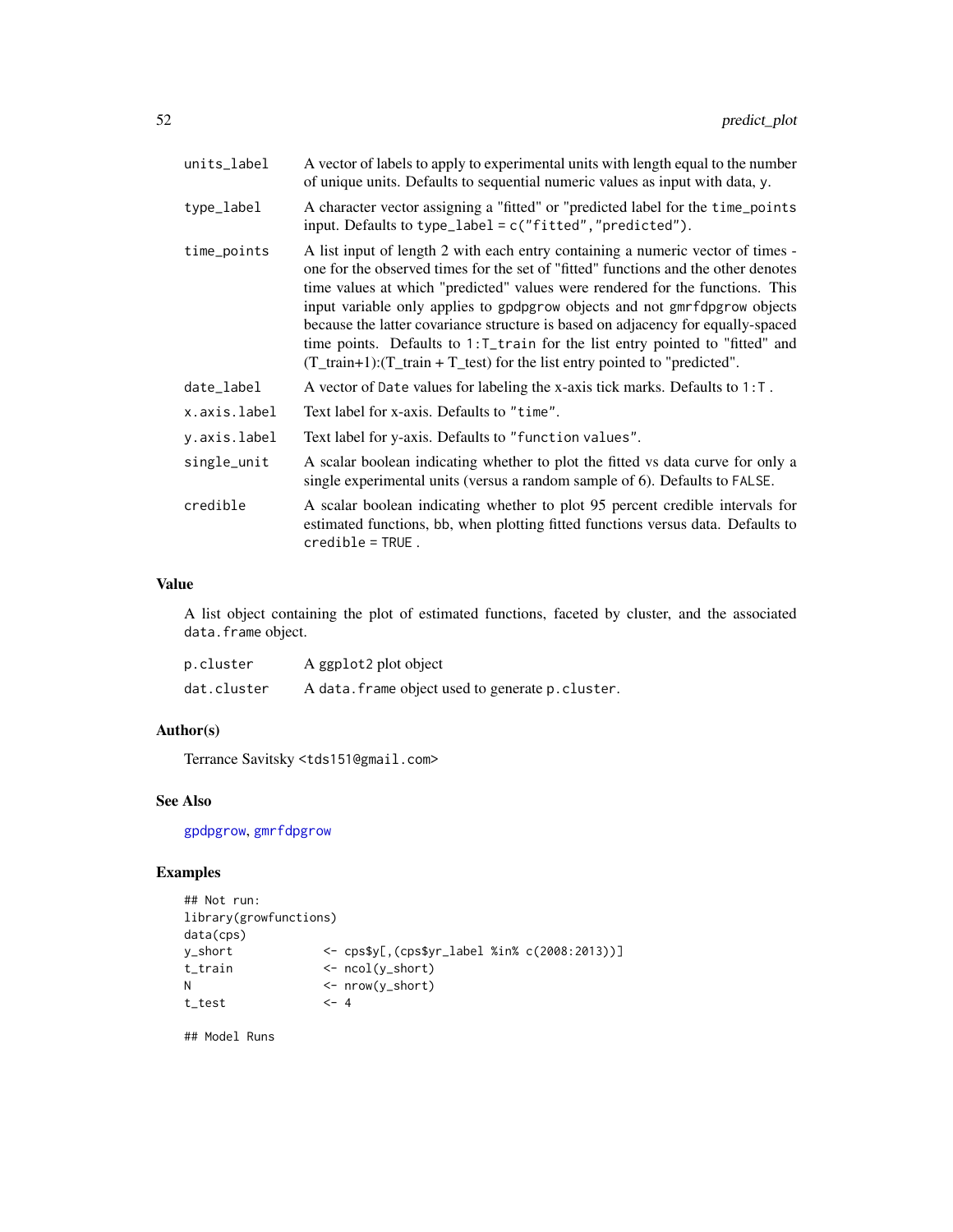#### <span id="page-52-0"></span>samples 53

```
res_gmrf <- gmrfdpgrow(y = y_short,
                             q_{\text{order}} = c(2, 4),
                             q_t ype = c("tr", "sn"),
                             n.iter = 40,
                             n.burn = 20,
                             n.thin = 1)
res_gp <- gpdpgrow(y = y_short
                           n.iter = 10,
                           n.burn = 4,
                           n.thin = 1,
                           n.tune = 0)## Prediction Model Runs
T_{\text{test}} <- 4
pred_gmrf <- predict_functions( object = res_gmrf,
                                  J = 1000,T_test = T_test )
T_yshort <- ncol(y_short)
pred_gp <- predict_functions( object = res_gp,
                   test_times = (T_yshort+1):(T_yshort+T_test) )
## plot estimated and predicted functions
plot_gmrf <- predict_plot(object = pred_gmrf,
                            units_label = cps$st,
                            single_unit = TRUE,
                            credible = FALSE)
plot_gp <- predict_plot(object = pred_gp,
                            units_label = cps$st,
                            single_unit = FALSE,
                            credible = TRUE)
```
## End(Not run)

samples *Produce samples of MCMC output*

#### Description

provides posterior sampled values for every model parameter of a gpdpgrow object

#### Usage

samples(object, ...)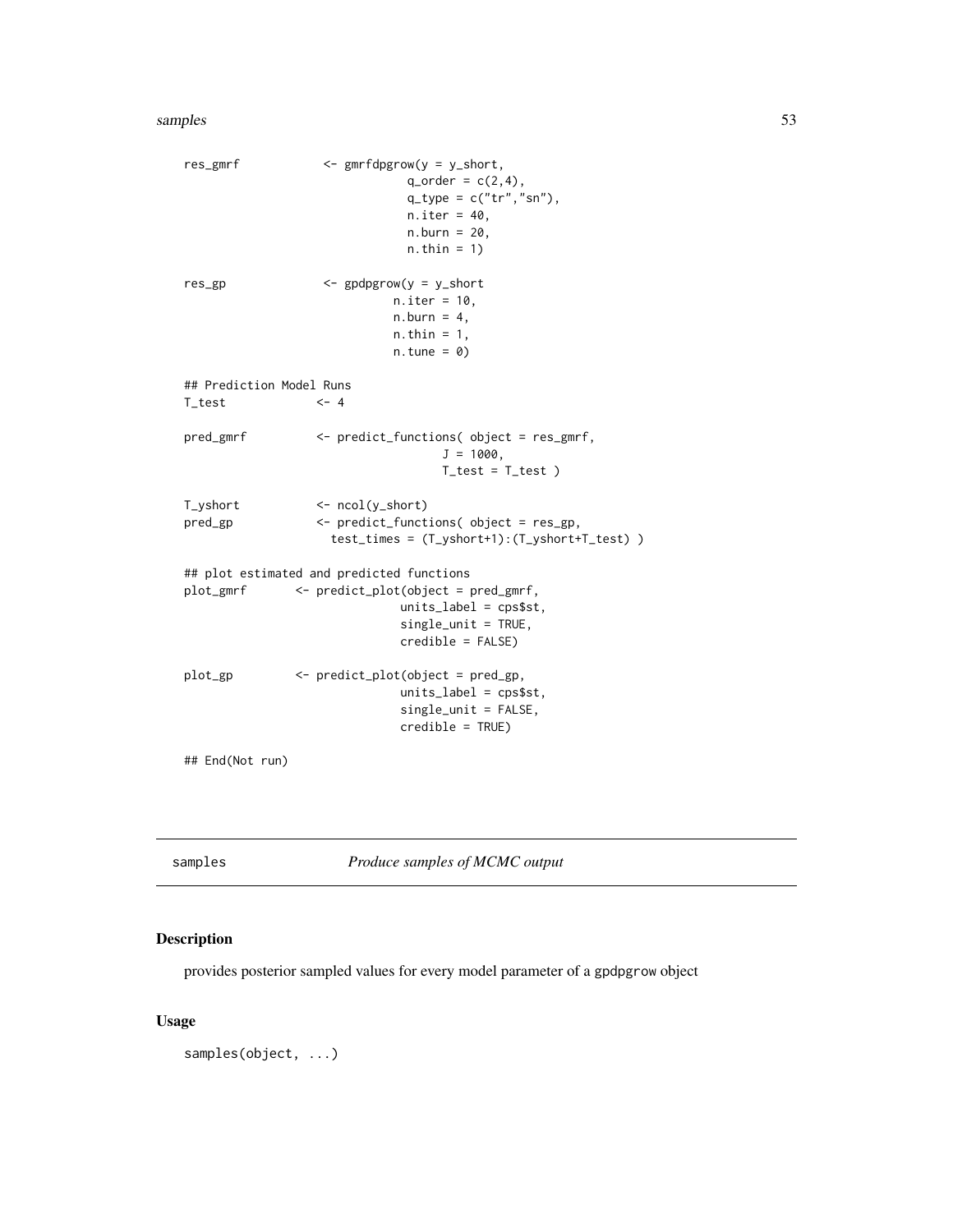## <span id="page-53-0"></span>Arguments

| object | A gpdpgrow object |
|--------|-------------------|
| .      | Ignored           |

samples.gmrfdpgrow *Produce samples of MCMC output*

## Description

provides posterior sampled values for every model parameter of a gmrfdpgrow object

## Usage

## S3 method for class 'gmrfdpgrow' samples(object, ...)

## Arguments

| object | A gmrfdpgrow object |
|--------|---------------------|
| .      | <i>l</i> gnored     |